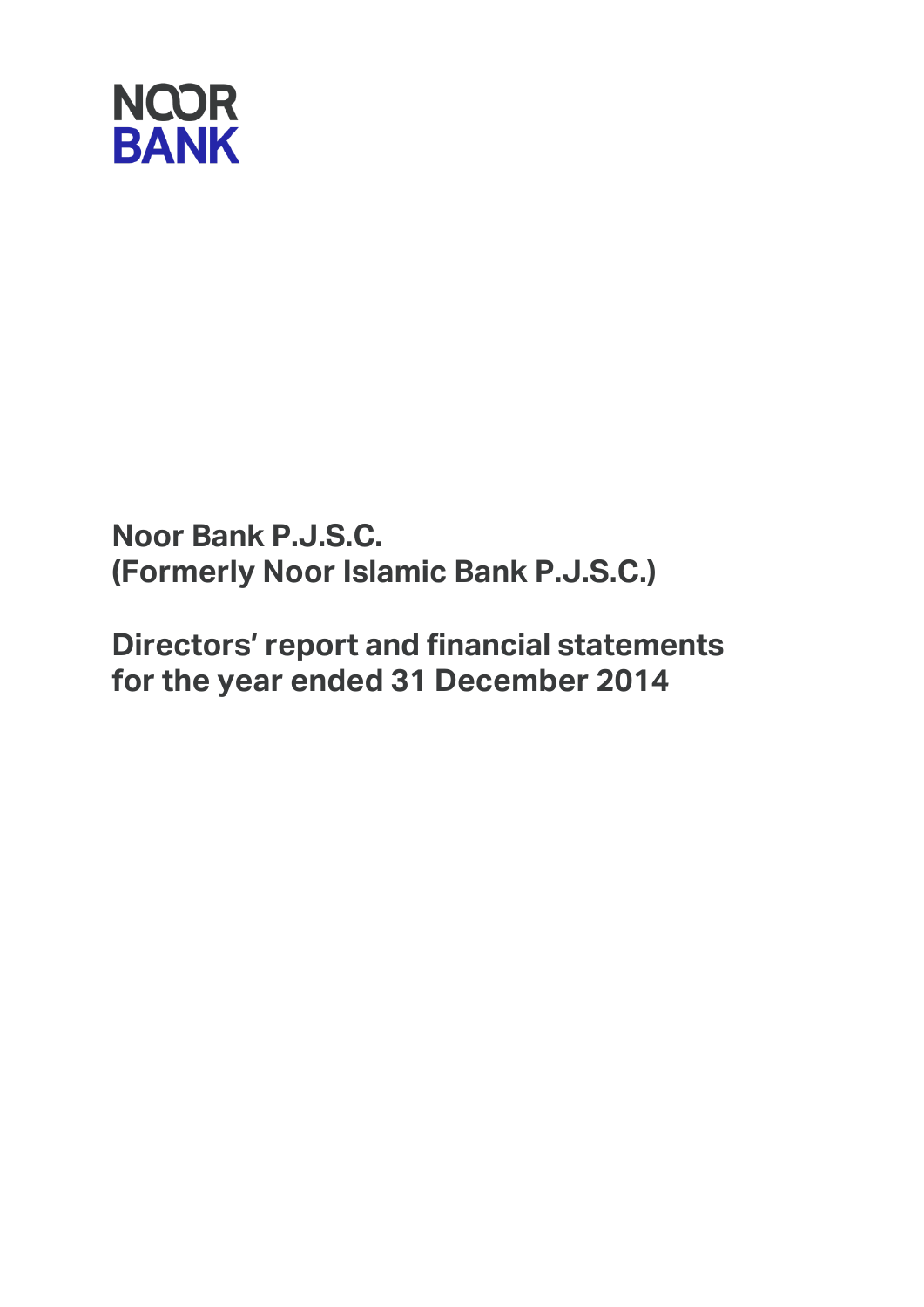

## **Directors' report and financial statements for the year ended 31 December 2014**

|                                          | <b>Pages</b>             |
|------------------------------------------|--------------------------|
| <b>Directors' report</b>                 | 1                        |
| Independent auditors' report             | $2 - 3$                  |
| <b>Statement of financial position</b>   | $\overline{\mathbf{4}}$  |
| Income statement                         | 5                        |
| <b>Statement of comprehensive income</b> | $6\phantom{a}$           |
| <b>Statement of changes in equity</b>    | $\overline{\phantom{a}}$ |
| <b>Statement of cash flows</b>           | 8                        |
| Notes to the financial statements        | $9 - 57$                 |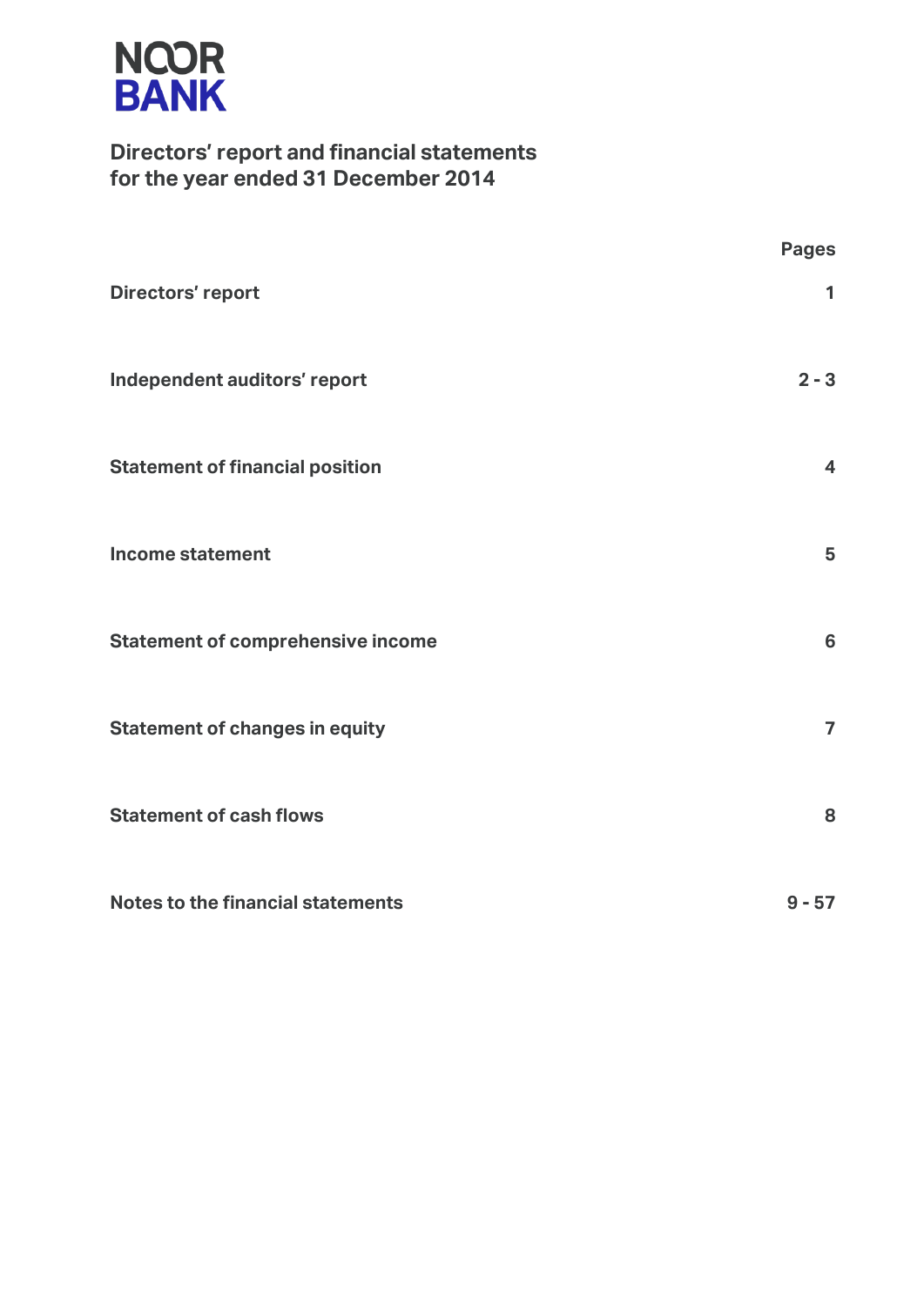

### **Directors' report for the year ended 31 December 2014**

The Board of Directors are pleased to submit their report on the activities of Noor Bank P.J.S.C. ("the Bank") together with the audited financial statements for the year ended 31 December 2014.

### **Principal activities**

The principal activities of the Bank are carrying out banking, financing and investing activities through various Islamic financing instruments such as Murabahah, Wakalah, Tawarruq, Istisna, Islamic sukuk and Ijarah. The activities of the Bank are conducted in accordance with the Islamic Shari'a principles and in compliance with the provisions of the Memorandum and Articles of Association of the Bank.

### **Results**

The statement of financial position of the Bank as at 31 December 2014, together with its income statement, statement of comprehensive income, statement of changes in equity and statement of cash flows for the year then ended are set out in the accompanying financial statements.

### **Dividends**

The Board of Directors have proposed cash dividends of 10% for the year ended 31 December 2014.

### **Composition of the Board of Directors**

The Board of Directors of the Bank comprised of the following individuals during the year ended 31 December 2014:

- H.H. Sheikh Ahmed bin Mohammad bin Rashid Al Maktoum (Chairman)
- H.E. Lt. Gen. Musabbeh Rashid Musabbeh Al Fattan (Vice Chairman)
- H.E. Abdullah Bin Mohammed Ghobash
- Mr. Sultan Ahmad Sultan bin Sulayem
- Mr. Mohamed Alabbar
- Mr. Essa Abdulfattah Kazim Al Mulla
- Mr. Soud Ahmad Abdulrahman Ba'alawy
- Mr. Abdulla Ahmed Mohamed Al Habbai
- Mr. Hussain Ahmad Dhaen Al Qemzi

### **Auditors**

The auditors, PricewaterhouseCoopers, have expressed their willingness to continue in office.

Signed on behalf of the Board of Directors on 23 February 2015

Director Director

 $\mathbb{Z}$  ,  $\mathbb{Z}$  ,  $\mathbb{Z}$  ,  $\mathbb{Z}$  ,  $\mathbb{Z}$  ,  $\mathbb{Z}$  ,  $\mathbb{Z}$  ,  $\mathbb{Z}$  ,  $\mathbb{Z}$  ,  $\mathbb{Z}$  ,  $\mathbb{Z}$  ,  $\mathbb{Z}$  ,  $\mathbb{Z}$  ,  $\mathbb{Z}$  ,  $\mathbb{Z}$  ,  $\mathbb{Z}$  ,  $\mathbb{Z}$  ,  $\mathbb{Z}$  ,  $\mathbb{Z}$  ,  $\mathbb{Z}$  ,

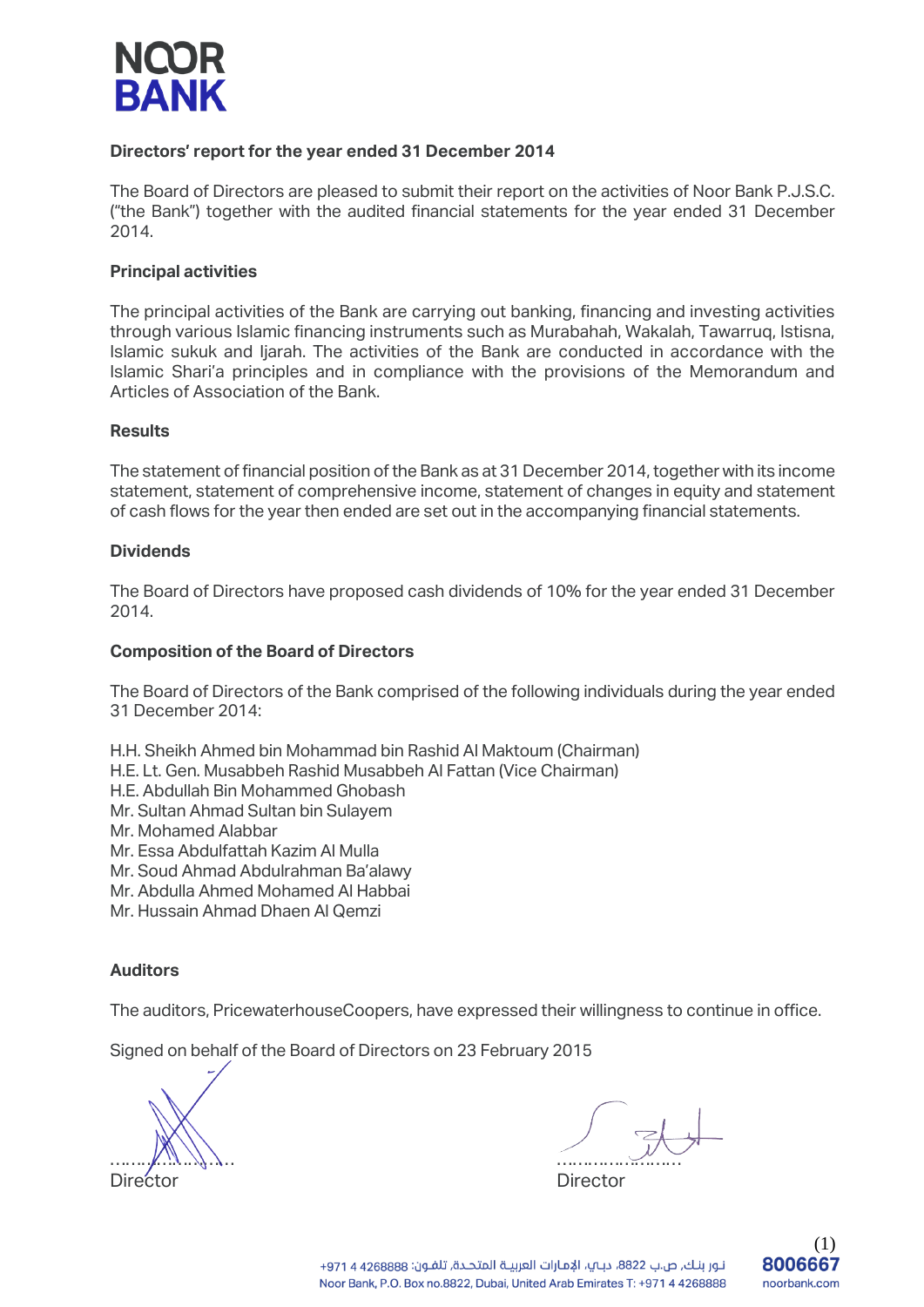

## **Independent auditors' report to the shareholders of Noor Bank P.J.S.C.**

### **Report on the financial statements**

We have audited the accompanying financial statements of Noor Bank P.J.S.C. ("the Bank"), which comprise the statement of financial position as at 31 December 2014 and the statements of income, comprehensive income, changes in equity and cash flows for the year then ended, and a summary of significant accounting policies and other explanatory notes.

### **Management's responsibility for the financial statements**

Management is responsible for the preparation and fair presentation of these financial statements in accordance with International Financial Reporting Standards, and for such internal control as management determines is necessary to enable the preparation of financial statements that are free from material misstatement, whether due to fraud or error.

### **Auditor's responsibility**

Our responsibility is to express an opinion on these financial statements based on our audit. We conducted our audit in accordance with International Standards on Auditing. Those Standards require that we comply with ethical requirements and plan and perform the audit to obtain reasonable assurance whether the financial statements are free from material misstatement.

An audit involves performing procedures to obtain audit evidence about the amounts and disclosures in the financial statements. The procedures selected depend on the auditor's judgment, including the assessment of the risks of material misstatement of the financial statements, whether due to fraud or error. In making those risk assessments, the auditor considers internal control relevant to the entity's preparation and fair presentation of the financial statements in order to design audit procedures that are appropriate in the circumstances, but not for the purpose of expressing an opinion on the effectiveness of the entity's internal control. An audit also includes evaluating the appropriateness of accounting policies used and the reasonableness of accounting estimates made by management, as well as evaluating the overall presentation of the financial statements.

We believe that the audit evidence we have obtained is sufficient and appropriate to provide a basis for our audit opinion.

*PricewaterhouseCoopers, Emaar Square, Building 4, Level 8, PO Box 11987, Dubai, United Arab Emirates T: +971 (0)4 304 3100, F: +971 (0)4 330 4100, www.pwc.com/middle-east*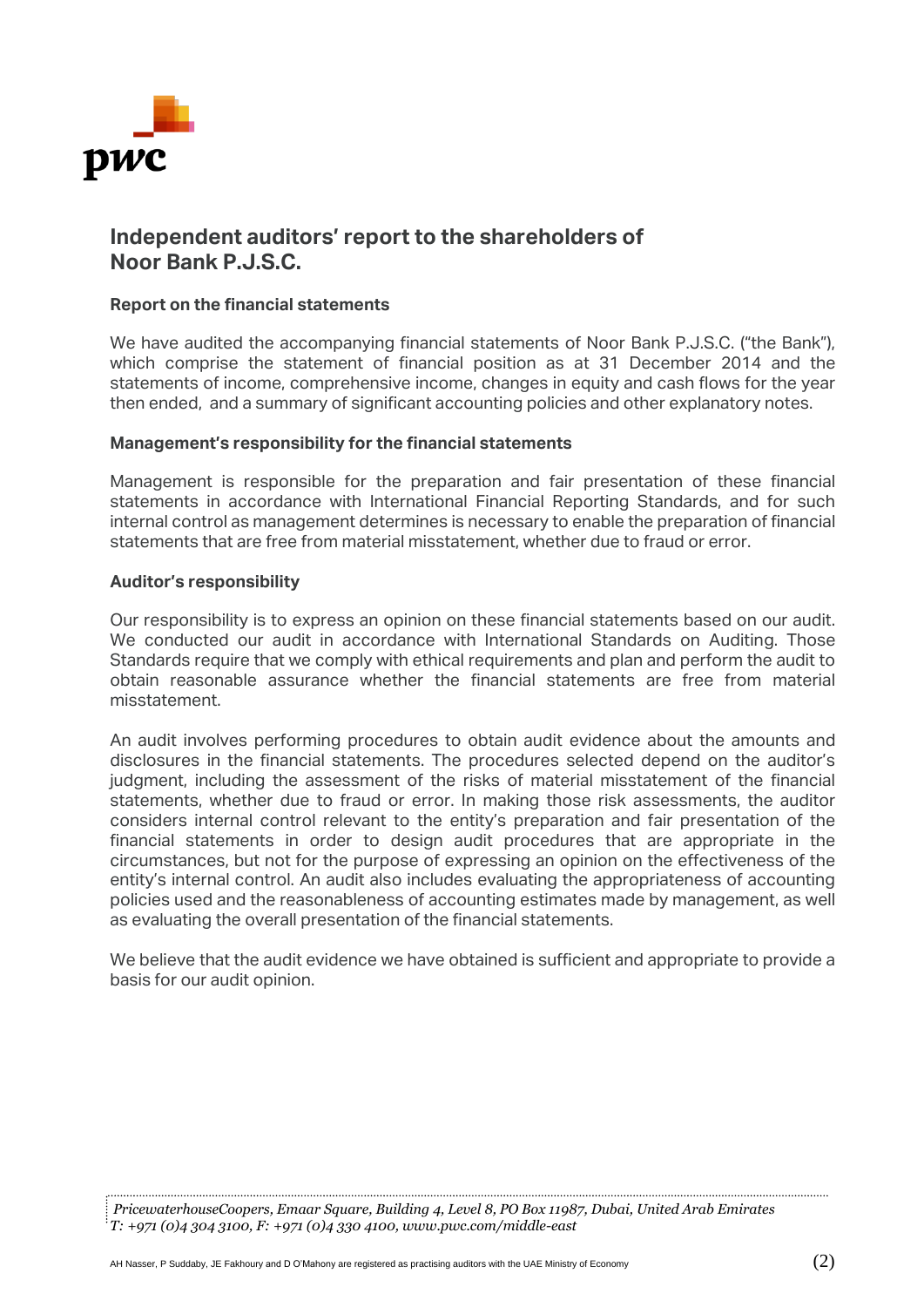

## **Independent auditors' report to the shareholders of Noor Bank P.J.S.C.** (continued)

### **Opinion**

In our opinion, the accompanying financial statements present fairly, in all material respects, the financial position of the Bank as at 31 December 2014, and its financial performance and its cash flows for the year then ended in accordance with International Financial Reporting Standards.

### **Report on other legal and regulatory requirements**

As required by the UAE Federal Law No (8) of 1984, as amended, we report that:

- a) we have obtained all the information we considered necessary for the purpose of our audit;
- b) the financial statements comply, in all material respects, with the applicable provisions of the UAE Federal Law No. (8) of 1984, as amended, and the Articles of Association of the Bank;
- c) the Bank has maintained proper books of account and the financial statements are in agreement therewith;
- d) the financial information included in the Directors' report is consistent with the books of account of the Bank; and
- e) nothing has come to our attention, which causes us to believe that the Bank has breached any of the applicable provisions of the UAE Federal Law No (8) of 1984, as amended, or of its Articles of Association which would materially affect its activities or its financial position as at 31 December 2014.

Further, as required by the UAE Union Law No (10) of 1980, as amended, we report that we have obtained all the information and explanations we considered necessary for the purpose of our audit.

PricewaterhouseCoopers 23  $F$ ebruary 2015

 $QQC$ 

Amin H Nasser Registered Auditor Number 307 Dubai, United Arab Emirates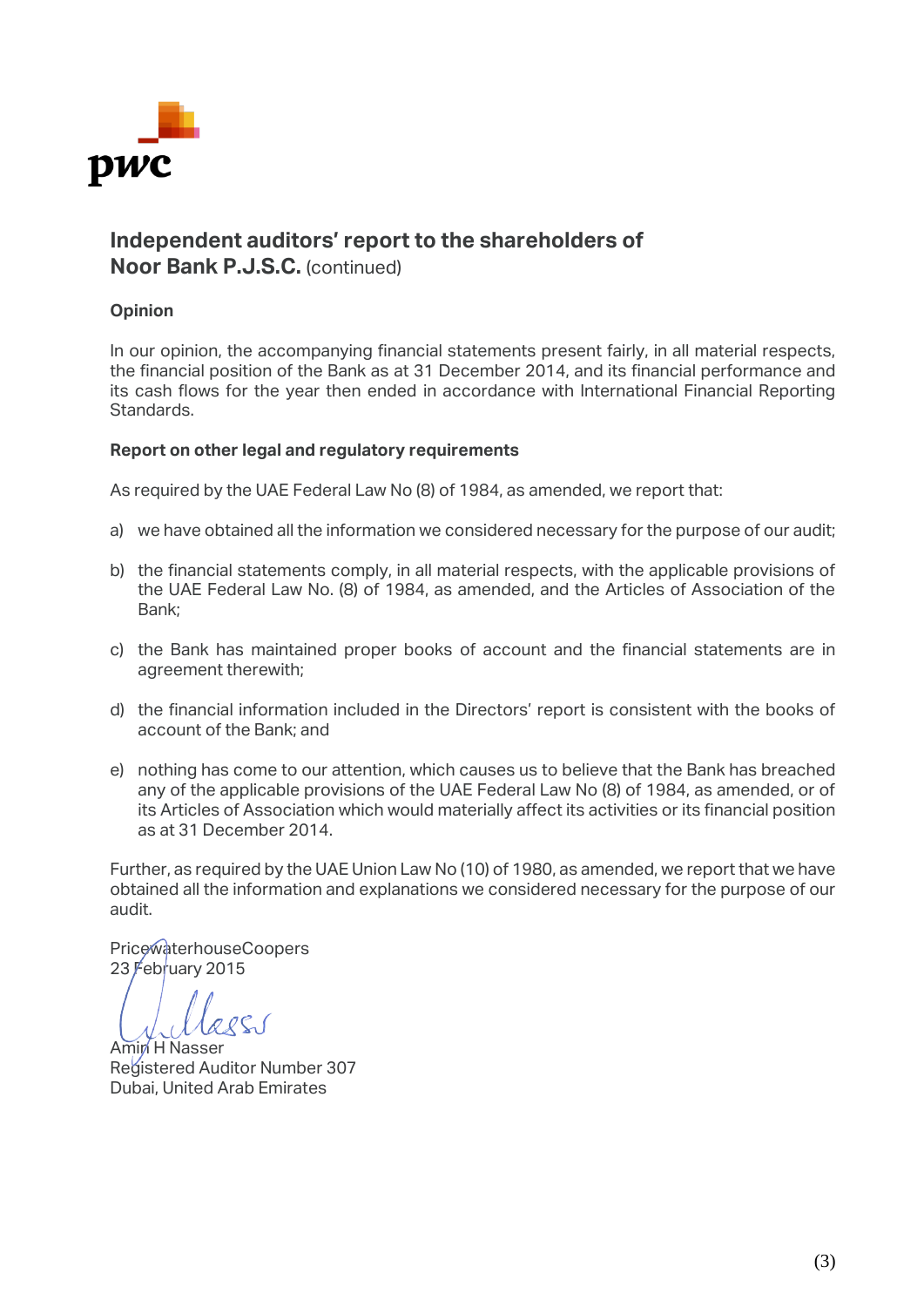

## **Statement of financial position**

As at 31 December 2014

|                                              | <b>Note</b>    | 2014<br><b>AED'000</b> | 2013<br><b>AED'000</b> |
|----------------------------------------------|----------------|------------------------|------------------------|
| <b>ASSETS</b>                                |                |                        |                        |
| Cash and balances with the UAE Central Bank  | 4              | 3,391,684              | 3,491,896              |
| Due from banks                               | 5              | 2,992,166              | 2,340,657              |
| Investments in Islamic financing instruments | 6              | 18,036,859             | 14,345,215             |
| Investments in Islamic sukuk                 | $\overline{7}$ | 2,881,263              | 1,811,289              |
| Investment properties                        | 8              | 1,266,567              | 213,800                |
| Other assets                                 | 9              | 227,839                | 179,735                |
| Property and equipment                       | 10             | 216,577                | 768,899                |
| <b>Total assets</b>                          |                | 29,012,955             | 23,151,491             |
|                                              |                |                        |                        |
| <b>LIABILITIES AND EQUITY</b>                |                |                        |                        |
| <b>Liabilities</b>                           |                |                        |                        |
| <b>Customer deposits</b>                     | 11             | 23,850,955             | 18,663,581             |
| Wakalah term deposits                        | 12             | 544,192                | 770,921                |
| Due to banks                                 | 13             | 542,223                | 853,218                |
| <b>Other liabilities</b>                     | 14             | 802,360                | 420,517                |
| <b>Total liabilities</b>                     |                | 25,739,730             | 20,708,237             |
| <b>Equity</b>                                |                |                        |                        |
| Share capital                                | 15             | 3,307,895              | 3,307,895              |
| Subscribed share capital                     | 15             | 50,000                 |                        |
| Statutory reserve                            | 16             | 156,917                | 89,108                 |
| Revaluation surplus on land and buildings    | 10             | 127,932                | 7,587                  |
| Cumulative changes in fair value of          |                |                        |                        |
| available-for-sale Islamic sukuk             |                | (19, 984)              | (1,525)                |
| <b>Accumulated losses</b>                    |                | (349, 535)             | (959, 811)             |
| <b>Total equity</b>                          |                | 3,273,225              | 2,443,254              |
| <b>Total liabilities and equity</b>          |                | 29,012,955             | 23,151,491             |

These finangial statements were approved by the Board of Directors on 23 February 2015 and signed on its behalf by:

Director Director

 $\approx$  $\mathcal{L} \setminus \mathcal{L} \setminus \mathcal{L} \setminus \mathcal{L}$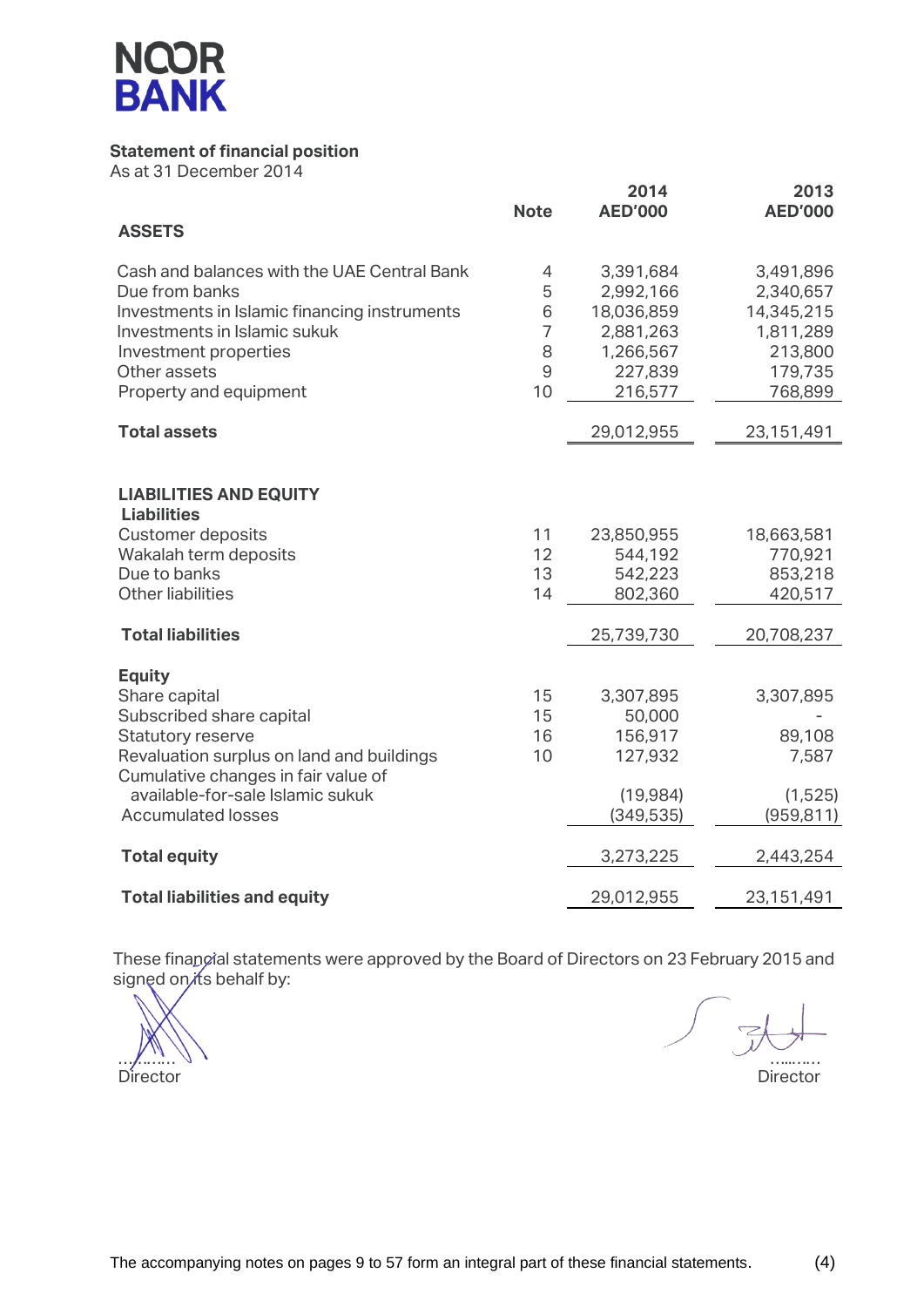

### **Income statement**

|                                                                                                                                                                  | <b>Note</b>    | 2014<br><b>AED'000</b>               | 2013<br><b>AED'000</b>                |
|------------------------------------------------------------------------------------------------------------------------------------------------------------------|----------------|--------------------------------------|---------------------------------------|
| <b>Operating Income</b><br>Income from Islamic financing and sukuk<br>Depositors' share of profit                                                                | 17<br>18       | 895,165<br>(238,413)                 | 678,686<br>(270, 930)                 |
| <b>Net income from Islamic financing</b>                                                                                                                         |                | 656,752                              | 407,756                               |
| Fee and other income, net of charges<br>Gain on investments in Islamic sukuk<br>Change in fair value of investment properties                                    | 19<br>20<br>8  | 296,573<br>30,990<br>28,356          | 211,646<br>7,311<br>5,852             |
| <b>Total operating income</b>                                                                                                                                    |                | 1,012,671                            | 632,565                               |
| <b>Operating Expenses</b><br>Staff costs<br>General and administration expenses<br>Depreciation                                                                  | 21<br>22<br>10 | (340,007)<br>(127, 270)<br>(21, 532) | (234, 978)<br>(129, 391)<br>(23, 895) |
| <b>Total operating expenses</b>                                                                                                                                  |                | (488, 809)                           | (388, 264)                            |
| <b>Operating</b><br>profit<br>before<br>impairment<br>on<br>investment in Islamic financing instruments<br>Impairment charge on Islamic financing<br>instruments | 6              | 523,862<br>(122, 593)                | 244,301<br>(43,850)                   |
| <b>Operating profit after impairment on</b><br>investment in Islamic financing instruments                                                                       |                | 401,269                              | 200,451                               |
| Reversal of impairment loss on land and buildings                                                                                                                | 10             | 276,816                              | 54,972                                |
| <b>Profit for the year</b>                                                                                                                                       |                | 678,085                              | 255,423                               |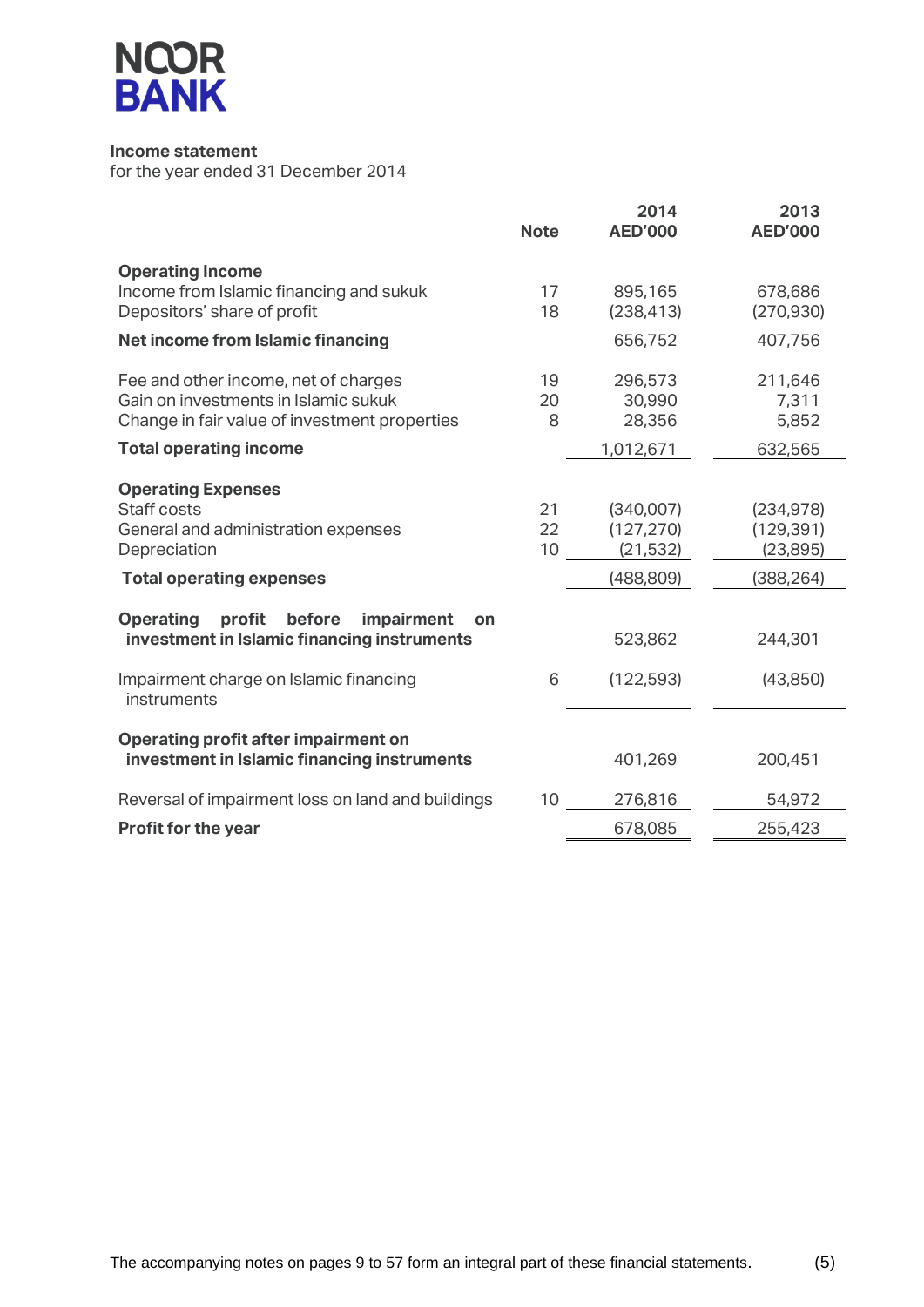

## **Statement of comprehensive income**

|                                                                           | <b>Note</b> | 2014<br><b>AED'000</b> | 2013<br><b>AED'000</b> |
|---------------------------------------------------------------------------|-------------|------------------------|------------------------|
| <b>Profit for the year</b>                                                |             | 678,085                | 255,423                |
| Other comprehensive income                                                |             |                        |                        |
| Items that will not be reclassified to income<br>statement                |             |                        |                        |
| Gain on revaluation of land and buildings                                 | 10          | 120,345                | 7,587                  |
| Items that may be subsequently reclassified to<br><i>income statement</i> |             |                        |                        |
| Fair value reserve on available-for-sale Islamic<br>sukuk                 |             |                        |                        |
| Net changes in fair value                                                 | 7           | 2,316                  | (1,840)                |
| Net realised gain transferred to income<br>statement                      | 20          | (20, 775)              | (1, 354)               |
| Total other comprehensive income                                          |             | 101,886                | 4,393                  |
| Total comprehensive income for the year                                   |             | 779,971                | 259,816                |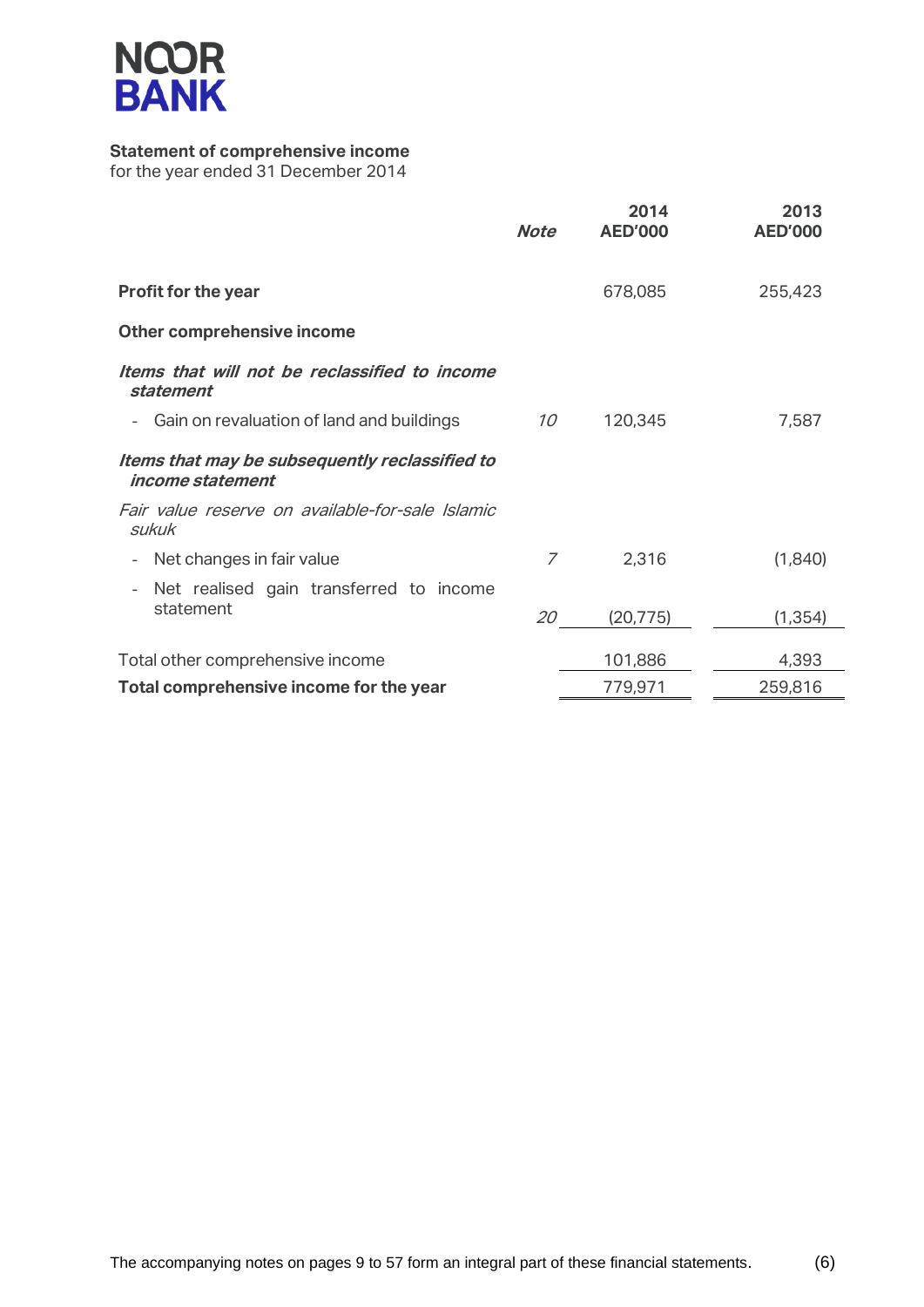# **NCOR<br>BANK**

### **Statement of changes in equity**

|                                                                                                                                                                                                                                                                      | <b>Share</b><br>capital | <b>Subscribed</b><br>share capital    | <b>Statutory</b><br>reserve | <b>Revaluation</b><br>surplus on<br>land &<br>buildings | <b>Cumulative</b><br>changes in fair<br>value of available-<br>for-sale<br>investment in<br><b>Islamic sukuk</b> | <b>Accumulated</b><br>losses | <b>Total</b>                                        |
|----------------------------------------------------------------------------------------------------------------------------------------------------------------------------------------------------------------------------------------------------------------------|-------------------------|---------------------------------------|-----------------------------|---------------------------------------------------------|------------------------------------------------------------------------------------------------------------------|------------------------------|-----------------------------------------------------|
|                                                                                                                                                                                                                                                                      | AED'000                 | AED'000                               | AED'000                     | AED'000                                                 | AED'000                                                                                                          | AED'000                      | AED'000                                             |
| At 1 January 2013                                                                                                                                                                                                                                                    | 3,157,895               | 150,000                               | 63,566                      |                                                         | 1,669                                                                                                            | (1, 189, 692)                | 2,183,438                                           |
| Total comprehensive income for the year<br>Profit for the year<br>Revaluation of land and buildings (Note 10)<br>Net changes in fair value<br>Net realised gain transferred to income statement on                                                                   |                         |                                       |                             | 7,587                                                   | (1,840)                                                                                                          | 255,423                      | 255,423<br>7,587<br>(1,840)                         |
| disposal of available-for-sale investments in Islamic<br>sukuk                                                                                                                                                                                                       |                         |                                       |                             |                                                         | (1, 354)                                                                                                         |                              | (1, 354)                                            |
| <b>Other equity movements</b><br>Shares capital issued (Note 15 (ii))<br>Transfer to statutory reserve (Note 16)                                                                                                                                                     | 150,000                 | (150,000)<br>$\overline{\phantom{a}}$ | 25,542                      | 7,587                                                   | (3, 194)                                                                                                         | 255,423<br>(25, 542)         | 259,816                                             |
| At 31 December 2013                                                                                                                                                                                                                                                  | 3,307,895               |                                       | 89,108                      | 7,587                                                   | (1,525)                                                                                                          | (959, 811)                   | 2,443,254                                           |
| Total comprehensive income for the year<br>Profit for the year<br>Revaluation of land and buildings (Note 10)<br>Net changes in fair value<br>Net realised gain transferred to income statement on<br>disposal of available-for-sale investments in Islamic<br>sukuk |                         |                                       | $\sim$                      | 120,345<br>120,345                                      | 2,316<br>(20, 775)<br>(18, 459)                                                                                  | 678,085<br>678,085           | 678,085<br>120,345<br>2,316<br>(20, 775)<br>779,971 |
| <b>Other equity movements</b><br>Shares subscribed received (Note 15)<br>Transfer to statutory reserve (Note 16)                                                                                                                                                     |                         | 50,000                                | 67,809                      |                                                         |                                                                                                                  | (67, 809)                    | 50,000                                              |
| At 31 December 2014                                                                                                                                                                                                                                                  | 3,307,895               | 50,000                                | 156,917                     | 127,932                                                 | (19, 984)                                                                                                        | (349, 535)                   | 3,273,225                                           |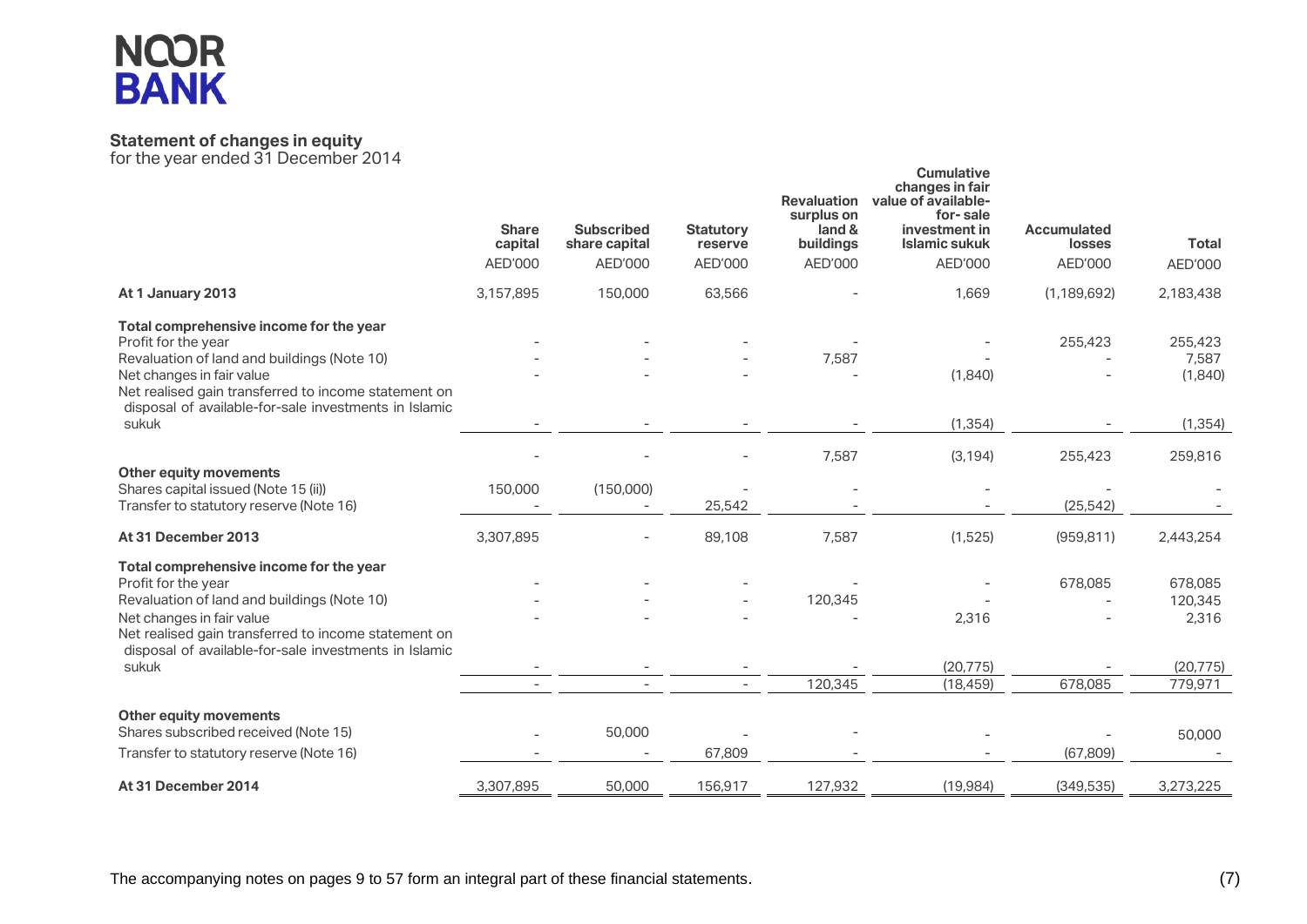# **NCOR<br>BANK Notes to the financial statements for the year ended 31 December 2014**

## **Statement of cash flows**

|                                                                                                                | <b>Note</b> | 2014<br><b>AED'000</b> | 2013<br><b>AED'000</b> |
|----------------------------------------------------------------------------------------------------------------|-------------|------------------------|------------------------|
| <b>Operating activities</b>                                                                                    |             |                        |                        |
| Profit for the year                                                                                            |             | 678,085                | 255,423                |
| <b>Adjustments for:</b>                                                                                        |             |                        |                        |
| Impairment loss on Islamic financing instruments<br>Change in fair value of investment properties              | 6<br>8      | 122,593<br>(28, 356)   | 43,850<br>(5,852)      |
| Reversal of impairment loss on property                                                                        | 10          | (276, 816)             | (54, 972)              |
| Property and equipment disposed/written off                                                                    | 10          |                        | 8                      |
| Amortisation of premium on Held to Maturity sukuk                                                              |             | 2,887                  | 1,869                  |
| Gain on investments in Islamic sukuk                                                                           |             | (30, 990)              | (7, 311)               |
| Depreciation of property and equipment                                                                         | 10          | 21,532                 | 23,895                 |
| Operating cash flows before changes in operating                                                               |             |                        |                        |
| assets and liabilities                                                                                         |             | 488,935                | 256,910                |
| <b>Changes in operating assets and liabilities:</b>                                                            |             |                        |                        |
| Statutory reserve with the UAE Central Bank                                                                    | 4           | (778, 318)             | (329, 494)             |
| Due from banks                                                                                                 | 4,5         | 137,633                | (898, 329)             |
| Investments in Islamic financing instruments<br>Net proceeds from disposal of investments in Islamic           | 6           | (3,868,982)            | (3,636,151)            |
| sukuk - Held for trading                                                                                       |             | (68, 981)              | (24, 299)              |
| Other assets<br>Customer deposits                                                                              | 9<br>11     | (46, 104)<br>5,187,374 | (6,054)<br>4,611,390   |
| Due to banks                                                                                                   | 4,13        | (395, 945)             | (122, 306)             |
| Other liabilities                                                                                              | 14          | 381,843                | 97,922                 |
| Net cash generated from operating activities                                                                   |             | 1,037,455              | (50, 411)              |
| <b>Investing activities</b>                                                                                    |             |                        |                        |
| Purchase of Islamic sukuk - Available for sale investments<br>Proceeds from Islamic sukuk - Available for sale |             | (9, 234, 437)          | (6,308,222)            |
| investments                                                                                                    |             | 8,653,820              | 5,895,441              |
| Purchase of Islamic sukuk - Held to maturity                                                                   |             | (555, 814)             | (181, 189)             |
| Maturity proceeds from Islamic sukuk - Held to maturity                                                        |             | 145,082                | 525,511                |
| Investments in certificate of deposits                                                                         | 4           | (500,000)              | 100,000                |
| Additional investment in other equity investments                                                              | 9           | (2,000)                |                        |
| Additions to property and equipment                                                                            | 10          | (41, 715)              | (16, 951)              |
| Net cash generated from investing activities<br><b>Financing activity</b>                                      |             | (1,535,064)            | 14,590                 |
| Subscription received towards subscribed share capital                                                         | 14          | 50,000                 |                        |
| Tier II Wakalah deposit repaid                                                                                 |             | (770, 921)             |                        |
| Tier II Wakalah deposit received                                                                               |             | 544,192                |                        |
|                                                                                                                |             | (176, 729)             |                        |
| Net increase in cash and cash equivalents                                                                      |             | (674, 338)             | (35,821)               |
| Cash and cash equivalents at beginning of the year                                                             |             | 2,857,003              | 2,892,824              |
| Cash and cash equivalents at end of the year                                                                   | 4           | 2,182,665              | 2,857,003              |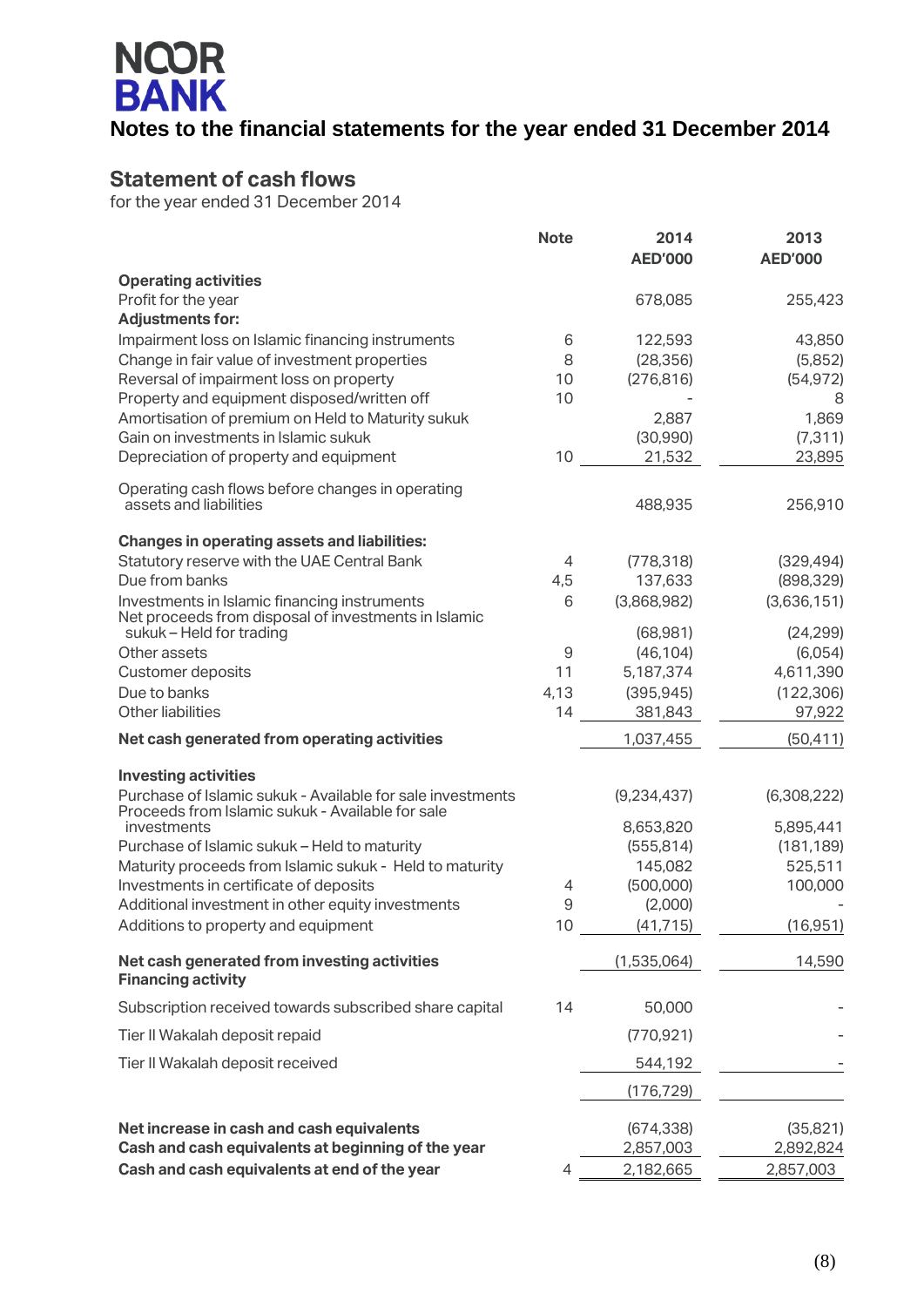

**Notes to the financial statements for the year ended 31 December 2014**

## **1 Incorporation and principal activities**

Noor Bank P.J.S.C. ("the Bank") was incorporated on 26 March 2007 as a Public Joint Stock Company under UAE Federal Law No. 8 of 1984 (as amended) and is regulated by the Central Bank of the United Arab Emirates ("UAE"). Effective 3 September 2014, the Bank has changed its name from "Noor Islamic Bank P.J.S.C" to "Noor Bank P.J.S.C''. The Bank has its registered office at Emaar Square, Building No. 1, Sheikh Zayed Road, P.O. Box 8822, Dubai, UAE. The Bank was registered with the Securities and Commodities Authority ("SCA") on 26 April 2007 and commenced its operations thereafter.

The principal activities of the Bank are carrying out banking, financing and investing activities through various Islamic instruments such as Murabahah, Wakalah, Tawarruq, Ijarah, Istisna' and Islamic sukuk. The activities of the Bank are conducted in accordance with the Shari'a rules and principles as applied and interpreted by the Bank's Fatwa and Shari'a Supervisory Board and in compliance with the provisions of the Memorandum and Articles of Association of the Bank.

Noor Investment Group LLC ("NIG"), the parent company, holds 91% of the shareholding in the Bank.

## **2 Basis of preparation**

### **2.1 Statement of compliance**

These financial statements have been prepared in accordance with International Financial Reporting Standards ("IFRS") as issued by International Accounting Standards Board (IASB).

### **2.2 Basis of measurement**

These financial statements have been prepared under the historical cost basis, except for the fair value measurement of following items in the statement of financial position:

- Financial assets and liabilities held for trading.
- Investments in Islamic sukuk classified as available-for-sale and fair value through income statement.
- Investment properties.
- Land and buildings classified under property and equipment.

### **2.3 Functional and presentation currency**

These financial statements are presented in United Arab Emirates Dirham ("AED"), which is the Bank's functional currency. Except as indicated, the financial information has been rounded to the nearest thousand.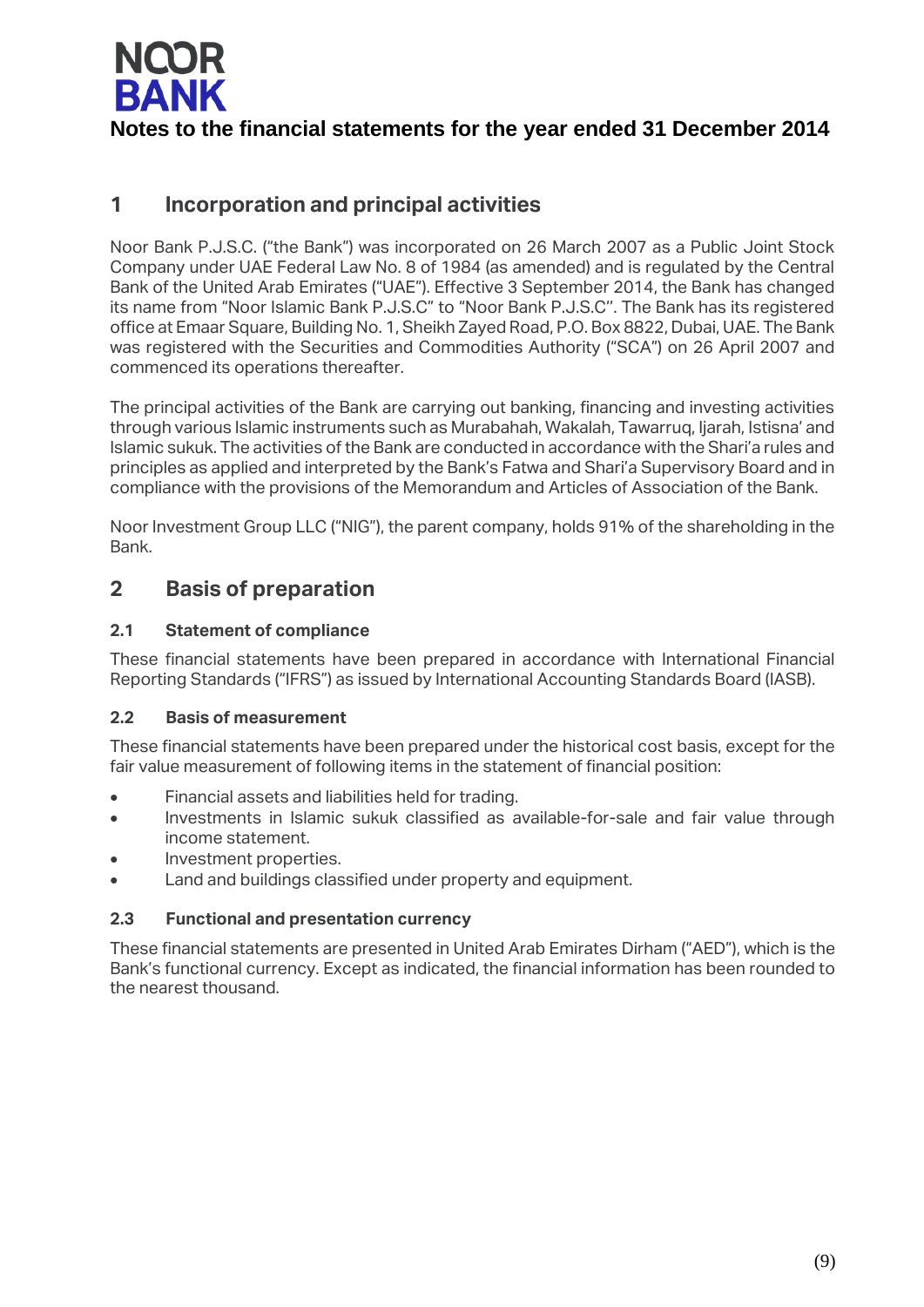

## **2 Basis of preparation** (continued)

### **2.4 Use of estimates and judgements**

The preparation of the financial statements in conformity with IFRS requires the management to make judgements, estimates and assumptions that affect the application of accounting policies and the reported amounts of assets, liabilities, income and expenses. Actual results may differ from these estimates.

Estimates and underlying assumptions are reviewed on an ongoing basis. Revisions to accounting estimates are recognised in the period in which the estimate is revised and in any future periods affected.

Significant areas of estimation uncertainty and critical judgements in applying accounting policies that have the most significant effect on the amounts recognised in the financial statements are described as follows:

### (a) Impairment of investments in Islamic financing instruments

The Bank reviews its financing portfolio to assess impairment on a regular basis. In determining whether an impairment loss should be recognised, the Bank makes judgments as to whether there is any observable data indicating that there is a measurable decrease in the estimated future cash flows. This evidence also may include observable data indicating that there has been an adverse change in the collections from customers in a group. Management uses estimates based on historical loss experience for financing with similar credit risk characteristics and objective evidence of impairment similar to those in the portfolio when estimating its cash flows. The methodology and assumptions used for estimating both the amount and the timing of future cash flows are reviewed regularly to reduce any differences between loss estimates and actual loss experience.

### (b) Classification of investments in Islamic sukuk as Held-to-Maturity ("HTM")

In accordance with IAS 39 guidance, the Bank classifies its investments in Islamic sukuk with fixed or determinable payments and fixed maturities as HTM which requires significant judgment in evaluating Bank's intention and ability to hold such investments until maturity. Except for certain specific circumstances, any sale or reclassification of a more than insignificant amount of HTM investments would result in the reclassification of all HTM investments as available-for-sale, and would prevent the Bank from classifying investment in Islamic sukuk as HTM for the current and the following two financial years.

### (c) Fair valuation of investment properties and land and buildings under property and equipment

The fair valuation of investment properties and buildings and certain plots of land classified under property and equipment is based on estimated value as determined by an independent valuation expert in accordance with relevant appraisal and valuation standards issued by the Royal Institute of Chartered Surveyors ("RICS"). The fair valuation of remaining plots of land is determined by the Dubai Land Department. In undertaking the valuation the valuation experts have made a number of assumptions and relied upon various sources of information. Management reviews the assumptions based on their reasonable knowledge and other information available about the property.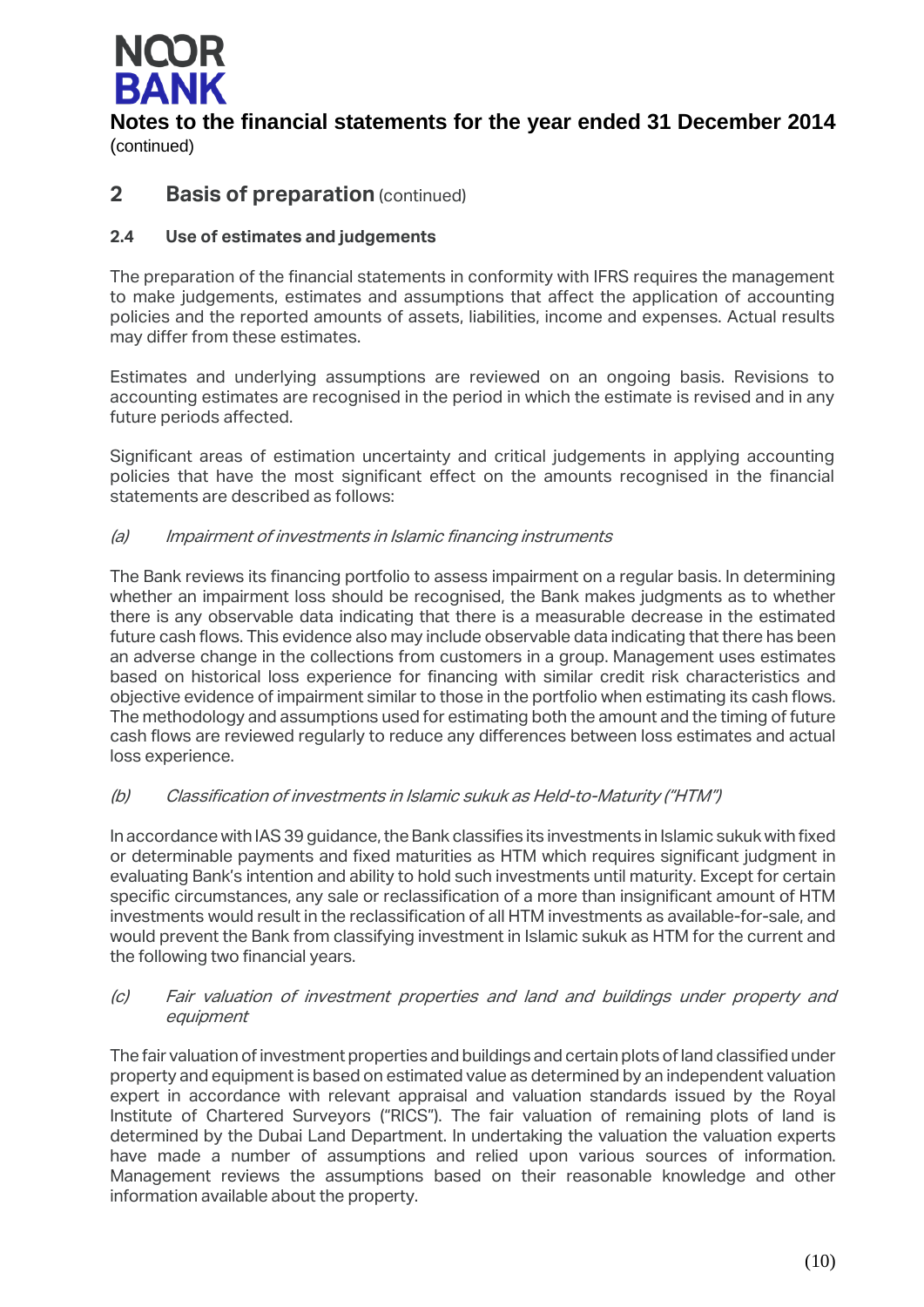

## **2 Basis of preparation** (continued)

### **2.4 Use of estimates and judgements** (continued)

### (d) Estimated useful life and residual value of property and equipment

The Bank's management determines the estimated useful lives and related depreciation charges for its property and equipment at least on an annual basis. The Bank carries out a review of the useful lives of property, plant and equipment at the reporting date and makes necessary changes to the useful life of the property and equipment, if required. Residual value in case of all property and equipment are assumed to be "AED 1".

### **(a) New standards, amendments to published standards and interpretations effective for the Bank's accounting period beginning on 1 January 2014**

| New standards and significant amendments to standards                       | <b>Effective date</b> |
|-----------------------------------------------------------------------------|-----------------------|
|                                                                             |                       |
| Amendments to IFRS 10, 'Consolidated financial statements', IFRS 12,        | 1 January 2014        |
| 'Disclosure of interest in other entities' and IAS 27, 'Separate financial  |                       |
| statements' on consolidation for investment entities                        |                       |
| The amendments give an exception to entities that meet an 'investment       |                       |
| entity' definition and which display particular characteristics. These      |                       |
| amendments mean that many investment funds and similar entities will be     |                       |
| exempt from consolidating most of their subsidiaries. Instead, they will    |                       |
| measure them at fair value through profit or loss. Changes have also been   |                       |
| made to IFRS 12 to introduce disclosures that an investment entity needs    |                       |
| to make.                                                                    |                       |
| Amendment to IAS 32, 'Financial instruments: Presentation', on asset        | 1 January 2014        |
| and liability offsetting                                                    |                       |
| These amendments are to the application guidance in IAS 32 and clarify      |                       |
| some of the requirements for offsetting financial assets and financial      |                       |
| liabilities on the balance sheet.                                           |                       |
| Amendment to IAS 36, 'Impairment of assets' on recoverable amount           | 1 January 2014        |
| disclosures                                                                 |                       |
| This amendment addresses the disclosure of information about the            |                       |
| recoverable amount of impaired assets if that amount is based on fair value |                       |
| less costs of disposal, including the discount rate used if the recoverable |                       |
| amount is determined using a present value technique.                       |                       |
| Amendment to IAS 39, 'Financial instruments: recognition and                | 1 January 2014        |
| measurement' on novation of derivatives                                     |                       |
| This amendment provides relief from discontinuing hedge accounting          |                       |
| when novation of a hedging instrument to a central counterparty meets       |                       |
| specified criteria.                                                         |                       |

There is no material impact of these amendments to published standards or IFRIC interpretations on the financial statements of the Bank.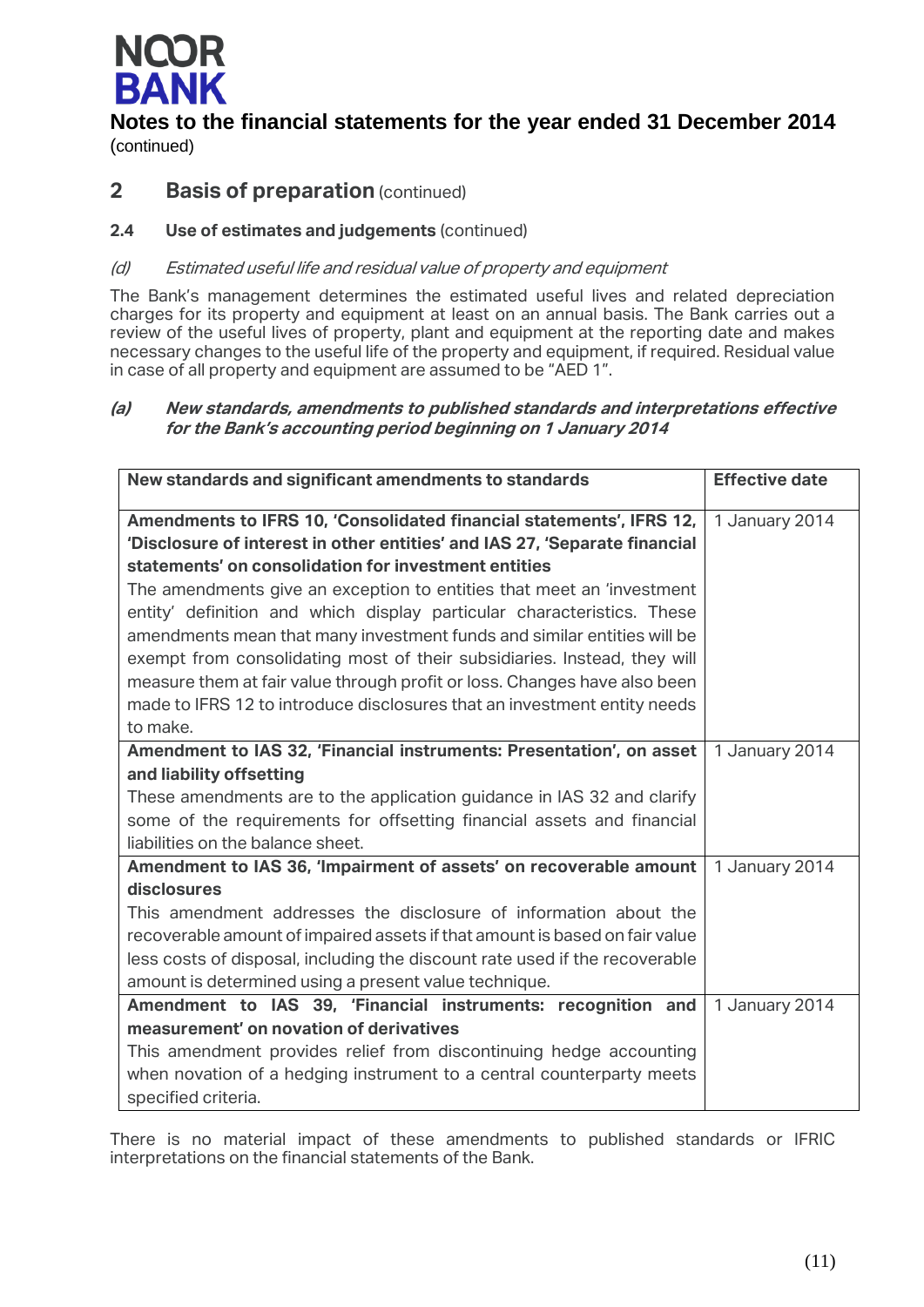

## **2 Basis of preparation** (continued)

**(b) New standards and amendments to published standards issued but not effective for the financial year beginning 1 January 2014 and not early adopted by the Bank**

| New standards and significant amendments to standards                                                                                                                                                                                                                                                                                                                                                                                                                                                                                                                                                                                                                                                                                      | <b>Effective date</b> |
|--------------------------------------------------------------------------------------------------------------------------------------------------------------------------------------------------------------------------------------------------------------------------------------------------------------------------------------------------------------------------------------------------------------------------------------------------------------------------------------------------------------------------------------------------------------------------------------------------------------------------------------------------------------------------------------------------------------------------------------------|-----------------------|
| <b>Annual improvements 2012</b><br>These annual improvements amend standards from the 2010 - 2012<br>reporting cycle. It includes changes to:<br><b>IFRS 8, 'Operating segments' which is amended to require disclosure of</b><br>the judgements made by management in applying the aggregation criteria<br>to operating segments. It is also amended to require a reconciliation of<br>segment assets to the entity's assets when segment assets are reported.<br><b>IFRS</b> 13, 'Fair value measurement' which amended the basis of<br>conclusions to clarify that it did not intend to remove the ability to measure<br>short term receivables and payables on an undiscounted basis where the<br>effect of discounting is immaterial. | 1 July 2014           |
| As 16, 'Property, plant and equipment' and IAS 38, 'Intangible assets' are<br>amended to clarify how the gross carrying amount and the accumulated<br>depreciation are treated where an entity uses the revaluation model.<br>AS 24, 'Related party disclosures' is amended to include, as a related<br>party, an entity that provides key management personnel services to the<br>reporting entity or to the parent of the reporting entity (the 'management<br>entity'). Disclosure of the amounts charged to the reporting entity is<br>required.                                                                                                                                                                                       |                       |
| Amendment to IAS 16, 'Property, plant and equipment' and IAS 38,<br>'Intangible assets' regarding depreciation and amortisation.<br>This amendment clarifies that revenue is generally presumed to be an<br>inappropriate basis for measuring the consumption of the economic<br>benefits embodied in an intangible asset.<br>The presumption may only be rebutted in certain limited circumstances.                                                                                                                                                                                                                                                                                                                                       | 1 January 2016        |
| Amendments to IFRS 10 and IAS 28, 'Investments in associates and<br>joint ventures' regarding the sale or contribution of assets between an<br>investor and its associate or joint venture<br>These amendments address an inconsistency between IFRS 10 and IAS<br>28 in the sale or contribution of assets between an investor and its<br>associate or joint venture. A full gain or loss is recognised when a<br>transaction involves a business. A partial gain or loss is recognised when a<br>transaction involves assets that do not constitute a business, even if those<br>assets are in a subsidiary.                                                                                                                             | 1 January 2016        |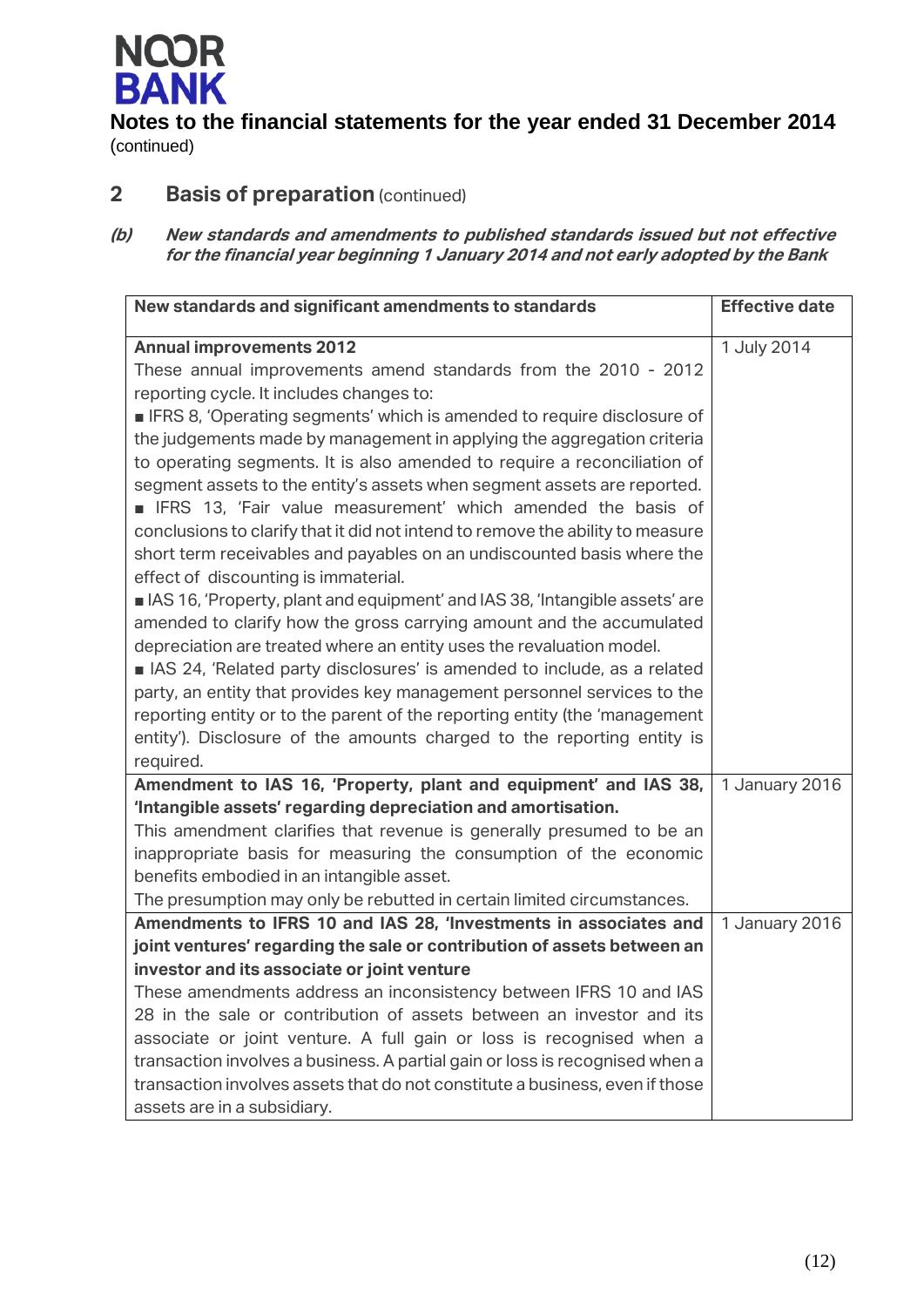

## **2 Basis of preparation** (continued)

**(b) New standards and amendments to published standards issued but not effective for the financial year beginning 1 January 2014 and not early adopted by the Bank**  (continued)

| New standards and significant amendments to standards                         | <b>Effective date</b> |
|-------------------------------------------------------------------------------|-----------------------|
| <b>Annual improvements 2014</b>                                               | 1 July 2016           |
| These annual improvements amend standards from the 2012 - 2014                |                       |
| reporting cycle. It includes changes to:                                      |                       |
| FRS 7, 'Financial instruments: Disclosures' - The amendment related           |                       |
| to servicing contracts requires that if an entity transfers a financial asset |                       |
| to a third party under conditions which allow the transferor to               |                       |
| derecognise the asset, IFRS 7 requires disclosure of all types of             |                       |
| continuing involvement that the entity might still have in the transferred    |                       |
| assets.                                                                       |                       |
| IAS 19, 'Employee benefits' - The amendment clarifies, when                   |                       |
| determining the discount rate for post-employment benefit obligations,        |                       |
| that it is the currency that the liabilities are denominated in that is       |                       |
| important, not the country where they arise.                                  |                       |
|                                                                               |                       |
| IFRS 15, 'Revenue from contracts with customers'                              | 1 January 2017        |
| This standard replaces IAS 11, 'Construction contracts', IAS 18,              |                       |
| 'Revenue' and related interpretations. Revenue is recognised when a           |                       |
| customer obtains control of a good or service and thus has the ability to     |                       |
| direct the use of and obtain the benefits from the good or service. The       |                       |
| core principle of IFRS 15 is that an entity recognises revenue to depict      |                       |
| the transfer of promised goods or services to customers in an amount          |                       |
| that reflects the consideration to which the entity expects to be entitled    |                       |
| in exchange for those goods or services. IFRS 15 also includes a              |                       |
| cohesive set of disclosure requirements that will result in an entity         |                       |
| providing users of financial statements with comprehensive information        |                       |
| about the nature, amount, timing and uncertainty of revenue and cash          |                       |
| flows arising from the entity's contracts with customers.                     |                       |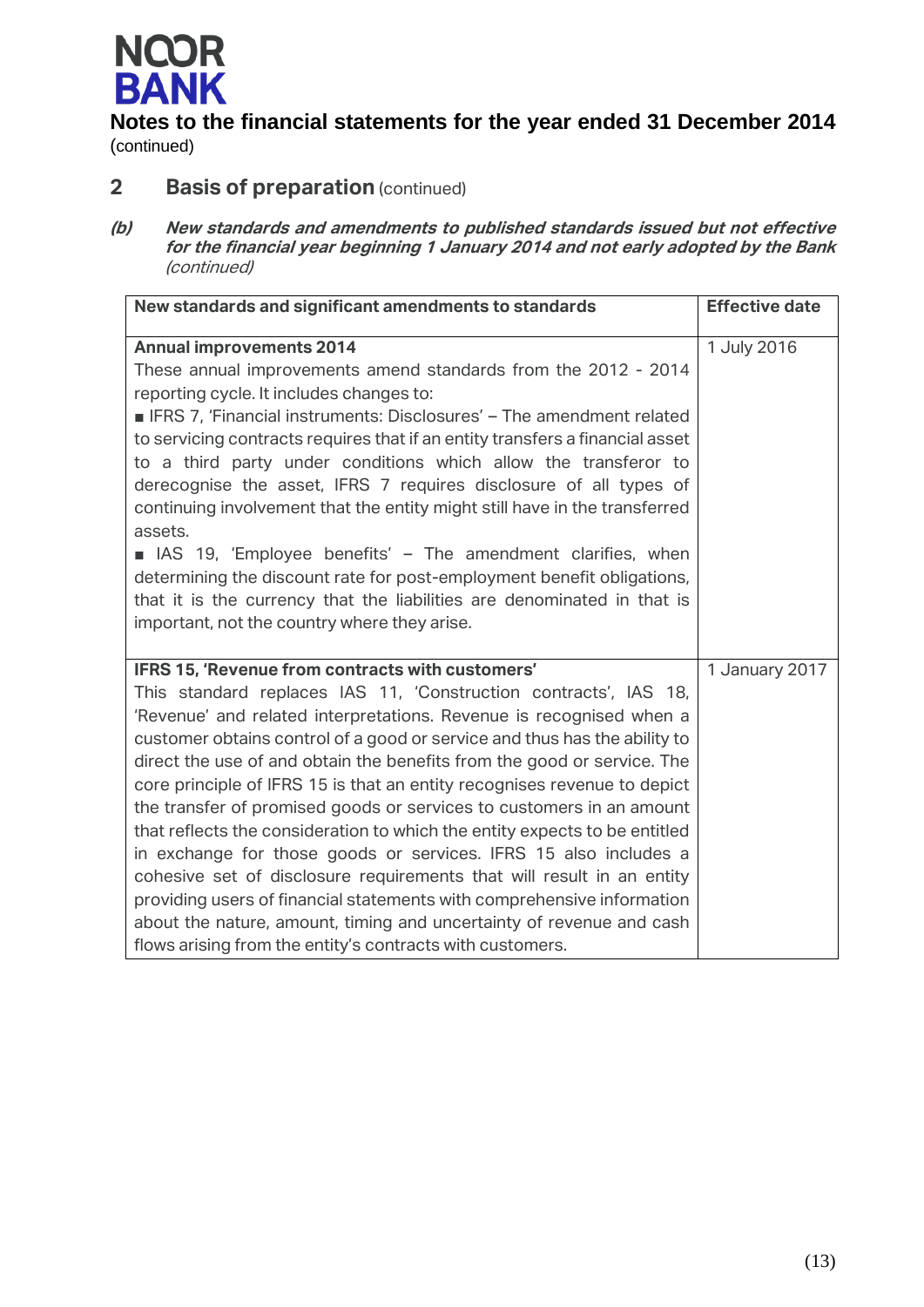

## **2 Basis of preparation** (continued)

**(b) New standards and amendments to published standards issued but not effective for the financial year beginning 1 January 2014 and not early adopted by the Bank**  (continued)

| New standards and significant amendments to standards                       | <b>Effective date</b>  |
|-----------------------------------------------------------------------------|------------------------|
| IFRS 9, 'Financial instruments'                                             | 1 January 2018         |
| The complete version of IFRS 9 replaces most of the guidance in IAS 39.     | Earlier application    |
| IFRS 9 retains but simplifies the mixed measurement model and               | is permitted. If an    |
| establishes three primary measurement categories for financial assets:      | entity elects to       |
| amortised cost, fair value through OCI and fair value through P&L. The      | early apply it must    |
| basis of classification depends on the entity's business model and the      | apply all of the       |
| contractual cash flow characteristics of the financial asset. Investments   | requirements           |
| in equity instruments are required to be measured at fair value through     | at                     |
| profit or loss with the irrevocable option at inception to present changes  | the same time with     |
| in fair value in OCI. There is now a new expected credit losses model that  | following              |
| replaces the incurred loss impairment model used in IAS 39. For financial   | the                    |
| liabilities there were no changes to classification and measurement         | exception: Entities    |
| except for the recognition of changes in own credit risk in other           | with a date of initial |
| comprehensive income, for liabilities designated at fair value, through     | application before     |
| profit or loss. IFRS 9 relaxes the requirements for hedge effectiveness     | 1 February 2015        |
| by replacing the bright line hedge effectiveness tests. It requires an      | continue to have       |
| economic relationship between the hedged item and hedging instrument        | the option to apply    |
| and for the 'hedged ratio' to be the same as the one management             | standard               |
| actually uses for risk management purposes. Contemporaneous                 | the                    |
| documentation is still required but is different to that currently prepared | in.                    |
| under IAS 39.                                                               | phases.                |

The Bank is in the process of assessing the impact of the above new standards and amendments to published standards or IFRIC interpretations issued but not yet effective for the Bank's financial year beginning on 1 January 2014.

There are no other applicable new standards and amendments to published standards or IFRIC interpretations that have been issued but are not effective for the first time for the Bank's financial year beginning on 1 January 2014 that would be expected to have a material impact on the financial statements of the Bank.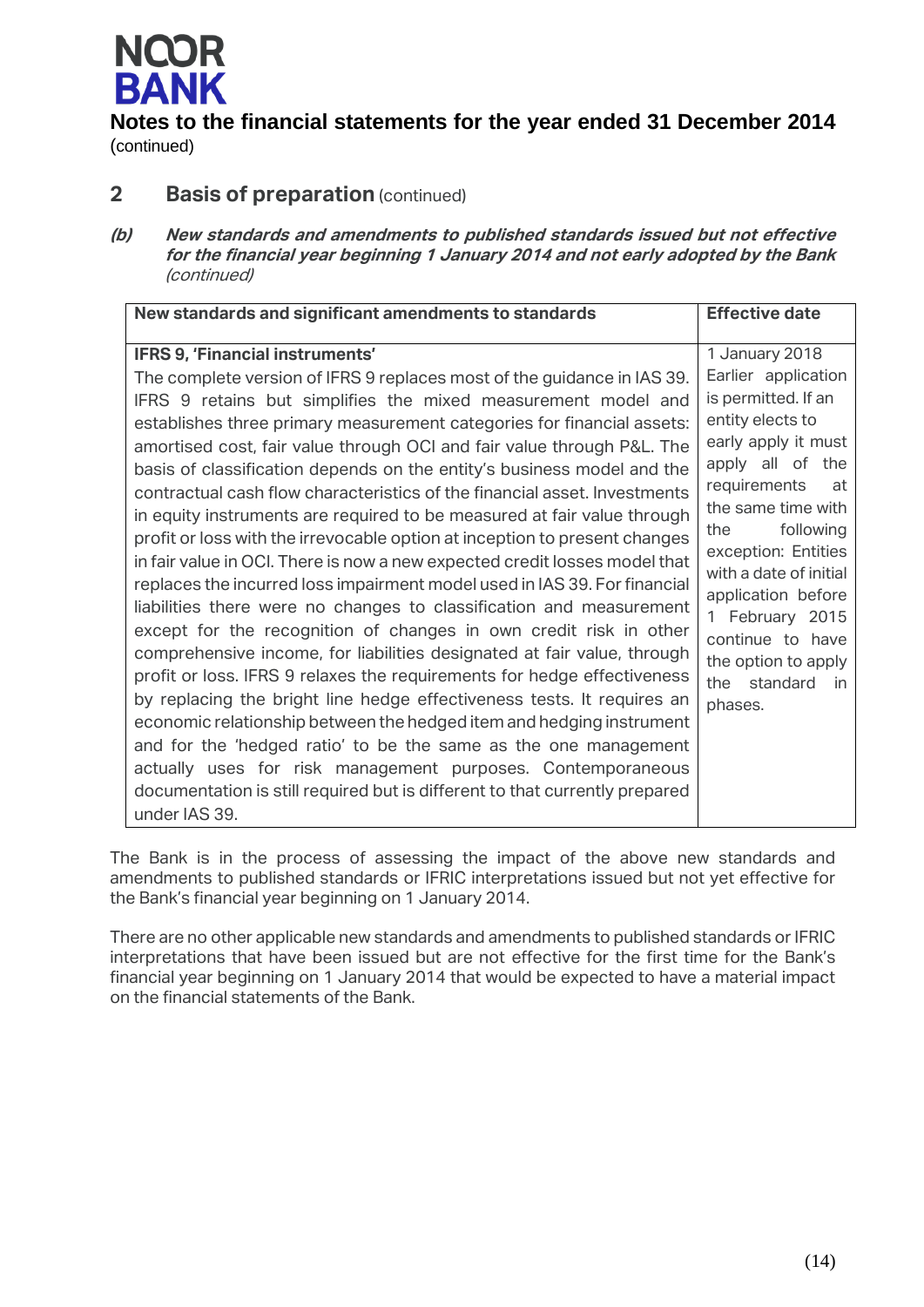

# **Notes to the financial statements for the year ended 31 December 2014**

(continued)

## **3 Significant accounting policies**

The significant accounting policies set out below have been applied consistently to all periods presented in these financial statements:

### **3.1 Foreign currency translation**

Foreign currency transactions are translated into the functional currency using the exchange rates prevailing at the dates of the transactions or valuation where items are re-measured. Foreign exchange gains and losses resulting from the settlement of such transactions and from the translation at year-end exchange rates of monetary assets and liabilities denominated in foreign currencies are recognized in the income statement, as part of 'foreign exchange and other income' under "fee and other income, net of charges".

### **3.2 Cash and cash equivalents**

For the purpose of the statement of cash flows, cash and cash equivalents include cash on hand, balances held with the UAE Central Bank, deposits and balance due from banks or due to banks and placements with original maturity of less than three months, excluding statutory deposits required to be maintained with the UAE Central Bank.

### **3.3 Due from banks**

Amounts due from banks are initially recognised at fair value and subsequently measured at amortised cost less any amounts written off and provision for impairment, if any. Impairment of amounts due from banks is assessed as outlined in the accounting policy of impairment of financial assets (Note 3.8).

### **3.4 Investments in Islamic financing instruments**

Investments in Islamic financing instruments are non-derivative financial assets originated or acquired by the Bank with fixed or determinable payments that are not quoted in an active market.

Investments in Islamic financing instruments are initially measured at fair value including transaction costs associated with the investments in Islamic financing instruments, if any, as soon as the customer is bound by the financing agreement to drawdown the financing amount.

Investments in Islamic financing instruments are subsequently measured at amortised cost using the effective profit rate method.

Following the initial recognition, subsequent transfers between the various classes of investments in Islamic financing instruments is not ordinarily permissible.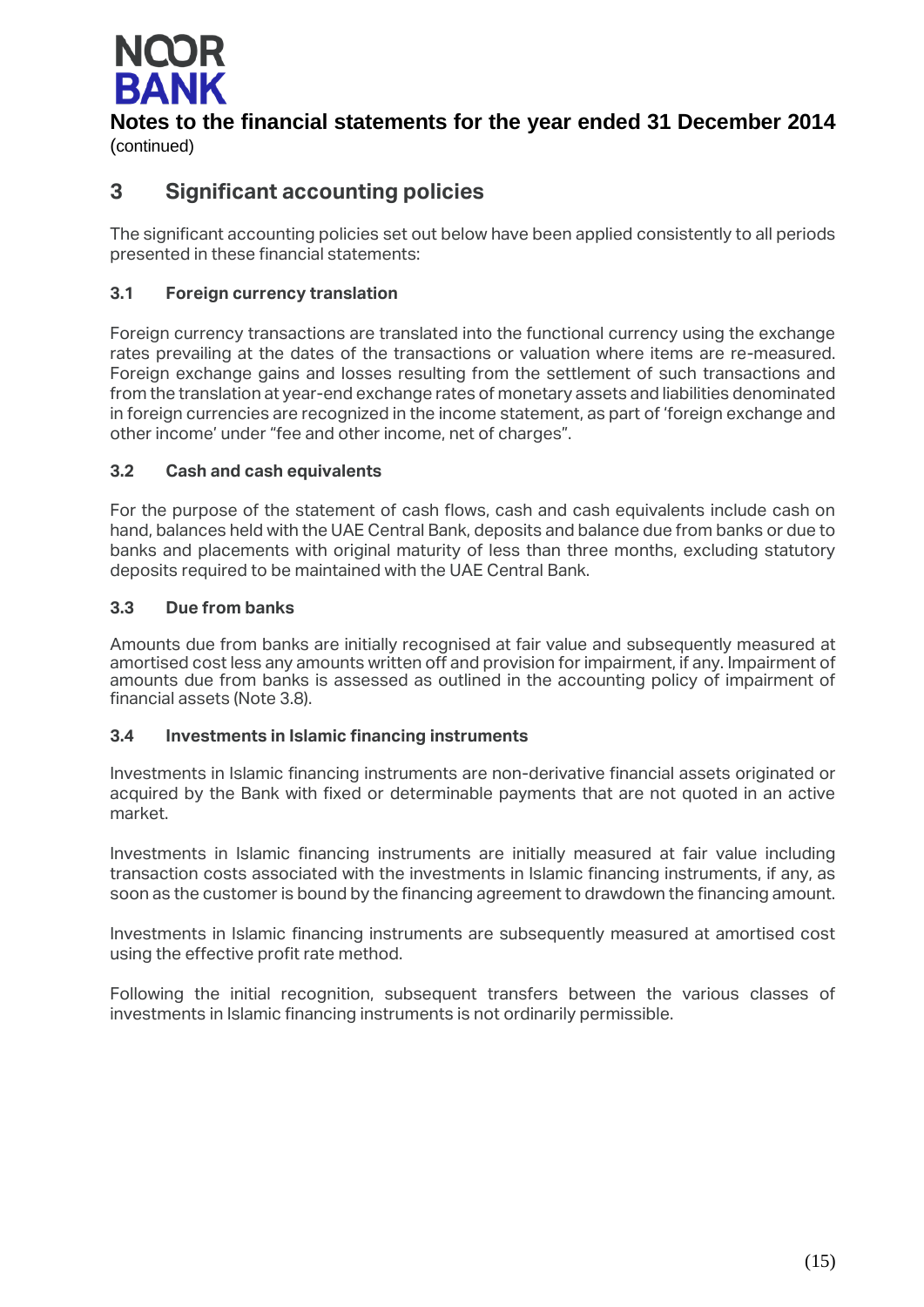

## **3 Significant accounting policies** (continued)

### **3.5 Investments in Islamic sukuk**

### **3.5.1 Classification**

The Bank classifies its investments in Islamic sukuk in the following categories: Held-to-Maturity ("HTM") investments in Islamic sukuk, Available-For-Sale ("AFS") investment in Islamic sukuk and financial assets at fair value through income statement ("FVTPL"). Management determines the classification of its investments at initial recognition.

### Held-to-maturity

Investments in Islamic sukuk at HTM are non-derivative financial assets with fixed or determinable payments and a fixed maturity that the Bank's management has the positive intention and ability to hold to maturity. If the Bank were to sell other than an insignificant amount from the HTM category, the entire category would be reclassified as AFS.

### Available-for-sale

Investments in Islamic sukuk at AFS are those non-derivative financial assets that are designated as AFS or are not classified as (a) investments in Islamic financing instruments, (b) HTM investments or (c) financial assets at fair value through income statement.

### Financial assets and financial liabilities at fair value through the income statement

Investments in Islamic sukuk at FVTPL are financial assets held for trading. A financial asset is classified in this category if acquired principally for the purpose of selling in the short term.

### **3.5.2 Recognition and measurement**

Regular-way purchases and sales are recognized on trade-date – the date on which the Bank commits to purchase or sell the asset. Investments in Islamic sukuk are initially recognized at fair value plus transaction costs for all financial assets not carried at fair value through income statement. Financial assets carried at fair value through income statement are initially recognized at fair value, and transaction costs are expensed in the income statement. Financial assets are derecognized when the rights to receive cash flows from the investments in Islamic sukuk have expired or have been transferred and the Bank has transferred substantially all risk and rewards of ownership. AFS and FVTPL financial assets are subsequently measured at fair value. HTM financial assets are subsequently carried at amortized cost using the effective profit rate method. Impairment on investments in Islamic sukuk classified as HTM is assessed as outlined in the accounting policy of impairment of financial assets.

Gains and losses arising from changes in the fair value of AFS financial assets are recognised in other comprehensive income, until the investments in Islamic sukuk is derecognised or impaired. At this time, the cumulative gain or loss previously recognised in equity through other comprehensive income is recognized in the income statement.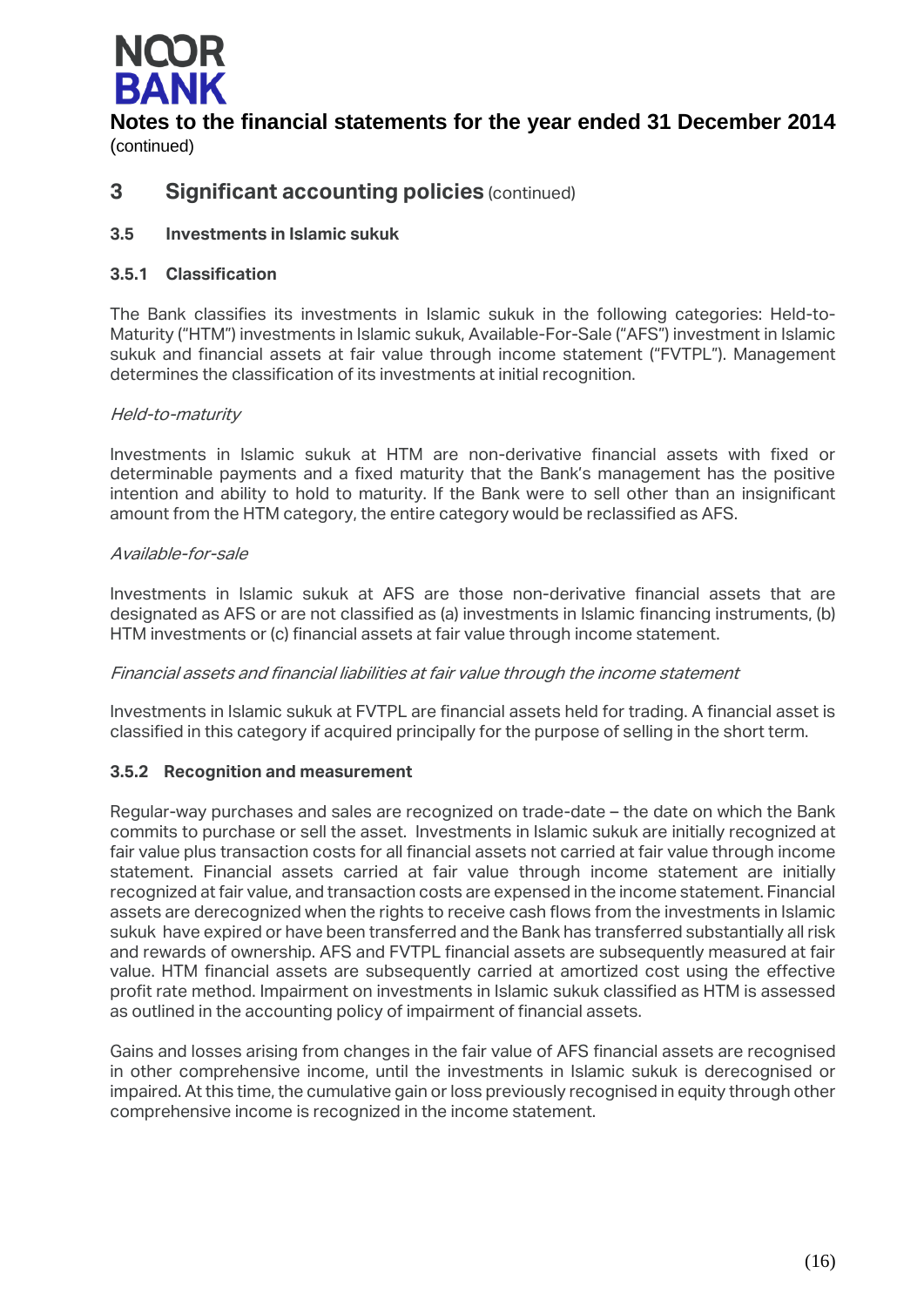

## **3 Significant accounting policies** (continued)

### **3.5 Investments in Islamic sukuk** (continued)

### **3.5.2 Recognition and measurement** (continued)

Foreign currency gains and losses arising on AFS monetary financial assets are directly recognised in the income statement.

Gains or losses arising from changes in the fair value of the FVTPL category are presented in the income statement within gain on investments in Islamic sukuk in the period in which they arise.

Fair value is the price that would be received to sell an asset or paid to transfer a liability in an orderly transaction between market participants at the measurement date. Consequently, differences can arise between the carrying values and fair value estimates of financial assets and liabilities. The fair values of quoted investments in active markets are based on current bid prices, as the Bank considers the bid to be most representative of fair value. If the market for a financial asset is not active (and for unlisted securities), the Bank establishes fair value by using valuation techniques. In rare cases when the fair value of unlisted securities cannot be determined reliably, the securities are carried at cost less impairment.

Profit earned whilst holding investments in Islamic sukuk is reported as part of income from Islamic financing and sukuk in the income statement.

The Bank assesses at each reporting date whether there is objective evidence that an investments in Islamic sukuk are impaired. In the case of equity investments classified as AFS, a significant or prolonged decline in the fair value of the security below its cost is considered in determining whether the asset are impaired. If any such evidence exists for AFS financial assets, the cumulative loss – measured as the difference between the acquisition cost and the current fair value, less any impairment loss on that financial asset previously recognised in income statement – is removed from equity and recognised in the income statement. Impairment losses recognised in the income statement on equity instruments are not reversed through the income statement if there are subsequent increases in fair value. If, in a subsequent period, the fair value of a sukuk instrument classified as AFS increases and the increase can be objectively related to an event occurring after the impairment loss was recognised in the income statement, the impairment is reversed through the income statement.

### **3.6 Property and equipment**

Property and equipment are stated at cost less accumulated depreciation except for land and buildings, which are carried at fair value based on periodic valuations by an external independent valuer, less subsequent depreciation on buildings.

Historical cost includes expenditure that is directly attributable to the acquisition of the items. Subsequent costs are included in the asset's carrying amount or recognized as a separate asset, as appropriate, only when it is probable that future economic benefits associated with the item will flow to the Bank and the cost of the item can be measured reliably. All other repairs and maintenance are charged to the income statement during the financial period in which they are incurred.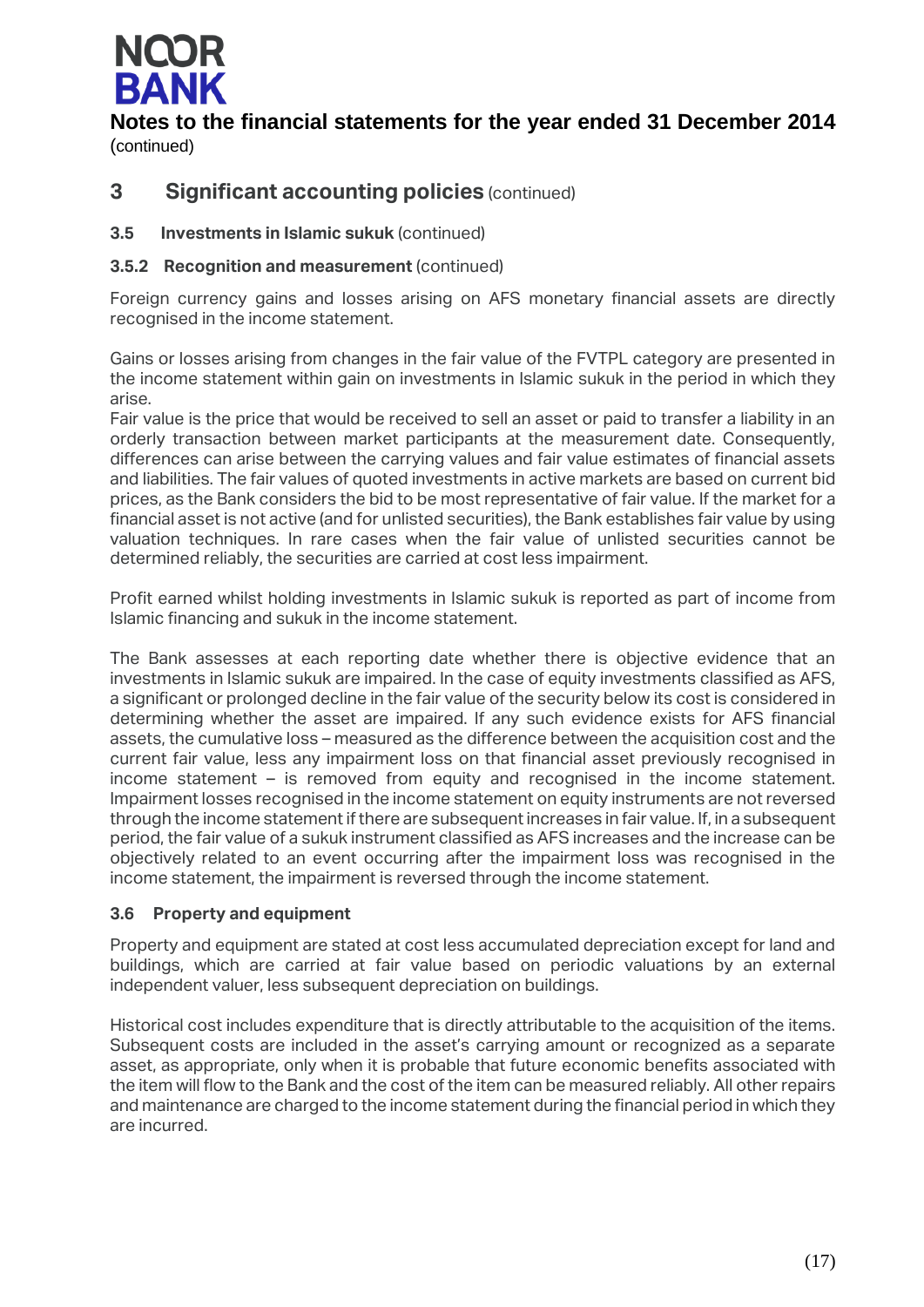

**3 Significant accounting policies** (continued)

## **3.6 Property and equipment** (continued)

Increases in the carrying amount arising on revaluation of land and buildings are recognised in the statement of other comprehensive income. Increases that offset previous decreases of the same asset are recognised in the income statement to the extent that it reverses a revaluation decrease of the same asset previously recognised in the income statement. Decreases that offset previous increases of the same asset are charged against revaluation reserves directly in the statement of other comprehensive income; all other decreases are charged to the income statement. Each year, the difference between the depreciation charge based on the revalued carrying amount of the asset and depreciation charge based on the asset's original cost or previous revalued amount is transferred from the revaluation reserve to retained earnings.

Land is not depreciated but is tested for impairment (Note 3.9). Depreciation on other fixed assets is calculated on the straight-line method to write down the cost of assets to their estimated residual values over their expected useful economic lives as follows:

Years

| <b>Buildings</b>                  | 25      |
|-----------------------------------|---------|
| Leasehold improvements            | 10      |
| Furniture, fittings and equipment | .5      |
| <b>Vehicles</b>                   | .5      |
| Computer equipment and software   | $3 - 5$ |

The asset's residual values and useful lives are reviewed, and adjusted if appropriate, at each statement of financial position date. An asset's carrying amount is written down immediately to its recoverable amount if the asset's carrying amount is greater than its estimated recoverable amount. Gains and losses on disposals are determined by comparing the proceeds with the carrying amount and are recognised in the income statement. When revalued assets are sold, the amounts included in the revaluation reserve are transferred to retained earnings.

Capital work in progress is stated at cost incurred from the date of commencement of the project to the date on which it is commissioned. When commissioned, capital work in progress is transferred to the appropriate category of property and equipment and depreciated in accordance with the Bank's accounting policies.

### **3.7 Investment property**

Investment property comprises property held for rental yields and for capital appreciation. It is not held for purposes of the Bank's own use as part of property and equipment. Investment property is initially recognized at cost, including transaction expenses. Subsequent to initial recognition, investment property is carried at fair value.

Fair value of the investment property is determined on the basis of valuation undertaken by an independent valuer who holds a recognized and relevant qualification and has recent experience in the location and category of the investment property being valued. Gains and losses arising from changes in the fair value are recognized in the income statement in the period in which they arise.

If an item of property and equipment becomes an investment property because its use has changed, any difference resulting between the carrying amount and the fair value of this item at the date of transfer is recognised in other comprehensive income in equity as a revaluation of property and equipment under IAS 16. If a fair value gain reverses a previous revaluation loss, the gain is recognised in the income statement.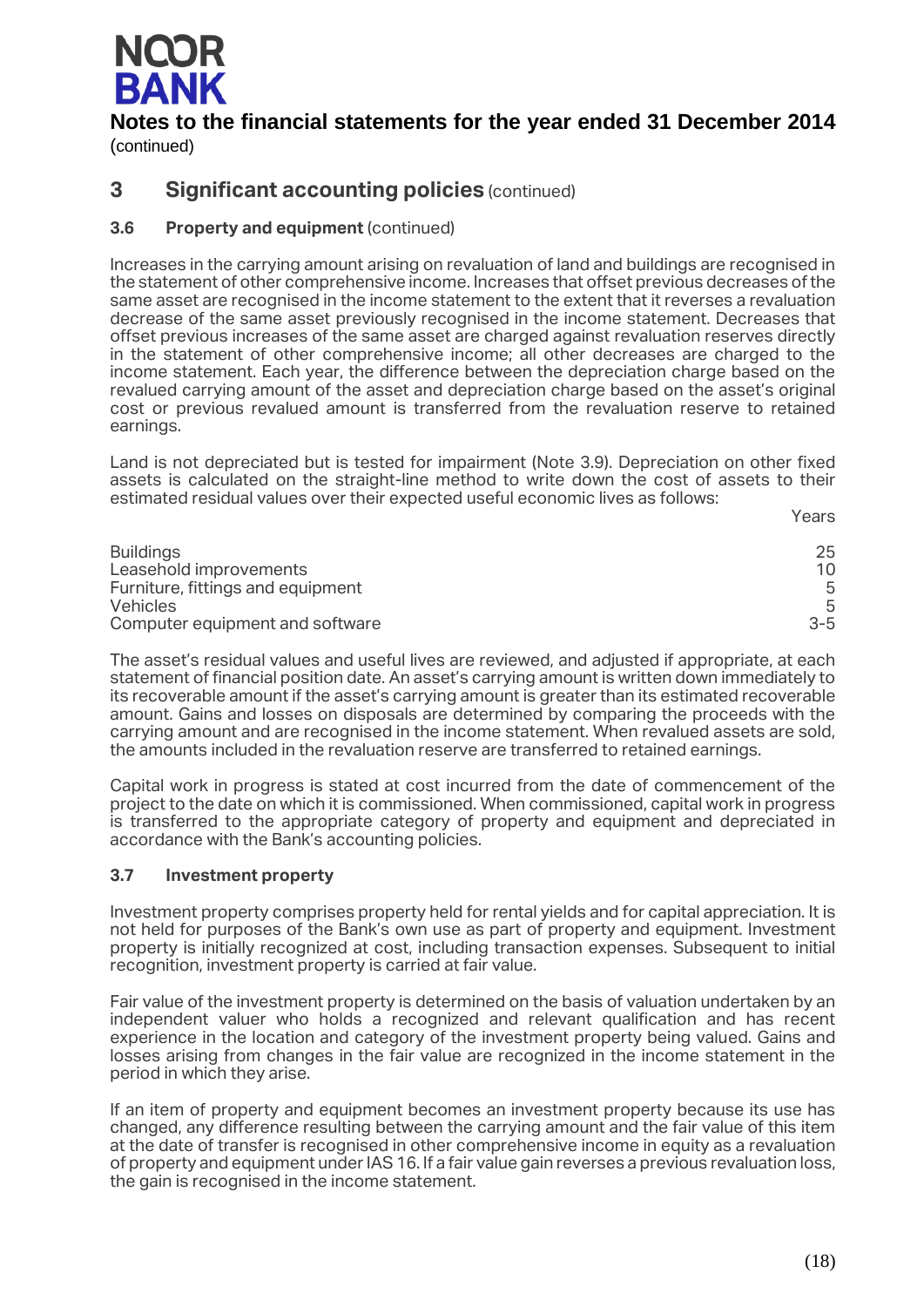

## **3 Significant accounting policies** (continued)

### **3.8 Impairment of investment in Islamic financing instruments**

The Bank first assesses whether objective evidence of impairment exists individually for financial assets that are individually significant, and individually or collectively for financial assets that are not individually significant. If the Bank determines that no objective evidence of impairment exists for an individually assessed financial asset, whether significant or not, it includes the asset in a group of financial assets with similar credit risk characteristics and collectively assesses them for impairment. Assets that are individually assessed for impairment and for which an impairment loss is or continues to be recognised are not included in the collective assessment of impairment.

The amount of the loss is measured as the difference between the asset's carrying amount and the present value of estimated future cash flows (excluding future credit losses that have not been incurred) discounted at the financial asset's original effective profit rate. The carrying amount of the asset is reduced through the use of an allowance account and the amount of the loss is recognised in the income statement. If an Islamic financing instrument has a variable profit rate, the discount rate for measuring any impairment loss is the current effective profit rate determined under the contract.

The calculation of the present value of the estimated future cash flows of a collateralised financial asset reflects the cash flows that may result from foreclosure less costs for obtaining and selling the collateral, whether or not foreclosure is probable.

For the purposes of a collective evaluation of impairment, financial assets are grouped on the basis of similar credit risk characteristics (i.e. on the basis of the Bank's grading process that considers asset type, industry, collateral type, past-due status and other relevant factors). Those characteristics are relevant to the estimation of future cash flows for groups of such assets by being indicative of the debtors' ability to pay all amounts due according to the contractual terms of the assets being evaluated.

Future cash flows in a group of Islamic financing instruments that are collectively evaluated for impairment are estimated on the basis of the contractual cash flows of the assets and historical loss experience for assets with similar credit risk characteristics. Historical loss experience is adjusted on the basis of current observable data to reflect the effects of current conditions that did not affect the period on which the historical loss experience is based and to remove the effects of conditions in the historical period that do not currently exist.

Estimates of changes in future cash flows for groups of assets reflect and are directionally consistent with changes in related observable data from period to period (for example, changes in unemployment rates, property prices, payment status, or other factors indicative of changes in the probability of losses and their magnitude). The methodology and assumptions used for estimating future cash flows are reviewed regularly by the Bank to reduce any differences between loss estimates and actual loss experience.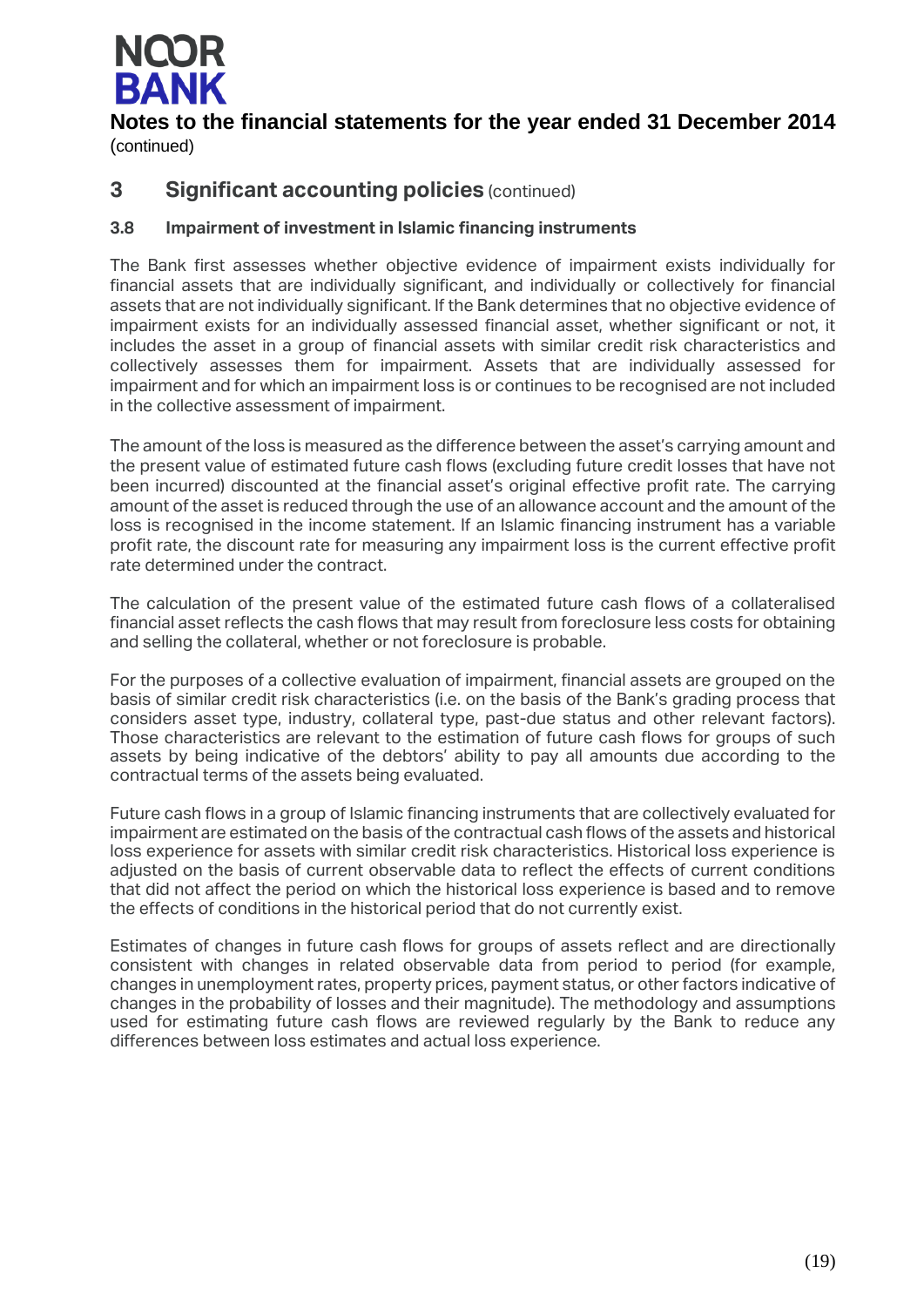

## **3 Significant accounting policies** (continued)

### **3.8 Impairment of investment in Islamic financing instruments** (continued)

When a financial asset is uncollectable, it is written off against the related provision for impairment. If no related provision exists, it is written off to the income statement. Subsequent recoveries are credited to the income statement. If the amount of impairment subsequently decreases due to an event occurring after the write down, the release of the provision is credited to the income statement.

When the terms and conditions of financial assets that have been classified as past due are renegotiated, the terms and conditions of the new contractual arrangement apply in determining whether the financial asset remains past due.

### **3.9 Impairment of non-financial assets**

Assets that have an indefinite useful life are not subject to amortization and are tested annually for impairment. Assets that are subject to amortization are reviewed for impairment whenever events or changes in circumstances indicate that the carrying amount may not be recoverable. An impairment loss is recognized for the amount by which the asset's carrying amount exceeds its recoverable amount. The recoverable amount is the higher of an asset's fair value less costs to sell and value in use. For the purposes of assessing impairment, assets are grouped at the lowest levels for which there are separately identifiable cash inflows (cash-generating units). Non-financial assets other than goodwill that have suffered an impairment loss are reviewed for possible reversal of impairment at each reporting date.

### **3.10 Fiduciary activities**

Assets and the income arising on the Bank's fiduciary activities, where it acts in a fiduciary capacity such as nominee, trustee or agent, are excluded from these financial statements. Income earned by the Bank from its fiduciary services is recognised in accordance with the accounting policy on fees and other income (Note 3.15).

### **3.11 Customer deposits and amounts due to banks**

Customer deposits and amounts due to banks are initially recognized at fair value less transaction costs. Subsequently, they are measured at amortized cost using the effective profit rate method. Amortized cost is calculated by taking into account any discount or premium on settlement.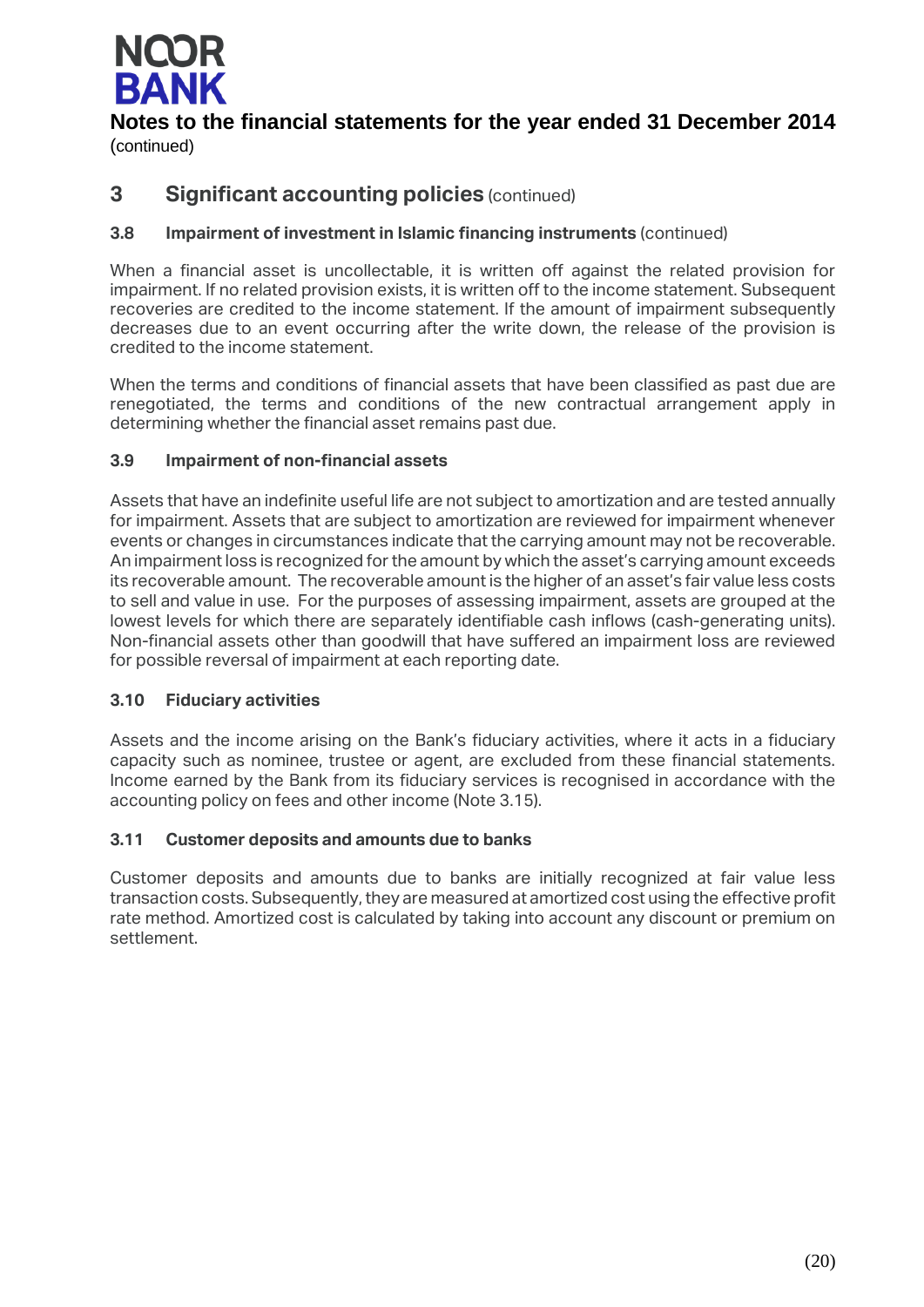

## **3 Significant accounting policies** (continued)

### **3.12 Employee benefits**

### i) Defined contribution plan

A defined contribution plan is a post-employment benefit plan under which an entity pays fixed contributions into a separate entity and will have no legal or constructive obligation to pay further amounts. Obligations for contributions to defined contribution pension plans are recognised as an employee benefit expense in the income statement in the periods during which services are rendered by employees.

Pension contributions are made in respect of UAE national employees to the UAE General Pension and Social Security Authority in accordance with the UAE Federal Law No (7), 1999 for Pension and Social Security.

### ii) Defined benefit plan

The provision for defined benefit obligation for the end of service benefits due to non-UAE nationals in accordance with the UAE Labour Law is calculated annually using the projected unit credit method in accordance with IAS 19. The present value of the defined benefit obligation is determined by discounting the estimated future cash outflows using profit rates on high-quality corporate bonds that are denominated in the currency in which the benefits will be paid, and that have terms to maturity approximating to the terms of the related pension obligation.

The provision arising is disclosed as 'provision for employee's end of service benefits' in the statement of financial position under 'other liabilities'.

### **3.13 Provisions**

Provisions are recognized when the Bank has a present legal or constructive obligation as a result of past events and it is probable that an outflow of resources embodying economic benefits will be required to settle the obligation, and a reliable estimate of the amount of the obligation can be made.

### **3.14 Revenue recognition on investments in Islamic financing instruments**

Income from Islamic financing and sukuk and Depositors' share of profit are recognized in the income statement for all profit-bearing Islamic financing instruments below using the effective profit rate method.

The effective profit rate method is a method of calculating the amortised cost of a financing asset or liability and of allocating the income from Islamic financing and sukuk and depositors' share of profit. The effective profit rate is the rate that exactly discounts the estimated future cash payments over the expected life of the instrument or, when appropriate, a shorter period, to the net carrying amount of the financing asset or liability.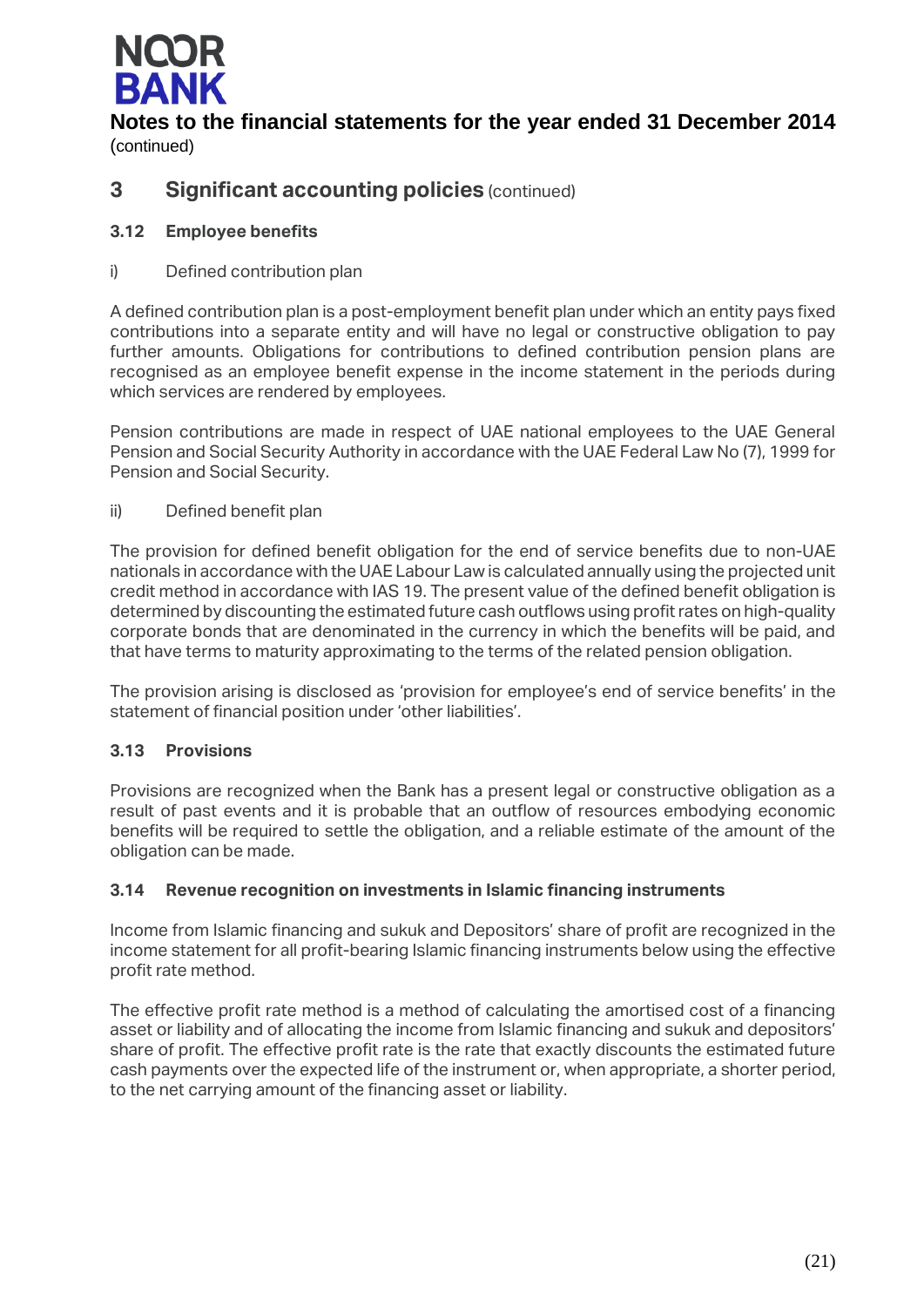

## **3 Significant accounting policies** (continued)

### **3.14 Revenue recognition on investments in Islamic financing instruments** (continued)

### **3.14.1 Murabahah**

### Definition

An agreement whereby the Bank sells to a customer a physical asset, commodity, goods, or shares, which the Bank has purchased and acquired, based on a promise received from the customer to buy the item purchased according to specific terms and conditions. The selling price comprises the cost of the commodity and an agreed profit margin. The settlement specified in the agreement is normally either on deferred lump sum basis or an instalment basis.

### Revenue recognition

Income on Murabahah financing is recognized on a time apportioned basis over the period of the Murabahah contract, using the effective profit rate method.

### **3.14.2 Ijarah**

### Definition

An agreement whereby the Bank (lessor) leases to a customer (lessee) a service or the usufruct of an owned or rented physical asset which either exists currently or is to be constructed in future (forward lease), for a specific period of time and against certain rental instalments. The Ijarah could end by transferring the ownership of the asset to the lessee through an independent mode at the end of the agreement.

### Revenue recognition

Income from Ijarah investments are recognized on a time apportioned basis over the lease term, using the effective profit rate method.

### **3.14.3 Mudarabah**

### **Definition**

An agreement between the Bank and its customer where one of them provides the funds and is called Rab al-Mal and the other provides efforts and expertise and is called the Mudarib. The Mudarib is responsible for investing such funds in a specific enterprise or activity in return for a pre-agreed percentage of the Mudarabah profit. The Mudarib is responsible for all losses arising from misconduct, negligence or violation of the conditions of the agreement. In all other instances, the losses are borne by the Rab-al-Mal.

### Revenue recognition

Income or losses on Mudarabah investments, where the Bank is the Rab-al-Mal are recognized on an accruals basis if they can be reliably estimated. Otherwise, income is recognized on distribution by the Mudarib and the losses are recognised upon their declaration by the Mudarib.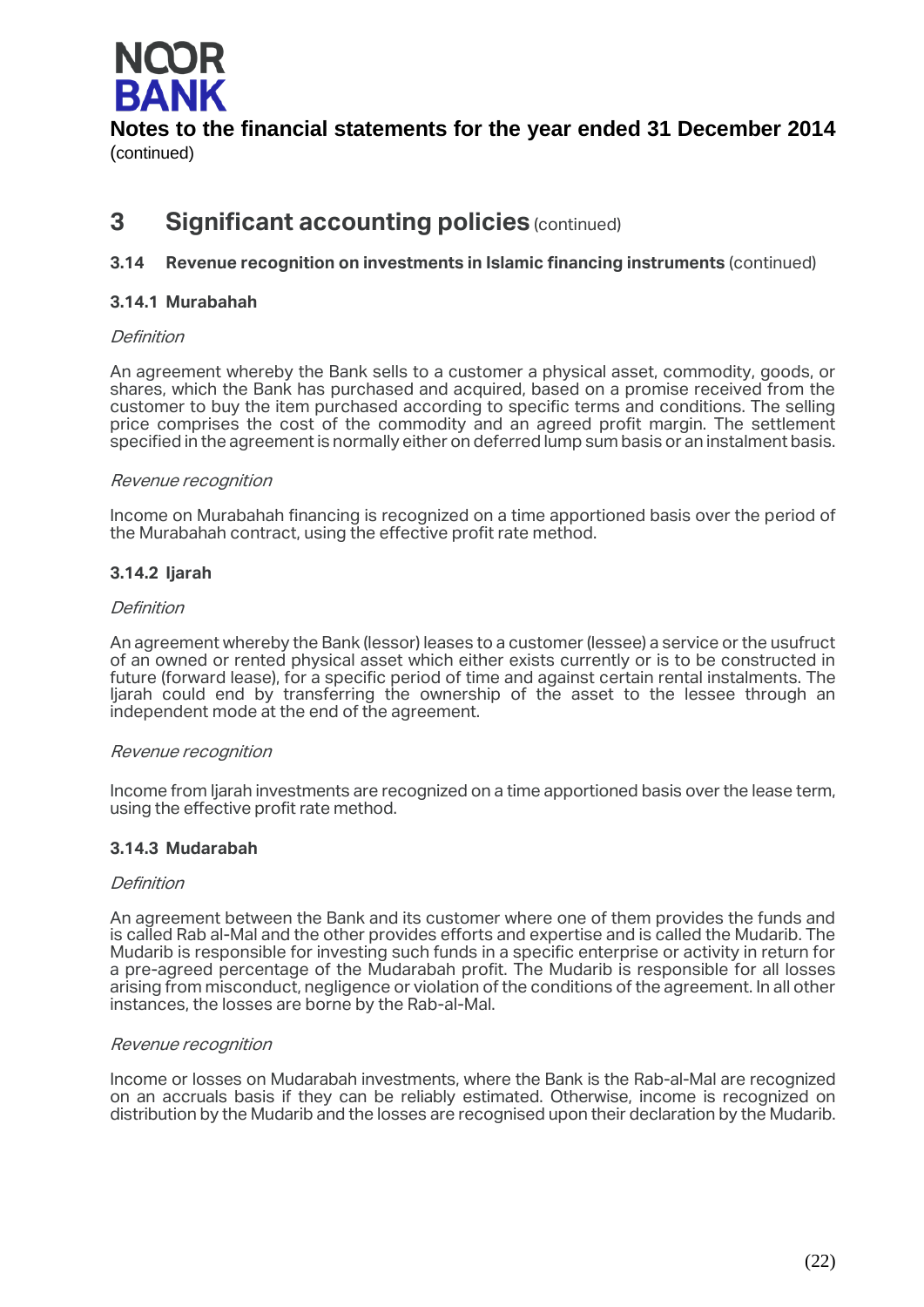

## **3 Significant accounting policies** (continued)

### **3.14 Revenue recognition on investments in Islamic financing instruments** (continued)

### **3.14.4 Wakalah**

### Definition

An agreement whereby the Bank provides a certain sum of money to an agent who invests it according to specific conditions in return for a fee (a lump sum of money or a percentage above the anticipated profits). Similarly, the Bank also obtains money under wakala agreement which is recognised as a liability in its financial statements.

### Revenue recognition

The estimated income or expenses from a Wakalah is recognized on an accrual basis over the period of the investment as a liability, adjusted by the actual income or expense when received.

### **3.14.5 Tawarruq**

### Definition

An agreement between two parties, whereby the Bank will, directly or indirectly, buys an asset and immediately sell it to a customer on a deferred payment basis. The Bank on behalf of the customer then sells the same asset to a third party for immediate delivery and payment. The customer is given the sales proceeds and has a deferred payment obligation to the Bank at a marked-up price.

### Revenue recognition

Income or losses on Tawarruq financing are recognized on an accruals basis over the deferred payment period.

### **3.14.6 Istisna'**

### Definition

An agreement whereby the Bank (Al-Saane') provides funds to a customer (Al-Mustasne) for the development of an asset according to pre-agreed specifications at a specific price and date.

### Revenue recognition

Istisna' revenue and the associated profit margin (difference between the cash price of the asset sold to the customer and the Bank's total Istisna' cost) is accounted for on a time apportioned basis.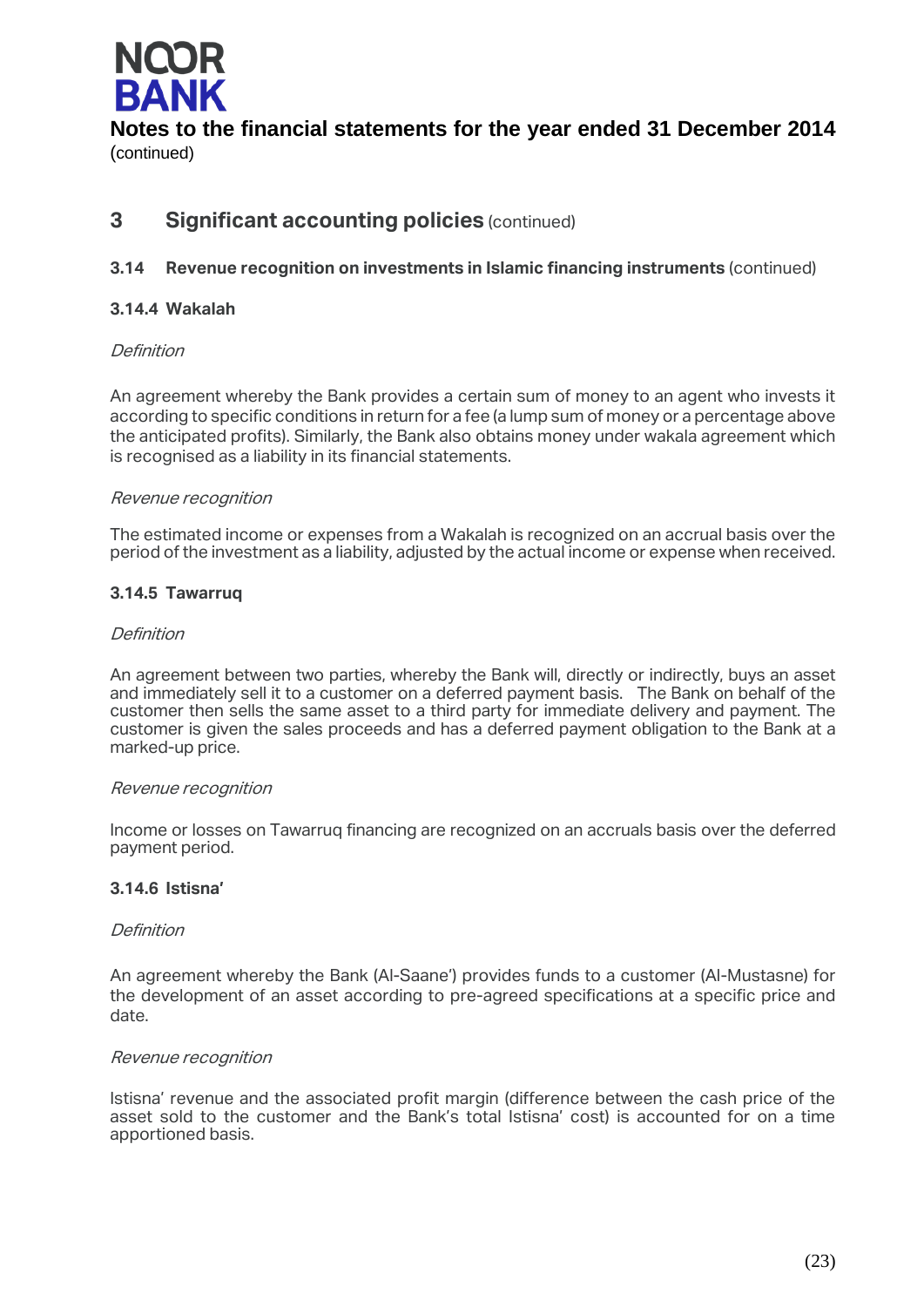

## **3 Significant accounting policies** (continued)

### **3.15 Fees and other income**

Fees and other income from banking services are recognized on an accrual basis as the service is performed, when it is probable that associated economic benefits will be obtained and a reliable estimate of amount can be made.

Foreign exchange income on foreign exchange transactions undertaken on behalf customers is recognised as and when the underlying customer related exchange transactions are completed.

### **3.16 Zakat**

Zakat is computed in accordance with the Bank's Fatwa and Shari'a Supervisory Board decisions and it is the Bank's shareholders' responsibility to pay the Zakat on their respective share and therefore it is not recorded in the financial statements of the Bank.

### **3.17 Allocation of profit**

Allocation of profits between depositors and shareholders is calculated according to the Bank's standard procedures and is approved by the Bank's Fatwa and Shari'a Supervisory Board.

### **3.18 Financial guarantees**

Financial guarantees are initially recognized in the financial statements at fair value in other liabilities, being the value of the premium received. Subsequent to the initial recognition, the Bank's liability under each guarantee is measured at the higher of the amortized premium and the best estimate of expenditure required to settle any financial obligation arising as a result of the guarantee. The premium received is recognized in the income statement over the life of the guarantee.

### **3.19 Government grants**

Non-monetary grants in the form of land received from the government are initially recognized at fair value and credited to the income statement when there is reasonable assurance that the grant will not be revoked.

### **3.20 Repossessed properties**

When the Bank acquires and becomes the legal owner of a collateralized property against full and final settlement of an Islamic financing contract, the respective contract is terminated, the related outstanding balance is de-recognised and property is recognised at the carrying amount of the Islamic financing. If the fair value of the repossessed property is lower than the carrying amount of the outstanding Islamic financing balance, the balance is first impaired to the extent of the shortfall. The subsequent measurement will depend on the intended use and classification of the repossessed property as follows:

- The property is classified as "Investment property" (Note 3.7) in case of indeterminate use, capital appreciation and rental yield;
- The property is classified as "Property and equipment" (Note 3.6) if the Bank intends to retain the property for self-use.
- The property is classified as "Non-current asset held for sale" and measured at the lower of its carrying amount (which will be the fair value at the effective date of re-possession) and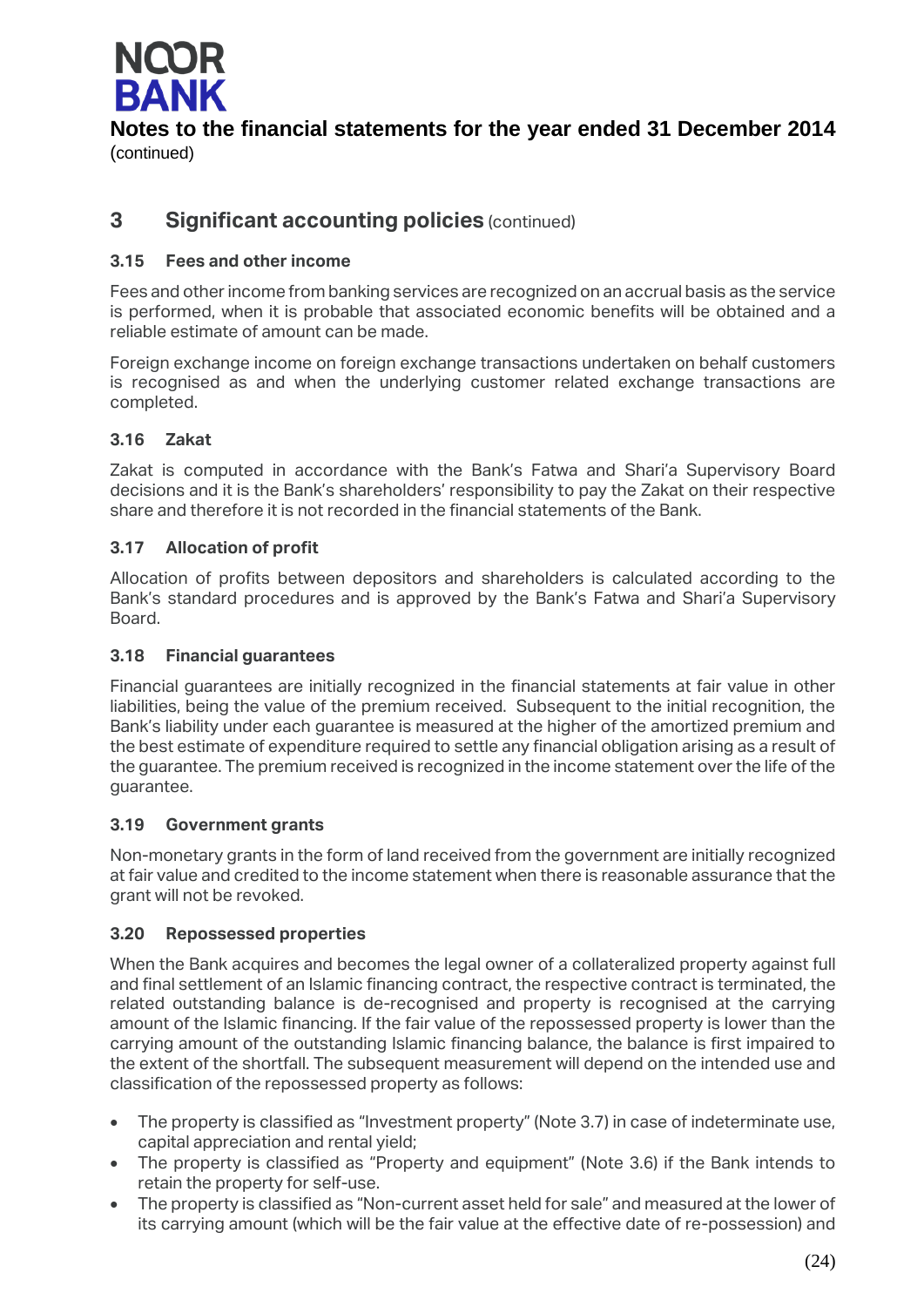

fair value less costs to sell, if sale of the property is highly probable, management is committed to a plan to sell the asset, and an active programme to locate a buyer and complete the plan is initiated.

## **3 Significant accounting policies** (continued)

### **3.21 Islamic derivative financing instruments**

### Islamic swaps

Islamic swaps are based on a Waa'd (promise) structure between two parties to buy a specified Shari'a compliant commodity at an agreed price on the relevant date in future. It is a conditional promise to purchase a commodity through a unilateral purchase undertaking. Islamic swaps comprise profit rate swaps and currency swaps. In case of profit rate swaps, counterparties generally exchange fixed and floating rate profit payments by executing the purchase / sale of a commodity under "Murabahah Sale Agreement" in a single currency. In case of Islamic currency swaps, profit payments as well as the cost of the underlying commodity are exchanged in different currencies, by executing the purchase or sale of commodities under "Murabahah Sale Agreements".

Islamic derivatives financing instruments are initially recognised at fair value on the date on which a derivative contract is entered into and are subsequently remeasured at their fair value. Fair values are obtained from quoted market prices in active markets, including recent market transactions. All derivatives are carried as assets when fair value is positive and as liabilities when fair value is negative.

## **4 Cash and balances with the UAE Central Bank**

|                                                            | 2014<br>AED'000 | 2013<br>AED'000 |
|------------------------------------------------------------|-----------------|-----------------|
| Cash in hand<br><b>Balances with the UAE Central Bank:</b> | 124,467         | 82,185          |
| - Current account                                          | 635,887         | 606,699         |
| - Certificate of deposits                                  | 1,050,000       | 2,000,000       |
| - Statutory deposits                                       | 1,581,330       | 803,012         |
|                                                            | 3,391,684       | 3,491,896       |

The statutory deposits with the UAE Central Bank are not available to finance the day to day operations of the Bank, except in a crisis situation. Cash in hand, current account balances and statutory deposits with the UAE Central Bank are non-profit bearing. Certificates of deposit with the UAE Central Bank carry a profit rate of 0.08% - 0.39% (2013: 0% - 0.08%) per annum.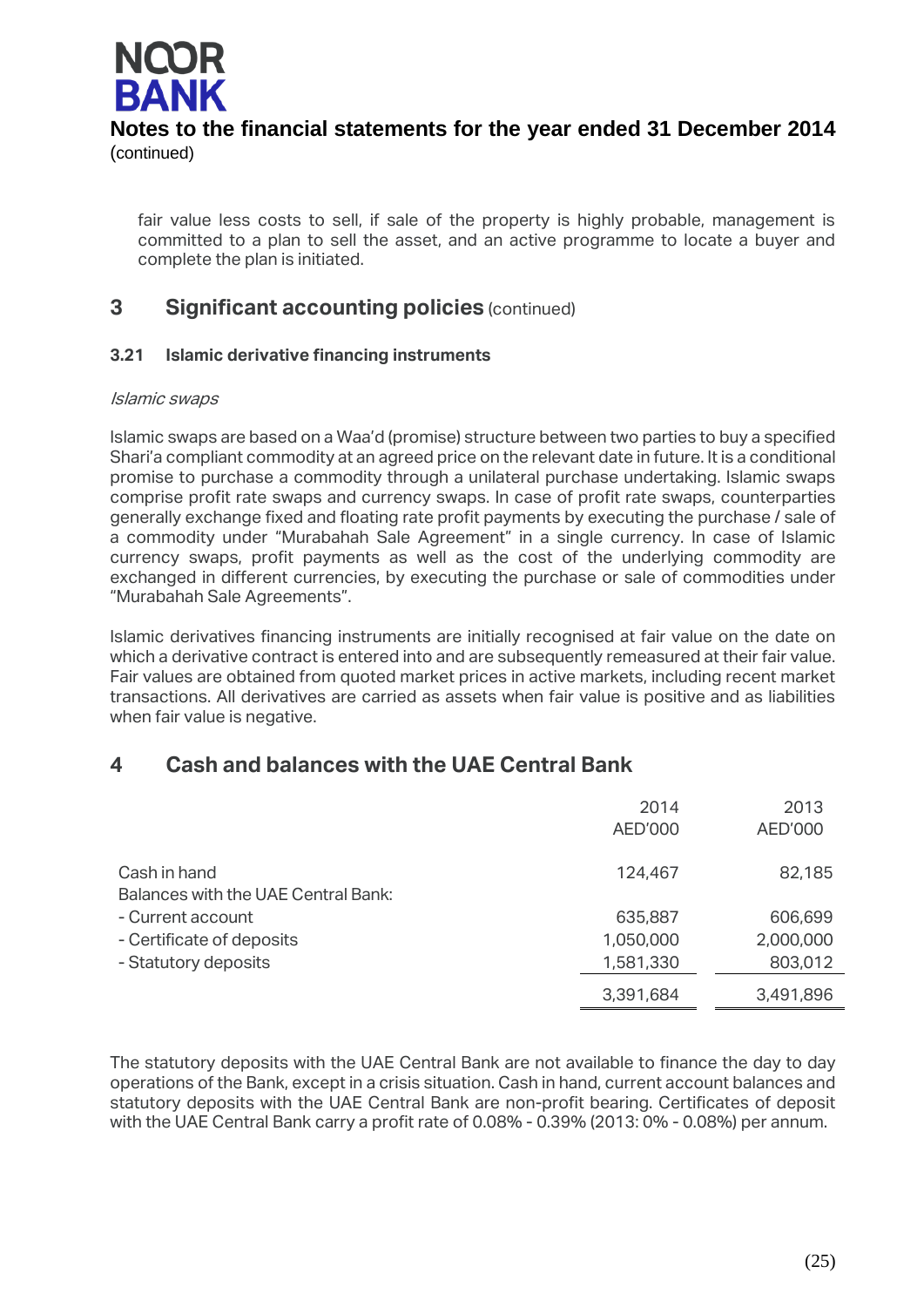

## **4 Cash and balances with the UAE Central Bank** (continued)

Cash and cash equivalents include the following for the purposes of the statement of cash flows

|                                                                                                                   | 2014<br>AED'000                      | 2013<br>AED'000                      |
|-------------------------------------------------------------------------------------------------------------------|--------------------------------------|--------------------------------------|
| Cash and balances with the UAE Central Bank<br>Due from banks<br>Due to banks                                     | 3,391,684<br>2,992,166<br>(542, 223) | 3,491,896<br>2,340,657<br>(853, 218) |
| Less: Statutory deposits with the UAE Central Bank<br>Less: Balances having original maturity more than 3 months: | 5,841,627<br>(1,581,330)             | 4,979,335<br>(803, 012)              |
| - Certificate of deposits                                                                                         | (500,000)                            |                                      |
| - Net due from banks                                                                                              | (1,577,632)                          | (1, 319, 320)                        |
| Cash and cash equivalents                                                                                         | 2,182,665                            | 2,857,003                            |
| <b>Due from banks</b><br>5                                                                                        |                                      |                                      |
|                                                                                                                   | 2014                                 | 2013                                 |
|                                                                                                                   | AED'000                              | AED'000                              |
| Current accounts with banks                                                                                       | 315,264                              | 171,190                              |
| Deposits with banks                                                                                               | 1,290,896                            | 904,565                              |
| Export bills                                                                                                      | 1,386,006                            | 1,264,902                            |
|                                                                                                                   | 2,992,166                            | 2,340,657                            |

## **6 Investments in Islamic financing instruments**

|                                                    | 2014<br>AED'000 | 2013<br>AED'000 |
|----------------------------------------------------|-----------------|-----------------|
| Wakalah                                            | 400,000         | 500,000         |
| ljarah                                             | 3,618,148       | 3,085,525       |
| Murabahah                                          | 15,527,996      | 12,184,266      |
| Gross investments in Islamic financing instruments | 19,546,144      | 15,769,791      |
| Less: allowance for impairment                     | (1,509,285)     | (1,424,576)     |
| Net investments in Islamic financing instruments   | 18,036,859      | 14,345,215      |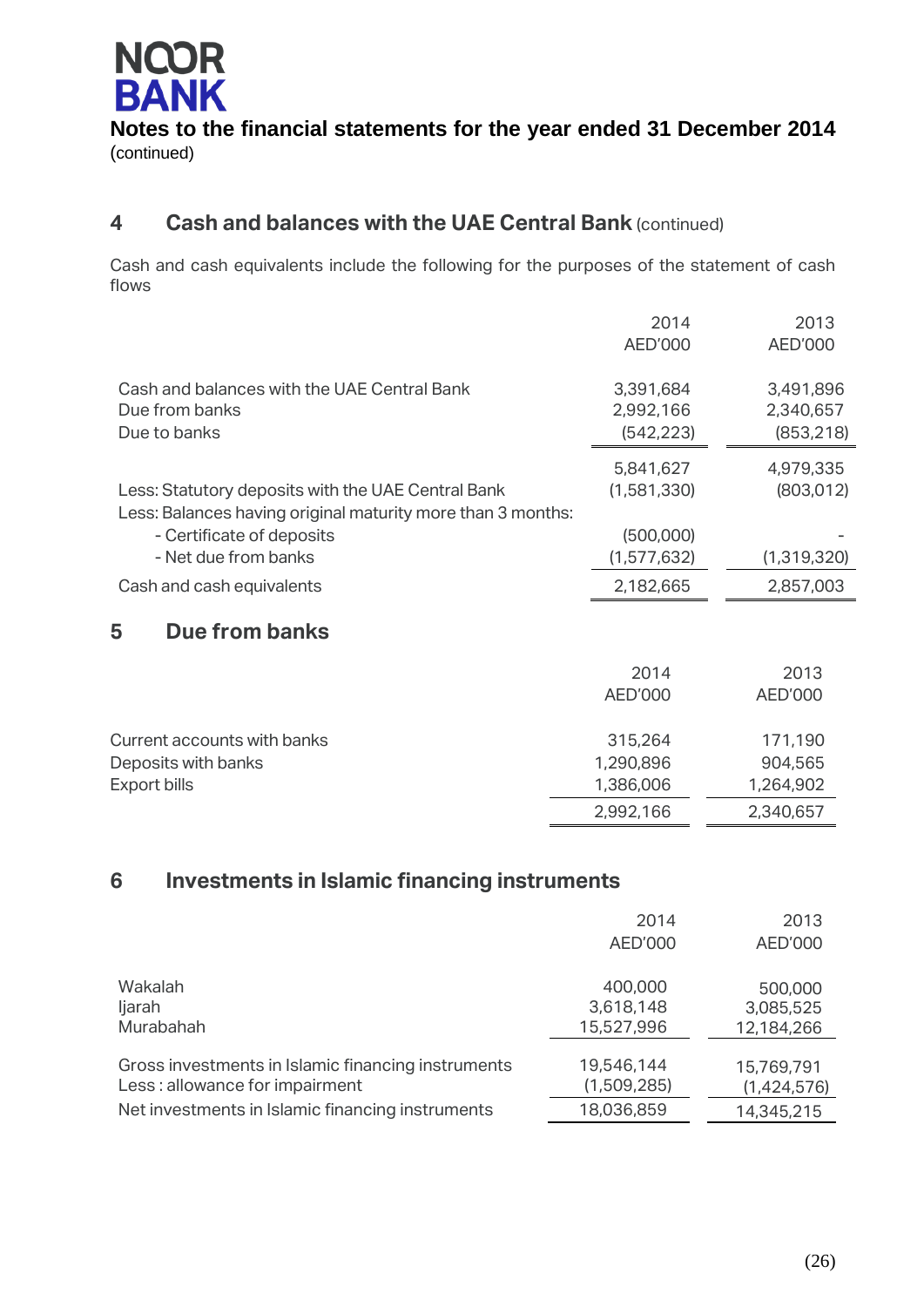

## **6 Investments in Islamic financing instruments** (continued)

Movement in allowance for impairment:

|                                                                                      | 2014<br>AED'000                    | 2013<br><b>AED'000</b>             |
|--------------------------------------------------------------------------------------|------------------------------------|------------------------------------|
| At 1 January<br>Charge for the year                                                  | 1,424,576<br>122,593               | 1,615,634<br>43,850                |
|                                                                                      | 1,547,169                          | 1,659,484                          |
| Written off during the year                                                          | (37, 884)                          | (234,908)                          |
| At 31 December                                                                       | 1,509,285                          | 1,424,576                          |
| The investments in Islamic financing instruments are further analysed as follows:    |                                    |                                    |
|                                                                                      | 2014<br><b>AED'000</b>             | 2013<br>AED'000                    |
| Performing<br>Past due but not impaired<br>Impaired                                  | 17,735,186<br>380,969<br>1,429,989 | 13,930,644<br>339,901<br>1,499,246 |
| Gross investments in Islamic financing instruments<br>Less: allowance for impairment | 19,546,144<br>(1,509,285)          | 15,769,791<br>(1,424,576)          |
| Net investments in Islamic financing instruments                                     | 18,036,859                         | 14,345,215                         |
| Below is the analysis of impaired balances:                                          |                                    |                                    |
|                                                                                      | 2014<br><b>AED'000</b>             | 2013<br><b>AED'000</b>             |
| Impaired but not past due<br>Past due and impaired                                   | 95,129<br>1,334,860                | 89,630<br>1,409,616                |
|                                                                                      | 1,429,989                          | 1,499,246                          |
| Summary of past due but not impaired:                                                |                                    |                                    |
|                                                                                      | 2014<br>AED'000                    | 2013<br><b>AED'000</b>             |
| $0 - 29$ days                                                                        | 225,089                            | 230,018                            |
| $30 - 59$ days                                                                       | 78,867                             | 70,609                             |
| $60 - 89$ days<br>90 days and above                                                  | 50,066<br>26,947                   | 23,674<br>15,600                   |
|                                                                                      | 380,969                            | 339,901                            |
|                                                                                      |                                    |                                    |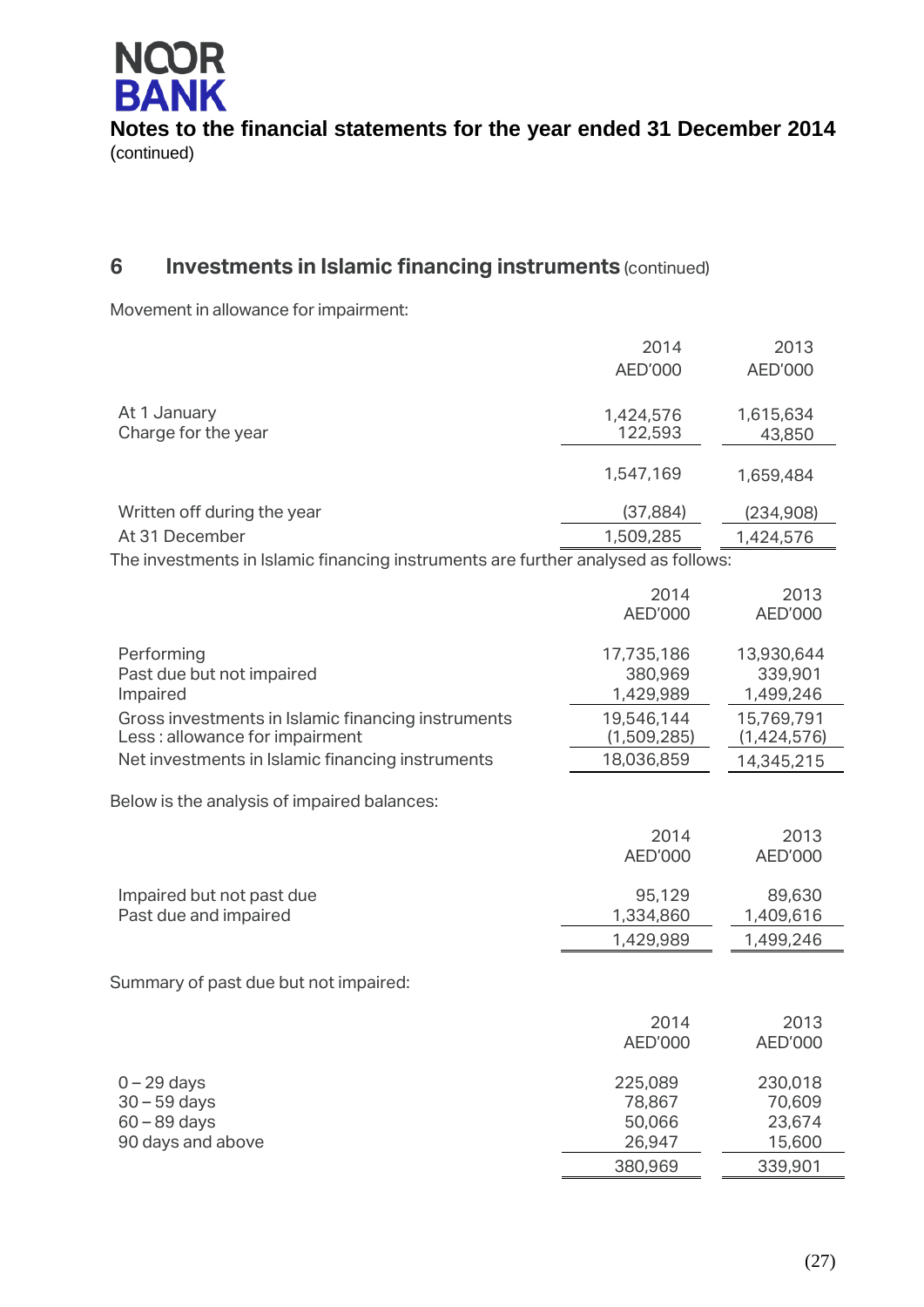

## **6 Investments in Islamic financing instruments** (continued)

Economic sector risk concentration (refer to note 25 for related party credit risk concentration) of investments in Islamic financing instruments is as follows:

|                                                   | 2014<br>AED'000 | 2013<br>AED'000 |
|---------------------------------------------------|-----------------|-----------------|
| Construction & real estate                        | 2,116,332       | 1,686,426       |
| <b>Financial institutions</b>                     | 3,645,195       | 4,354,145       |
| Manufacturing                                     | 650,566         | 725,228         |
| Consumer financings and credit cards              | 5,196,998       | 3,962,361       |
| Trade                                             | 4,027,390       | 1,864,562       |
| Transport, storage and communication              | 1,766,855       | 1,352,720       |
| Other services                                    | 2,142,808       | 1,824,349       |
| Gross investment in Islamic financing instruments | 19,546,144      | 15,769,791      |
| Less: allowance for impairment                    | (1,509,285)     | (1,424,576)     |
| Net investment in Islamic financing instruments   | 18,036,859      | 14,345,215      |

## **7 Investments in Islamic sukuk**

|                    | 2014      | 2013      |
|--------------------|-----------|-----------|
|                    | AED'000   | AED'000   |
| Available-for-sale | 1,853,507 | 1,270,574 |
| Held to maturity   | 734.949   | 327,104   |
| Held for trading   | 292,807   | 213,611   |
|                    | 2,881,263 | 1,811,289 |

At 31 December 2014, the fair value of the held to maturity Islamic sukuk portfolio was AED 737 million (2013: AED 332 million).

During the year ended 31 December 2014, the Bank recognised a net fair value loss on available-for-sale investments in Islamic sukuk of AED 18.5 million (2013: loss of AED 3.2 million) in other comprehensive income under "cumulative changes in fair value of availablefor-sale investment in Islamic sukuk".

The Bank holds certain Islamic sukuk in a fiduciary capacity on behalf of customers without recourse to itself and, accordingly, these sukuk are not included in the Bank's Islamic sukuk portfolio as at 31 December 2014 (Note 24).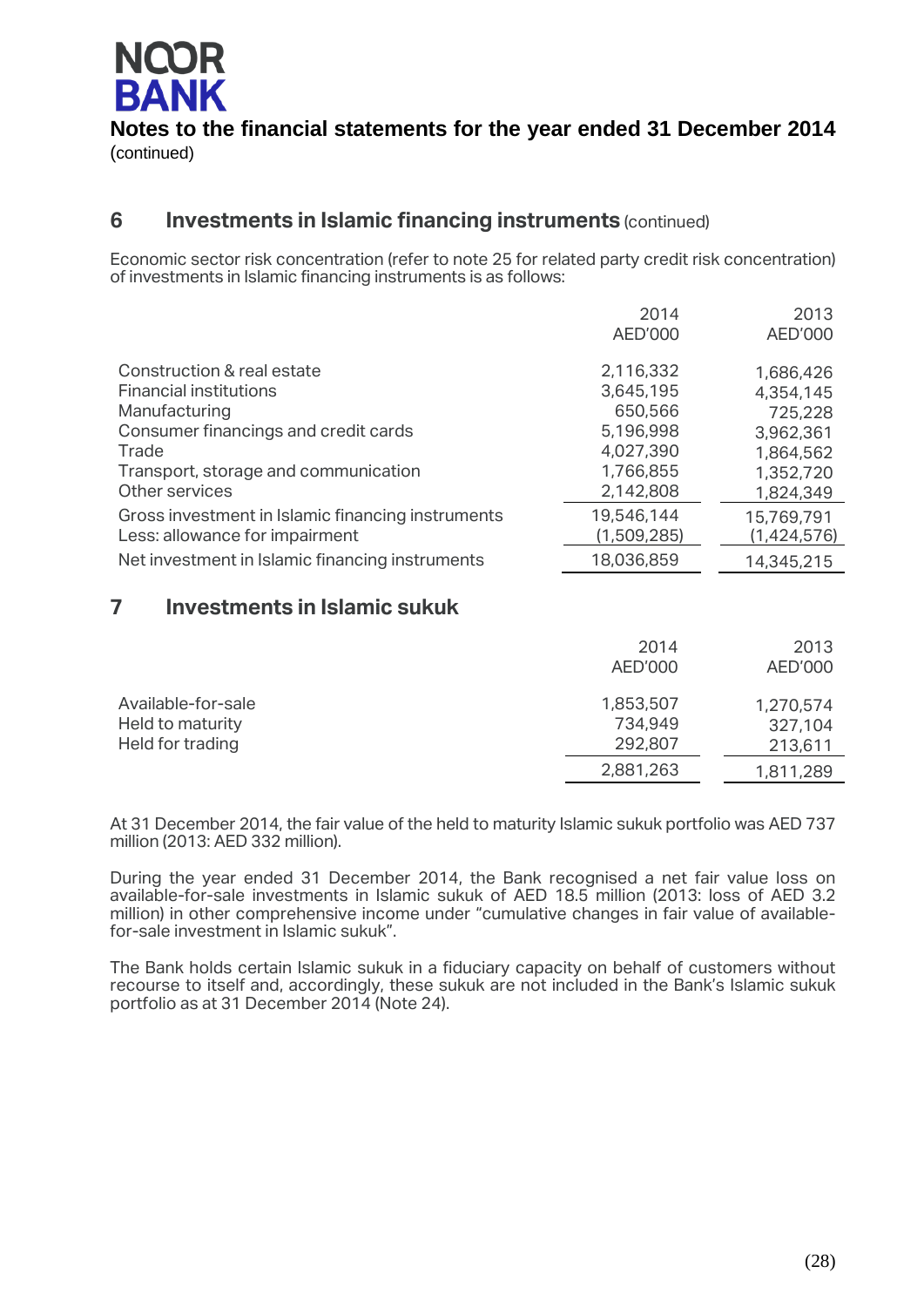

## **8 Investment properties**

|                                                     | 2014<br>AED'000 | 2013<br>AED'000 |
|-----------------------------------------------------|-----------------|-----------------|
| At 1 January                                        | 213,800         | 83,948          |
| Additions during the year                           | 54,745          | 124,000         |
| Transfer from property and equipment (Note 10 (ii)) | 969,666         |                 |
| Change in fair value during the year                | 28,356          | 5,852           |
| At 31 December                                      | 1,266,567       | 213,800         |

The carrying value of investment properties represents their fair value as determined by an independent valuation expert in accordance with relevant appraisal and valuation standards issued by the Royal Institute of Chartered Surveyors ("RICS"). The basis of determination of fair value are the amounts for which the properties could be exchanged between willing parties in an arm's length transaction, based on current prices in an active market for similar properties in the same location and condition and subject to similar leases.

## **9 Other assets**

|                                                          | 2014<br>AED'000 | 2013<br><b>AED'000</b> |
|----------------------------------------------------------|-----------------|------------------------|
| Accrued income on investments in Islamic financing and   |                 |                        |
| sukuk                                                    | 160,962         | 131,270                |
| Due from related parties (Note 25)                       | 14,304          | 9,659                  |
| Equity investments in related companies (Note (i) below) | 28,530          | 26,530                 |
| Prepayments and advances                                 | 12,619          | 5,956                  |
| <b>Others</b>                                            | 11,424          | 6,320                  |
|                                                          | 227,839         | 179,735                |

(i) Equity investments in related companies at 31 December 2014 and 31 December 2013, held as available-for-sale financial assets, represent the Bank's share of its investment in the following entities:

|                               | Shareholding structure<br>Noor |            |
|-------------------------------|--------------------------------|------------|
|                               | Noor Bank                      | Investment |
|                               | P. J. S. C.                    | Group LLC  |
| Noor Takaful Family P.J.S.C.  | 10%                            | 90%        |
| Noor Takaful General P.J.S.C. | 10%                            | 90%        |
| <b>Premium Marketing LLC</b>  | 10%                            | 90%        |
| Noor BPO LLC                  | 30%                            | 70%        |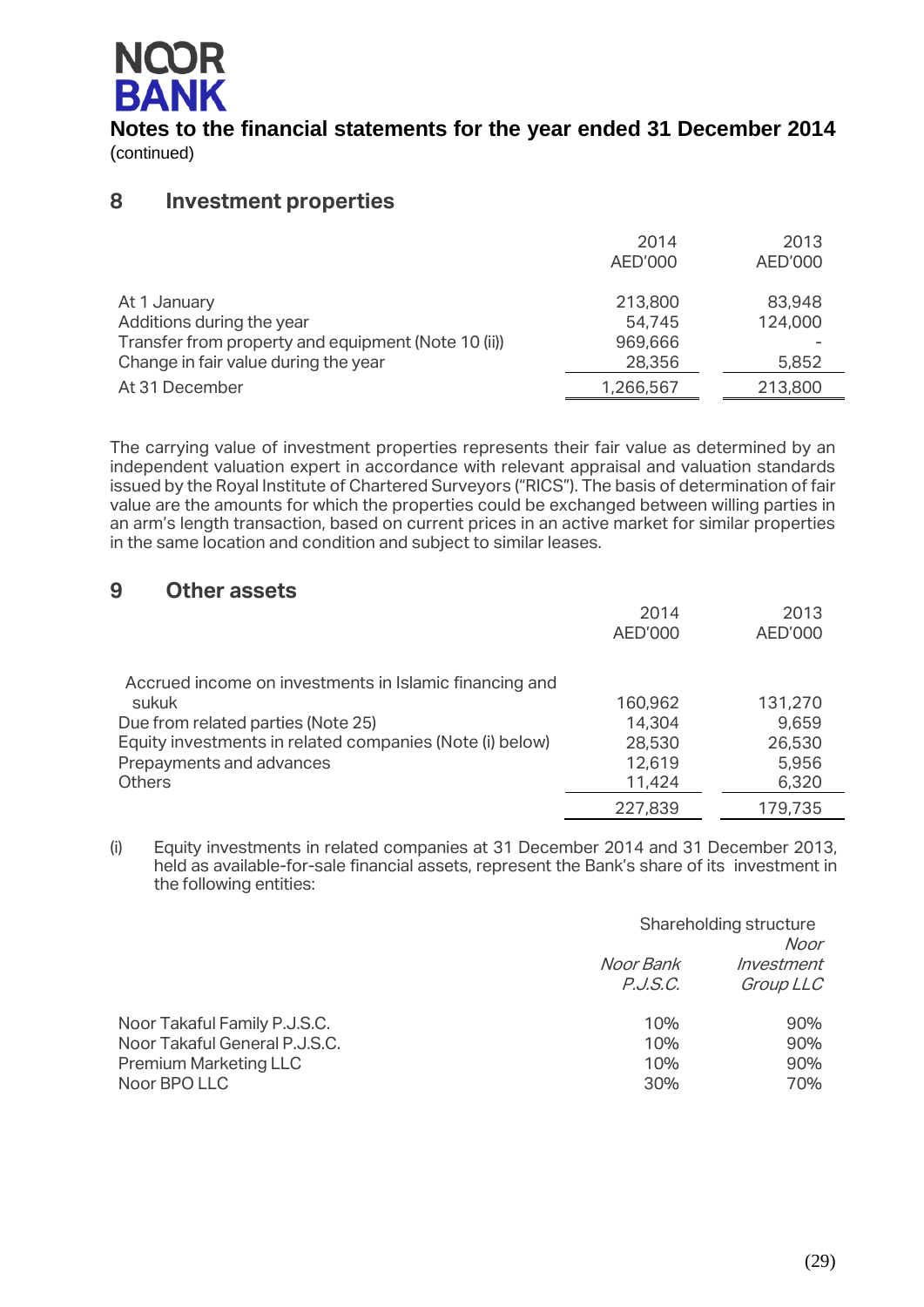## **10 Property and equipment**

|                                                     | Land           | <b>Buildings</b> | Leasehold<br><b>improvements</b> | <b>Vehicle</b>      | <b>Computer</b><br>and office<br>equipment | Capital<br>work in<br>progress | <b>Total</b>   |
|-----------------------------------------------------|----------------|------------------|----------------------------------|---------------------|--------------------------------------------|--------------------------------|----------------|
|                                                     | <b>AED'000</b> | <b>AED'000</b>   | <b>AED'000</b>                   | s<br><b>AED'000</b> | <b>AED'000</b>                             | <b>AED'000</b>                 | <b>AED'000</b> |
| Cost / fair value                                   |                |                  |                                  |                     |                                            |                                |                |
| At 1 January 2014                                   | 621,192        | 118,435          | 36,250                           | 1,745               | 160,205                                    | 11,943                         | 949,770        |
| Revaluation surplus                                 | 348,474        | 48,687           |                                  |                     |                                            |                                | 397,161        |
| Additions during the year<br>Transfer to investment |                | 5,698            |                                  |                     | 26,384                                     | 9,633                          | 41,715         |
| properties (note ii below)                          | (969, 666)     |                  |                                  |                     |                                            |                                | (969, 666)     |
| <b>Transfers</b>                                    |                |                  |                                  |                     | 8,395                                      | (8, 395)                       |                |
| At 31 December 2014                                 |                | 172,820          | 36,250                           | 1,745               | 194,984                                    | 13,181                         | 418,980        |
| <b>Accumulated depreciation</b>                     |                |                  |                                  |                     |                                            |                                |                |
| At 1 January 2014                                   |                | 18,153           | 18,231                           | 839                 | 143,648                                    | $\overline{\phantom{0}}$       | 180,871        |
| Charge for the year                                 |                | 4,728            | 3,625                            | 300                 | 12,879                                     |                                | 21,532         |
| At 31 December 2014                                 |                | 22,881           | 21,856                           | 1,139               | 156,527                                    |                                | 202,403        |
| <b>Net book value</b>                               |                |                  |                                  |                     |                                            |                                |                |
| At 31 December 2014                                 |                | 149,939          | 14,394                           | 606                 | 38,457                                     | 13,181                         | 216,577        |

The fair value of the Bank's land and buildings was determined by an independent valuation expert in accordance with relevant appraisal and valuation standards issued by the Royal Institute of Chartered Surveyors ("RICS"). From the resultant re-valuation gain, an amount of AED 120.3 million (2013: AED 7.6 million) has been recognised in the revaluation reserve under "other comprehensive income" and an amount of AED 276.8 million (2013: AED 54.9 million) has been recognised in the income statement, which represents reversal of impairment loss on land and buildings previously recognised in the income statement.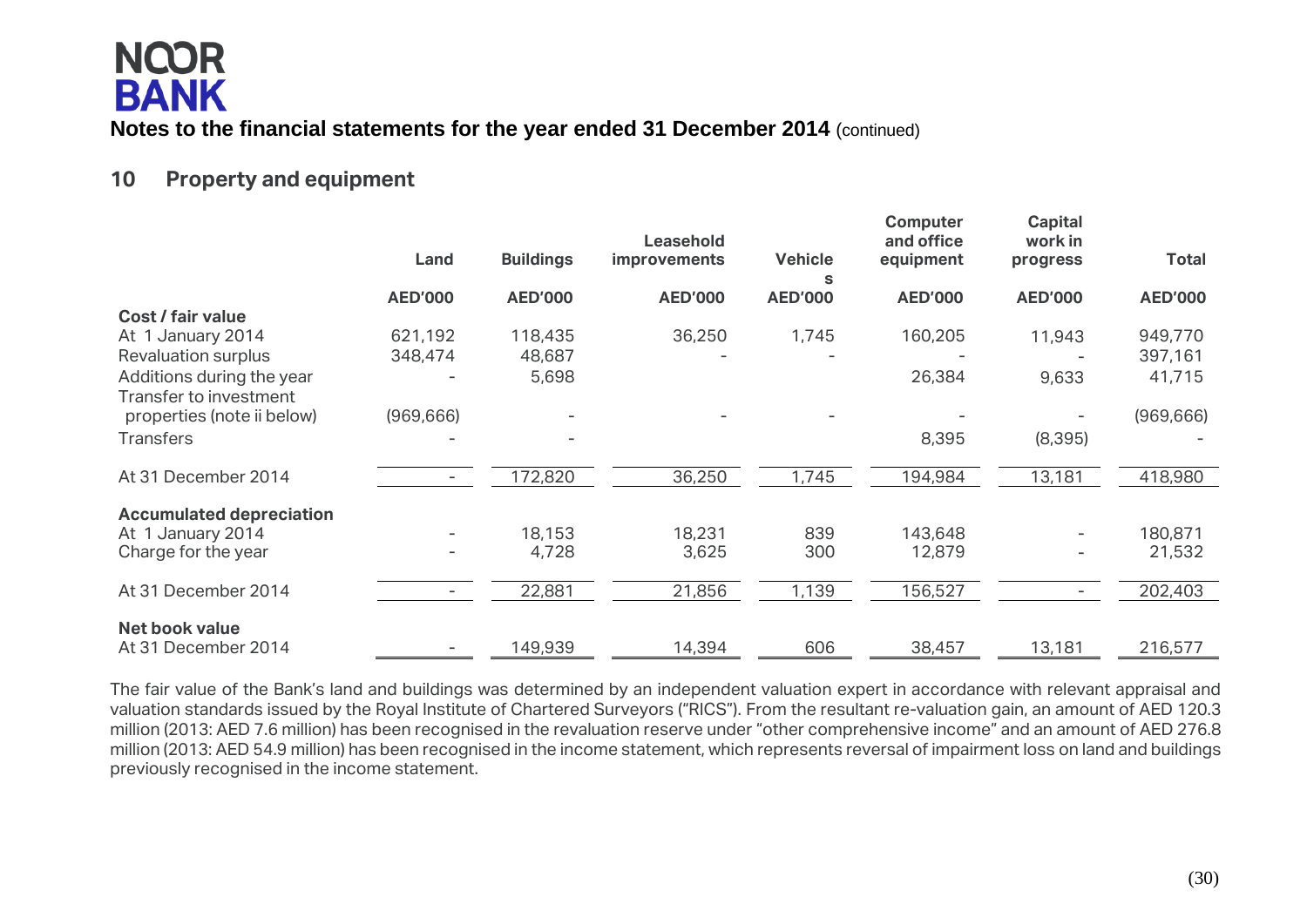## **10 Property and equipment (continued)**

|                                 |                        |                                    |                                                           |                                   | <b>Computer and</b>                   |                                                      |                                |
|---------------------------------|------------------------|------------------------------------|-----------------------------------------------------------|-----------------------------------|---------------------------------------|------------------------------------------------------|--------------------------------|
|                                 | Land<br><b>AED'000</b> | <b>Buildings</b><br><b>AED'000</b> | <b>Leasehold</b><br><i>improvements</i><br><b>AED'000</b> | <b>Vehicle:</b><br><b>AED'000</b> | office<br>equipment<br><b>AED'000</b> | <b>Capital work</b><br>in progress<br><b>AED'000</b> | <b>Total</b><br><b>AED'000</b> |
| Cost / fair value               |                        |                                    |                                                           |                                   |                                       |                                                      |                                |
| At 1 January 2013               | 573,453                | 103,616                            | 35,273                                                    | 1,670                             | 149,973                               | 6,534                                                | 870,519                        |
| <b>Revaluation surplus</b>      | 47,739                 | 14,819                             |                                                           |                                   |                                       |                                                      | 62,558                         |
| Additions during the year       |                        |                                    | 967                                                       | 325                               | 4,498                                 | 11,161                                               | 16,951                         |
| <b>Transfers</b>                |                        |                                    | 10                                                        |                                   | 5,734                                 | (5,744)                                              |                                |
| Disposals and write-offs        |                        |                                    |                                                           | (250)                             |                                       | (8)                                                  | (258)                          |
| At 31 December 2013             | 621,192                | 118,435                            | 36,250                                                    | 1,745                             | 160,205                               | 11,943                                               | 949,770                        |
| <b>Accumulated depreciation</b> |                        |                                    |                                                           |                                   |                                       |                                                      |                                |
| At 1 January 2013               |                        | 13,614                             | 14,639                                                    | 806                               | 128,167                               | $\overline{\phantom{a}}$                             | 157,226                        |
| Charge for the year             |                        | 4,539                              | 3,592                                                     | 283                               | 15,481                                | $\overline{\phantom{a}}$                             | 23,895                         |
| Disposals and write-offs        |                        |                                    |                                                           | (250)                             |                                       | $\overline{\phantom{0}}$                             | (250)                          |
| At 31 December 2013             | -                      | 18,153                             | 18,231                                                    | 839                               | 143,648                               | $\overline{\phantom{a}}$                             | 180,871                        |
| Net book value                  |                        |                                    |                                                           |                                   |                                       |                                                      |                                |
| At 31 December 2013             | 621,192                | 100,282                            | 18,019                                                    | 906                               | 16,557                                | 11,943                                               | 768,899                        |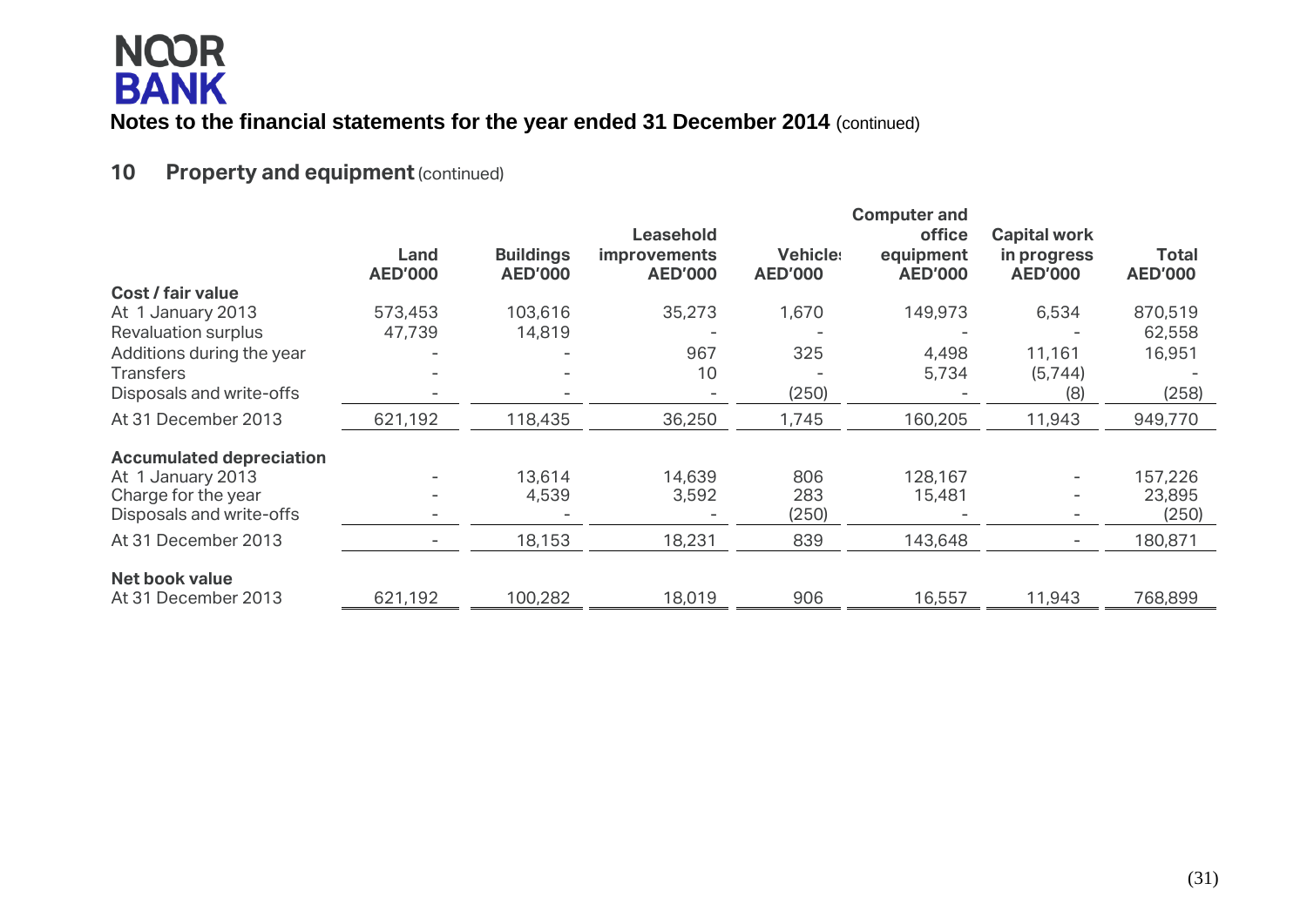

## **10 Property and equipment** (continued)

- (i) Buildings are located at Emaar Square, Dubai, and are used as the Bank's Head Office premises;
- (ii) Land comprises certain vacant plots granted by the Government of Dubai to the Bank at various locations in Dubai. During the year ended 31 December 2014, the Bank transferred all plots of land to investment properties since it no longer intends to use these plots of land for its own use (Refer note 8).

## **11 Customer deposits**

|                       | 2014<br>AED'000 | 2013<br>AED'000 |
|-----------------------|-----------------|-----------------|
| Wakalah – term        | 11,515,775      | 12,438,696      |
| Qard-E-Hasan - demand | 4,962,400       | 2,960,924       |
| Mudarabah – savings   | 6,947,933       | 2,923,730       |
| Mudarabah-term        | 212,345         | 304,713         |
| Margin accounts       | 212,502         | 35,518          |
|                       | 23,850,955      | 18,663,581      |
|                       |                 |                 |

## **12 Wakalah term deposits**

During the year ended 31 December 2014, the Bank prepaid the Wakalah term deposit of AED 771 million which was received from the Ministry of Finance (MoF) during the year ended 31 December 2008. Pursuant to an agreement with the MoF, the Bank had converted this Wakalah term deposit into Tier II capital effective 31 December 2009 for the purpose of regulatory capital calculations and this deposit was amortised to AED 463 million at 31 December 2013. This Wakalah term deposit was due for maturity on 31 December 2016 and had an anticipated profit rate for each year until maturity.

As at 31 December 2014, Wakalah term deposits comprise Tier II deposits obtained from local financial institutions (including related parties – see Note 25) in the UAE. These deposits have maturity tenures of 10 years from the date of the respective agreements and carry an expected profit rate for each year until maturity but can be repaid by the Bank either in full or part on any profit payment date any time after 5 years from the date of the agreement. The undrawn portion of these deposits amounted to AED 165 million as of 31 December 2014. The Central Bank of UAE has approved to consider the Wakalah term deposits as Tier II capital for regulatory capital calculations effective from the date of the agreement.

## **13 Due to banks**

|                                         | 2014<br>AED'000    | 2013<br>AED'000    |
|-----------------------------------------|--------------------|--------------------|
| Investment deposits<br>Current accounts | 240,585<br>301,638 | 576,661<br>276,557 |
|                                         | 542,223            | 853,218            |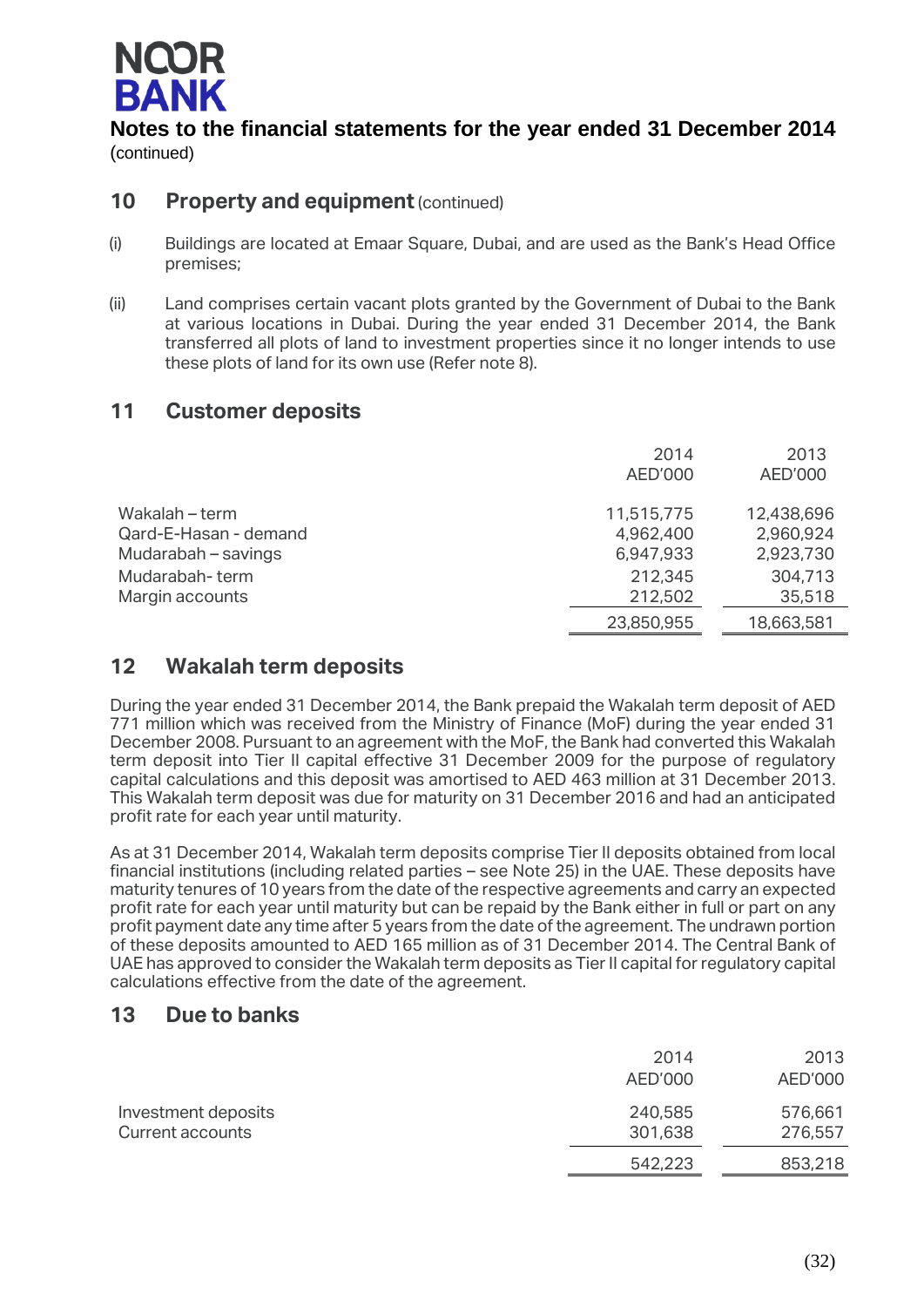

## **14 Other liabilities**

|                                                   | 2014<br>AED'000 | 2013<br>AED'000 |
|---------------------------------------------------|-----------------|-----------------|
| Accrued expenses                                  | 126,401         | 100,466         |
| Sundry disbursements payable                      | 281,983         | 66,637          |
| Accrued depositors' share of profit               | 72,393          | 62,896          |
| Managers cheques                                  | 107,858         | 57,549          |
| Employees' end of service benefits (Note 23)      | 23,076          | 17,612          |
| Deferred income from Islamic financing and sukuk  | 38,875          | 11,120          |
| Late payment amount collected (Note (i) below)    | 7,439           | 5,589           |
| Switch fee payable                                | 5,083           | 4,133           |
| Sundry collection accounts                        | 33,896          | 24,159          |
| Promise to buy or sell currency (Note (ii) below) | 11,897          | 641             |
| Other payables                                    | 93,459          | 69,715          |
|                                                   | 802,360         | 420,517         |

(i) Late payment amount collected pertains to the delay in payments by customers. The Fatwa and Shari'a Supervisory Board decides on an amount allowable to be taken by the Bank to cover the actual cost due to the delay in payment by the customers. The remaining amount and any such additional income received, which the Fatwa and Shari'a Supervisory Board determines to be non-sharia compliant, is donated to charity under its supervision.

(ii) Represents mark-to-market fair valuation of Promise to buy or sell currency contracts held by the Bank for its currency risk management purposes. The outstanding commitments on such contracts amounted to AED 3.1 billion at 31 December 2014 (31 December 2013: AED 2.7 billion).

## **15 Share capital**

|                                                                                                                               | 2014<br>AED'000 | 2013<br>AED'000 |
|-------------------------------------------------------------------------------------------------------------------------------|-----------------|-----------------|
| Authorised, issued and fully paid up share capital:<br>3,307.9 million shares (2013: 3,307.9 million shares)<br>of AED 1 each | 3,307,895       | 3,307,895       |
| Subscribed share capital (refer note (i) below)                                                                               | 50,000          |                 |
|                                                                                                                               | 3,357,895       | 3,307,895       |

- (i) The subscribed share capital at 31 December 2014 had been subscribed to by NIG at par value. The subscribed share capital is fully paid up and approved by the Board of Directors of the Bank and the UAE Central Bank. The statutory share capital of the Bank will be increased in 2015 after completion of the necessary administrative and legal formalities.
- (ii) During the year ended 31 December 2013, the subscribed share capital that had been subscribed to by NIG (Note 1) at par value in 2012 has been converted into the statutory share capital of the Bank upon completion of the necessary administrative and legal formalities.
- (iii) The Board of Directors of the Bank have proposed dividends of 10% for the year ended 31 December 2014 (2013: nil).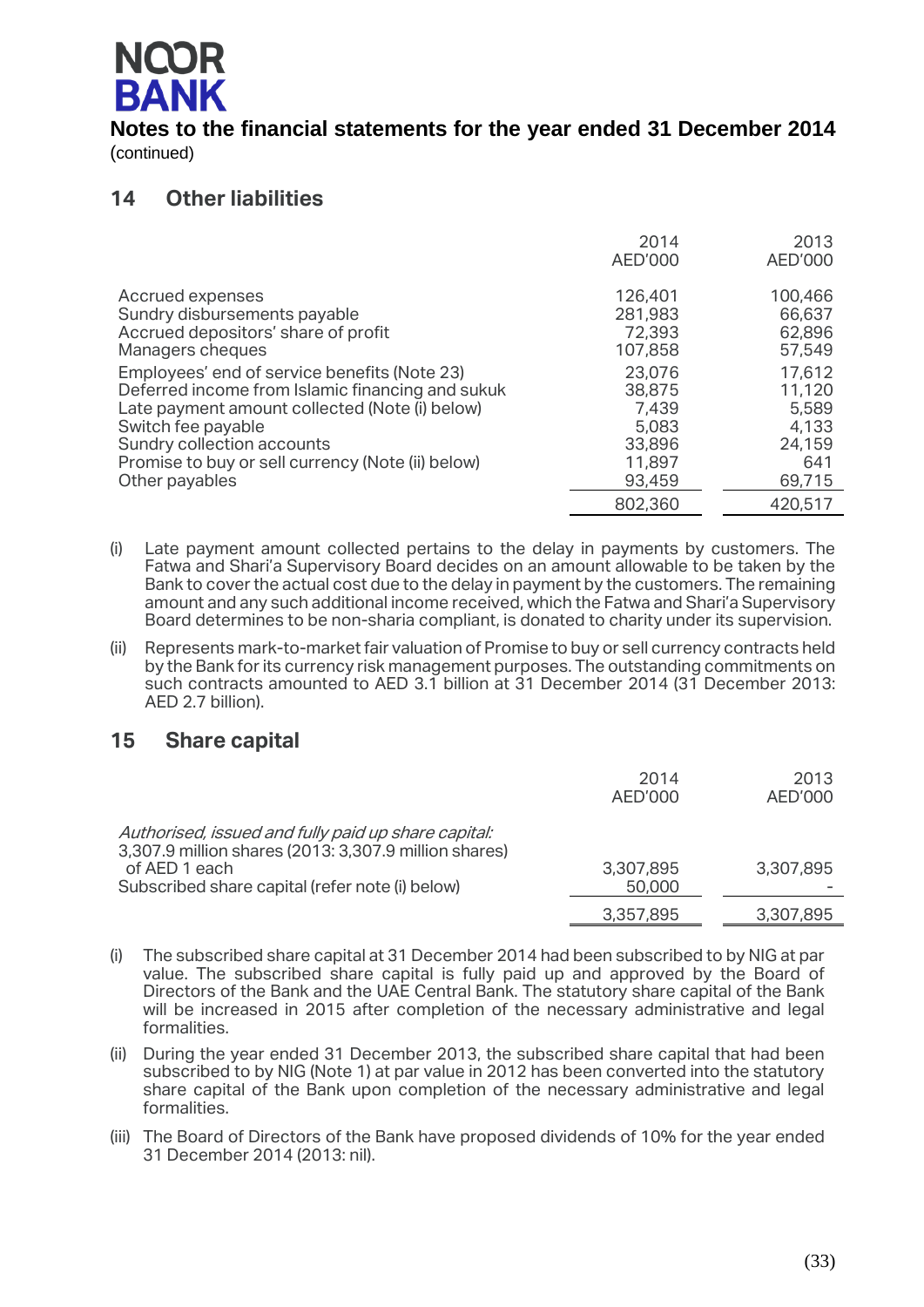

## **16 Statutory reserve**

The UAE Federal Law No. 8 of 1984 (as amended), and the UAE Union Law No. 10 of 1980 (as amended) and the Articles of the Bank, require that 10% of the net profit for the year should be transferred to a statutory reserve until such time as the balance in the reserve equals 50% of the issued share capital. Accordingly, an amount of AED 67.8 million (2013: AED 25.5 million) has been transferred to the statutory reserve for the year ended 31 December 2014. This reserve is not available for distribution.

## **17 Income from Islamic financing and sukuk**

|                                               | 2014<br>AED'000              | 2013<br>AED'000              |
|-----------------------------------------------|------------------------------|------------------------------|
| Wakalah<br>ljarah<br>Murabahah                | 23,005<br>153,497<br>626,165 | 19,525<br>120,465<br>457,310 |
| Profit income on Islamic sukuk                | 802,667<br>92,498            | 597,300<br>81,386            |
| Total income from Islamic financing and sukuk | 895,165                      | 678,686                      |

## **18 Depositors' share of profit**

|                                                           | 2014<br>AED'000            | 2013<br>AED'000           |
|-----------------------------------------------------------|----------------------------|---------------------------|
| Wakalah - term<br>Mudarabah - savings<br>Mudarabah - term | 220,044<br>15,498<br>2,871 | 256,762<br>9,832<br>4,336 |
|                                                           | 238,413                    | 270,930                   |

## **19 Fee and other income, net of charges**

|                                          | 2014    | 2013    |
|------------------------------------------|---------|---------|
|                                          | AED'000 | AED'000 |
| Facility arrangement and processing fees | 115,379 | 94,362  |
| Transactional & deposit related fees     | 64,392  | 33,789  |
| Net foreign exchange income              | 53,634  | 36,988  |
| Trade services related fees              | 52,429  | 33,590  |
| Fees from credit cards                   | 9,208   | 10,800  |
| Other income                             | 1,531   | 2,117   |
|                                          | 296,573 | 211,646 |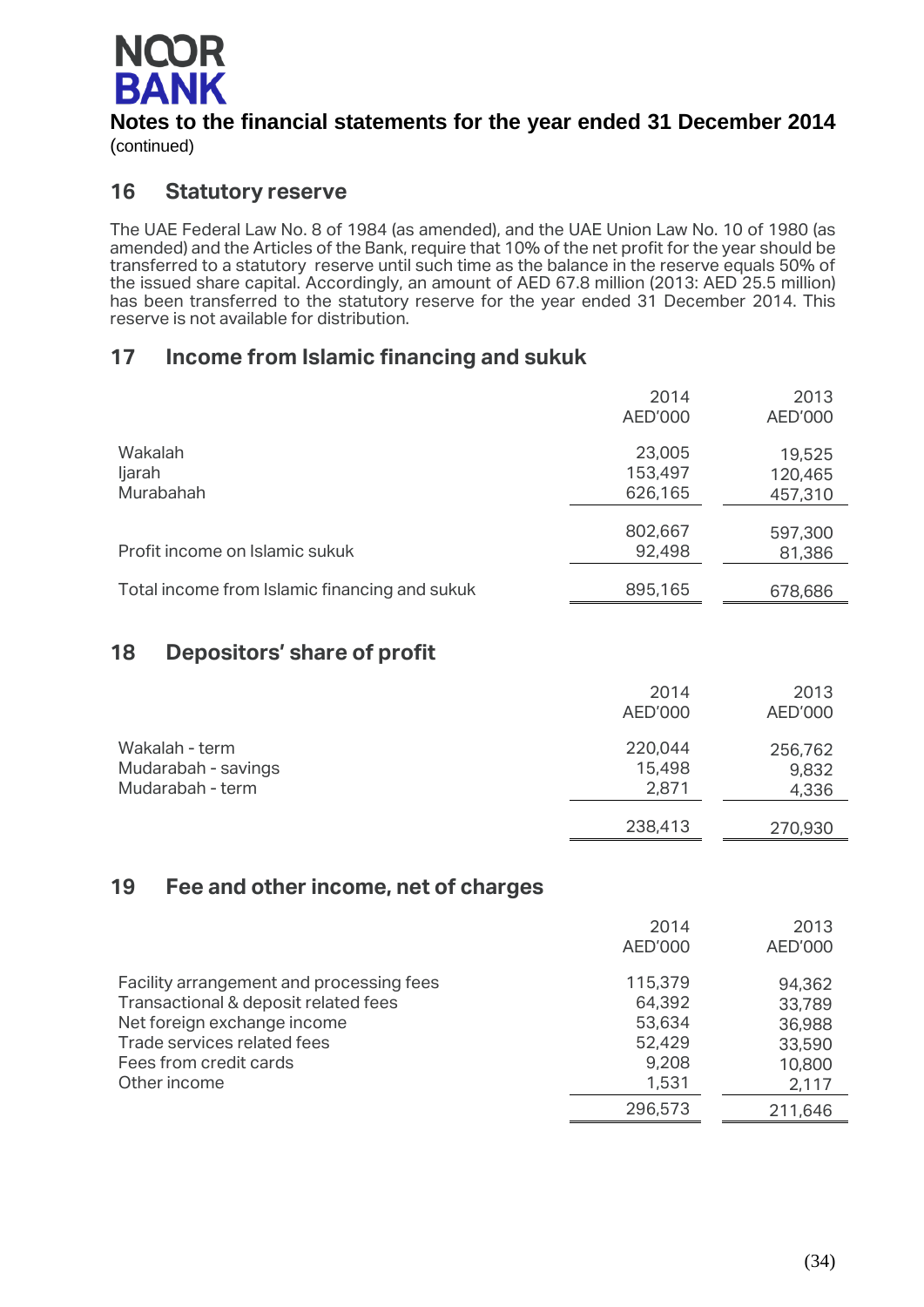

## **20 Gain on investments in Islamic sukuk**

|                                                                                   | 2014<br>AED'000  | 2013<br>AED'000 |
|-----------------------------------------------------------------------------------|------------------|-----------------|
| Held for trading<br>Available-for-sale – realised gains                           | 10,215<br>20,775 | 5,957<br>1,354  |
|                                                                                   | 30,990           | 7,311           |
| 21<br><b>Staff costs</b>                                                          |                  |                 |
|                                                                                   | 2014<br>AED'000  | 2013<br>AED'000 |
| Salaries and allowances<br>Provision for employees' end of service benefits (Note | 286,661<br>7,090 | 214,474         |
| 23)<br>Outsourced staff cost                                                      | 25,874           | 4,487           |
| <b>Others</b>                                                                     | 20,382           | 16,017          |
|                                                                                   | 340,007          | 234,978         |
|                                                                                   |                  |                 |

## **22 General and administrative expenses**

|                                                                                                                                                                                                  | 2014<br>AED'000                                                                     | 2013<br>AED'000                                                                      |
|--------------------------------------------------------------------------------------------------------------------------------------------------------------------------------------------------|-------------------------------------------------------------------------------------|--------------------------------------------------------------------------------------|
| Facilities management<br>IT related expenses<br>Marketing and advertisement<br>Legal and professional<br>Communication costs<br>Printing and stationery<br>Travelling expenses<br>Other expenses | 49,003<br>24,439<br>17,054<br>12,382<br>4,411<br>7,603<br>2,754<br>9,624<br>127,270 | 34,564<br>22,425<br>39,759<br>11,571<br>3,797<br>5,592<br>1,522<br>10,161<br>129,391 |

## **23 Provision for employees' end of service benefits**

|                                                                  | 2014<br>AED'000            | 2013<br>AED'000          |
|------------------------------------------------------------------|----------------------------|--------------------------|
| At 1 January<br>Provided during the year<br>Paid during the year | 17,612<br>7,090<br>(1,626) | 13,662<br>4,487<br>(537) |
| At 31 December                                                   | 23,076                     | 17,612                   |

In accordance with the provisions of IAS 19, management has carried out an exercise to assess the present value of its obligations at the reporting date, using the projected unit credit method, in respect of employees' end of service benefits payable under the UAE Labour Law. The expected liability at the date of leaving the service has been discounted to net present value using a discount rate of 4.27% (2013: 4.48%). Management has assumed average annual increment/promotion costs of 3.0 % (2013: 3.0 %). The present value of the obligation as at 31 December 2014 is not materially different from the provision computed in accordance with the UAE Labour Law.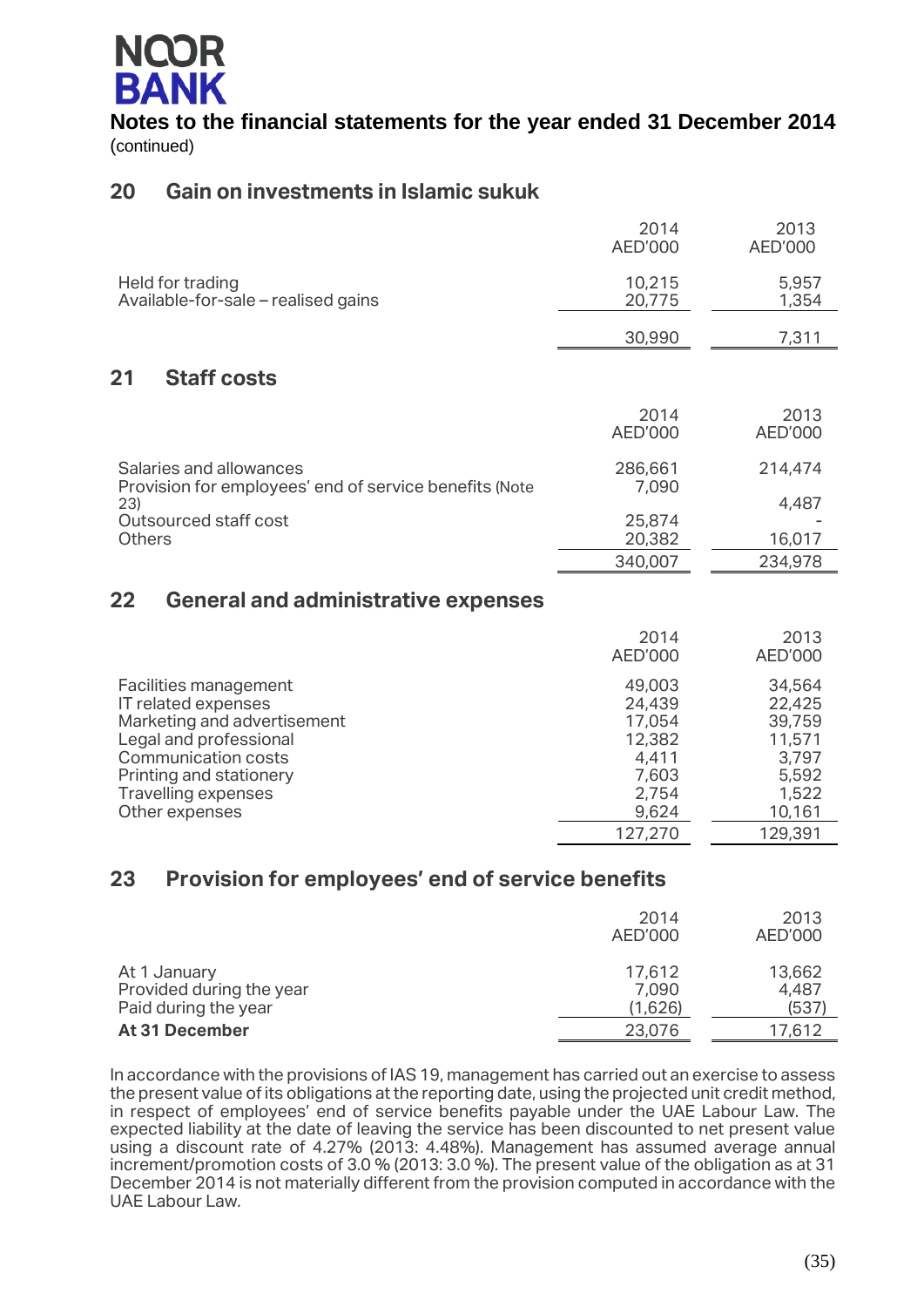

## **24 Fiduciary assets**

At 31 December 2014, the Bank held Islamic sukuk with a market value of AED 764 million (2013: AED 684 million) in a fiduciary capacity on behalf of customers' without recourse to itself. Accordingly, then Islamic sukuk are not included as part of the Bank's own Islamic sukuk portfolio (Note 7).

## **25 Related party balances and transactions**

The Bank, in the normal course of business, enters into transactions with individuals and other business enterprises that fall within the definition of a related party as defined in IAS 24, Related party Disclosures. Significant balances and transactions with related parties are as follows:

|                                                                | 31 December<br>2014 | 31 December<br>2013            |
|----------------------------------------------------------------|---------------------|--------------------------------|
|                                                                | AED'000             | AED'000                        |
| <b>Related party balances:</b>                                 |                     |                                |
| Investment in Islamic financing instruments:                   |                     |                                |
| - Shareholders and other related parties (including certain    |                     |                                |
| Government related entities)<br>- Key management personnel     | 730,629<br>12,703   | 3,956,570<br>4,894             |
|                                                                |                     |                                |
|                                                                | 743,332             | 3,961,464                      |
| Customer deposits:<br>- Shareholders and other related parties | 256,595             | 777,489                        |
| - Key management personnel                                     | 62,802              | 36,928                         |
|                                                                | 319,397             | 814,417                        |
| Wakalah term deposits (refer note 12)                          | 34,000              |                                |
|                                                                |                     |                                |
| Due from related parties and other assets                      | 42,834              | 36,189                         |
| Due to related parties and other liabilities                   | 2,000               |                                |
| Accrued income from Islamic financing instruments              | 484                 | 13,936                         |
| Accrued depositors' share of profit                            | 8,531               | 7,479                          |
|                                                                | 2014                | Year ended 31 December<br>2013 |
|                                                                | <b>AED'000</b>      | AED'000                        |
| <b>Related party transactions:</b>                             |                     |                                |
| Income from Islamic financing and sukuk                        | 26,237              | 76,082                         |
| Depositor's share of profit                                    | 6,282               | 5,725                          |
| Staff costs recharged                                          | 87,686              | 65,969                         |
| Remuneration to key management personnel                       | 21,600              | 20,190                         |
| Fee and other income                                           | 9,539               | 1,466                          |

The Bank has reassessed the criteria it had adopted in identifying related party relationships and has excluded certain relationships which were previously disclosed on a voluntary basis although such relationships would qualify for exemption from the definition of related parties under IAS 24.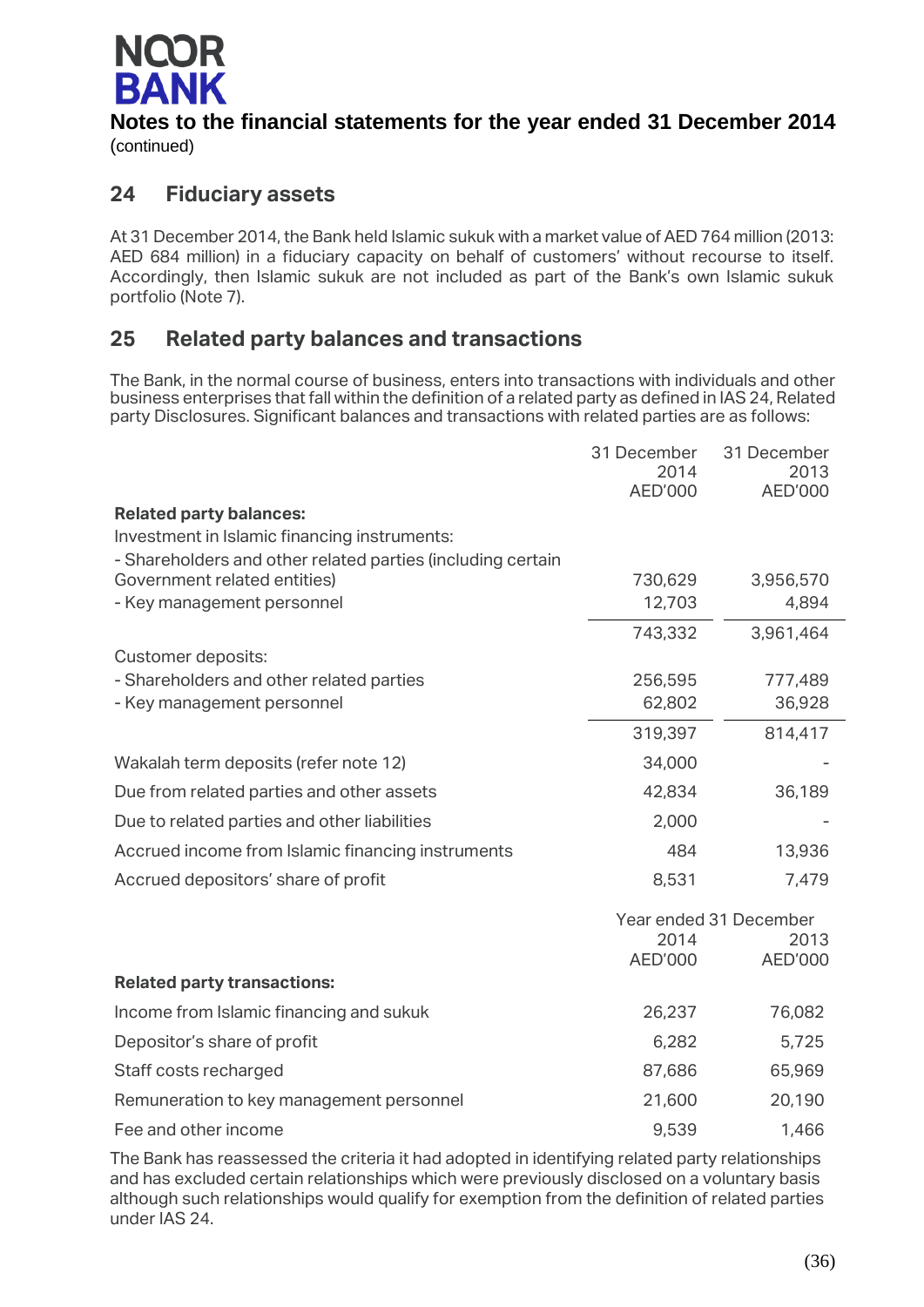

## **26 Commitments and contingent liabilities**

(a) Contingent liabilities

|                                                                                                                       | 2014<br>AED'000                              | 2013<br>AED'000                              |
|-----------------------------------------------------------------------------------------------------------------------|----------------------------------------------|----------------------------------------------|
| Letters of credit<br>Guarantees<br>Undrawn credit commitments - Revocable<br>Undrawn credit commitments – Irrevocable | 739,612<br>2,797,214<br>4,537,927<br>598,529 | 641,678<br>2,134,249<br>3,360,605<br>370,523 |
| Total                                                                                                                 | 8,673,282                                    | 6,507,055                                    |

Guarantees and standby letters of credit, which represent irrevocable assurances that the Bank will make payments in the event that a customer cannot meet his obligations to third parties, carry the same credit risk as financings. Documentary and commercial letters of credit, which are written undertakings by the Bank on behalf of a customer authorising a third party to draw drafts on the Bank up to a stipulated amount under specific terms and conditions, are collateralised by the underlying shipments of goods to which they relate and therefore have significantly less risk. Cash requirements under guarantees and standby letters of credit are considerably less than the amount of the commitment because the Bank does not generally expect the third party to draw funds under the agreement.

Undrawn credit commitments represent unused portions of authorisations to extend credit in the form of financing, guarantees or letters of credit. With respect to credit risk on commitments to extend credit, the Bank is potentially exposed to loss for an amount equal to the total unused commitments. However, the likely amount of loss, though not easy to quantify, is considerably less than the total unused commitments since most commitments to extend credit are contingent upon customers' maintaining specific credit standards. While there is some credit risk associated with the remainder of commitments, the risk is viewed as modest, since it results from the possibility of unused portions of finance authorisations being drawn by the customer and, second, from these drawings subsequently not being paid as due. The Bank monitors the term to maturity of the credit commitments because longer term commitments generally have a greater degree of credit risk than the shorter term commitments. The total outstanding contractual amount of the commitments to extend credit does not necessarily represent future cash requirements, since many of these commitments will expire or terminate without being funded.

### (b) Capital commitments

At 31 December 2014, the bank has capital commitments of AED 10 million (2013: AED 35 million mainly relating to purchase of office units) mainly relating to purchase of furniture, fixtures, computer equipment and development/up-gradating of software.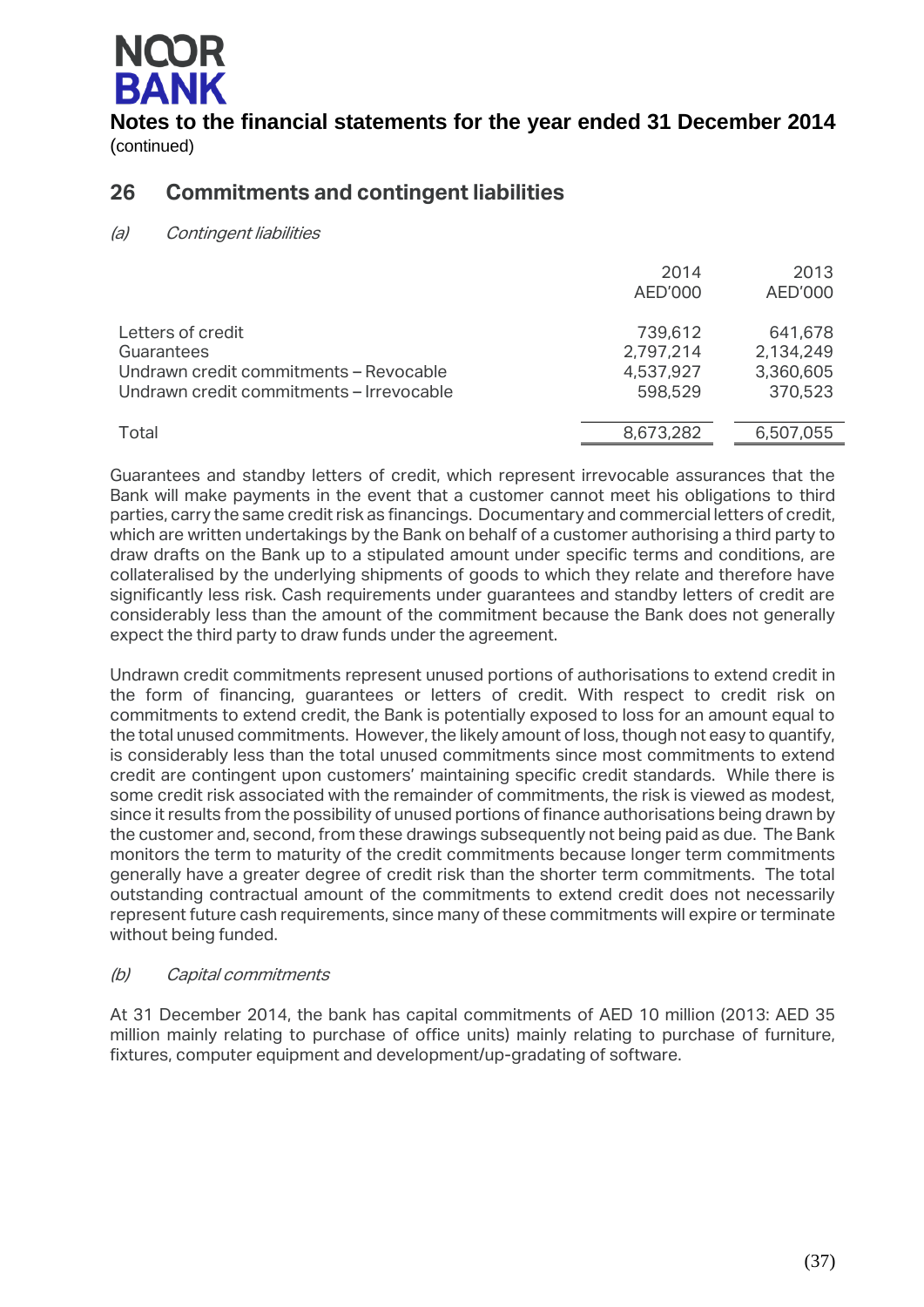

## **27 Risk management**

The Bank takes financial risk under the following categories in its day to day operations:

- **•** Credit risk
- Liquidity risk
- Market risks
- Operational risk

This note presents information about the Bank's exposure to each of the above risks, the Bank's objectives, policies and processes for measuring and managing risk, and the Bank's management of capital.

### **Risk management philosophy and framework**

The Bank's activities expose it to a variety of financial risks and those activities involve the analysis, evaluation, acceptance and management of some degree of risk or combination of risks. The Bank's aim is to achieve an appropriate balance between risk and return and minimise potential adverse effects on the Bank's financial performance.

The Bank's risk management policies are established to identify and analyse the risks faced by the Bank, to set appropriate risk limits and controls, and to monitor risks and adherence to limits. Risk management policies and systems are reviewed regularly to reflect changes in market conditions, emerging best practices and products and services offered. The Bank, through its training and management standards and procedures, aims to develop a disciplined and constructive control environment, in which all employees understand their roles and obligations.

The Board of Directors of the Bank has overall responsibility for the establishment and oversight of the Bank's risk management framework. The Board has established the following committees, which are responsible for overseeing, developing and monitoring the Bank`s risk management policies in their specified areas:

### Executive Committee

The Executive Committee is responsible for ensuring that the Bank has an adequate and appropriate system of risk management and internal controls with the support of the Audit Committee and Risk Committee.

### Risk Committee

The Risk Committee is responsible for providing an oversight on the health of the Bank's credit portfolio as well as for compliance with overall risk management policies and procedures established within the Bank. The Risk Committee comprises of at least three members (including at least one non-executive director and one 'risk expert' as determined by the Board of Directors) and the Chief Risk Officer is a permanent invitee.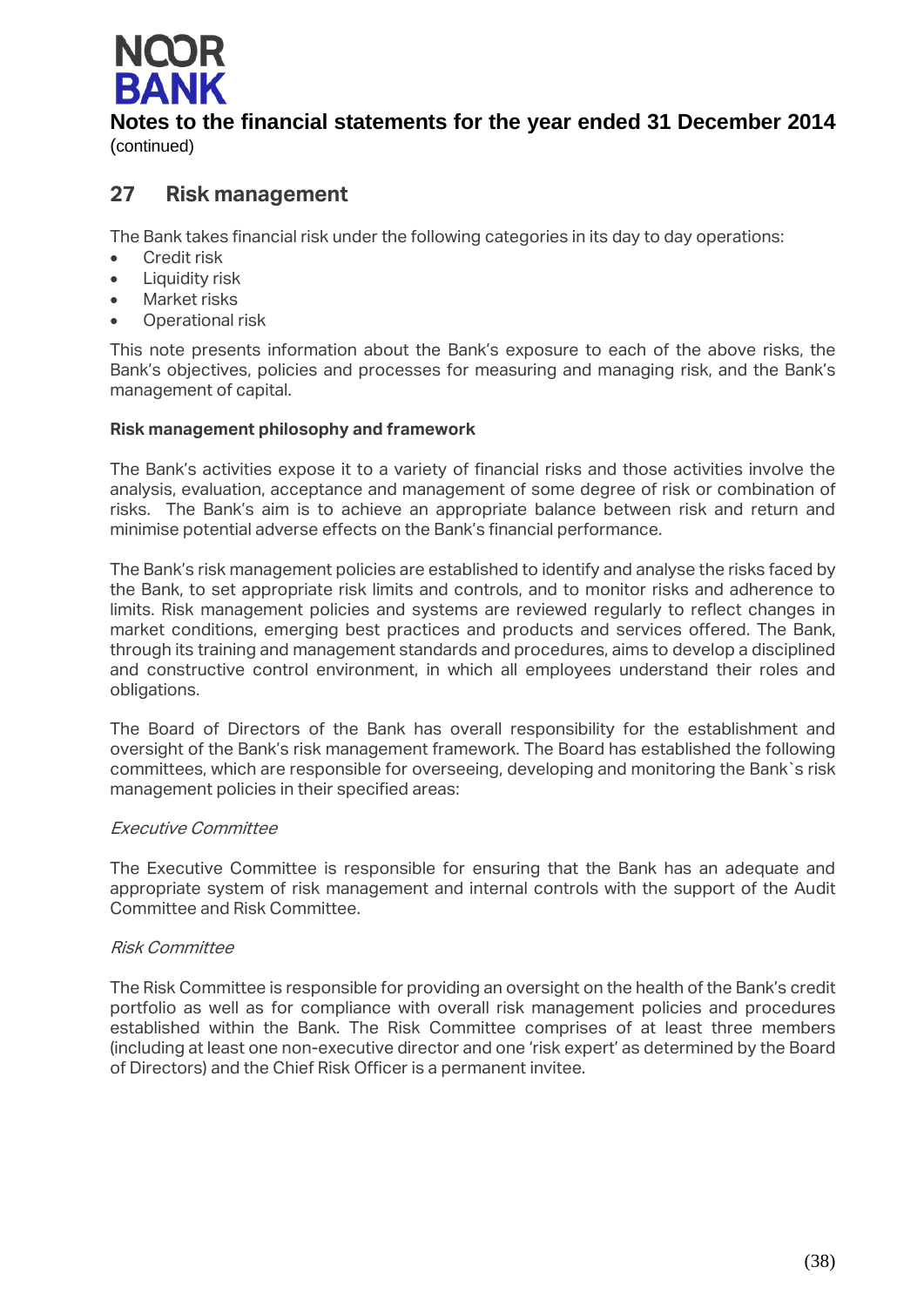

## **Notes to the financial statements for the year ended 31 December 2014**

(continued)

## **27 Risk management** (continued)

### **Risk management philosophy and framework** (continued)

### Audit Committee

The Audit Committee is responsible for monitoring compliance with the Bank's risk management policies and procedures, compliance with laws and regulations, compliance with code of conduct and for reviewing the adequacy of the risk management framework in relation to the risks faced by the Bank. The Audit Committee is assisted in these functions by Internal Audit. Internal Audit undertakes both regular and ad-hoc reviews of risk management controls and procedures, the results of which are reported to the Audit Committee.

### Credit Committee

The Credit Committee is responsible for taking credit decisions, recommending credit policies, and the future direction of the credit activities in the Bank. The Board of Directors has delegated its authority to Credit Committee to approve, sub-delegate, direct, monitor and review the Bank's financing activities, and to ensure that the credit policies are adhered to, and credit operations are conducted in the most effective manner.

### Operational Risk Committee

The Operational Risk Committee is responsible for overseeing, managing and ensuring that all aspects of Operational Risk policies and standards are effectively implemented, and the framework to monitor and report Operational Risk issues is functioning effectively to protect the interests of the Bank and promotes high level Operational Risk management culture in the Bank.

### Management Committee

The Management Committee is responsible for overseeing and managing day-to-day business to attain sustained performance excellence, by conscientiously taking into account the prevalent and future risk environment, consistent with the Bank's vision, mission and strategy in accordance with good corporate governance principles, and in line with the significant stakeholders' expectations.

### Asset Liability Committee ("ALCO")

The responsibility of ALCO is to actively monitor and manage committed and outstanding assets and liabilities, and to recommend appropriate funding, investment, and hedging strategies. In addition, the ALCO is also responsible for ensuring continuous liquidity required for growth while complying with the regulatory requirements.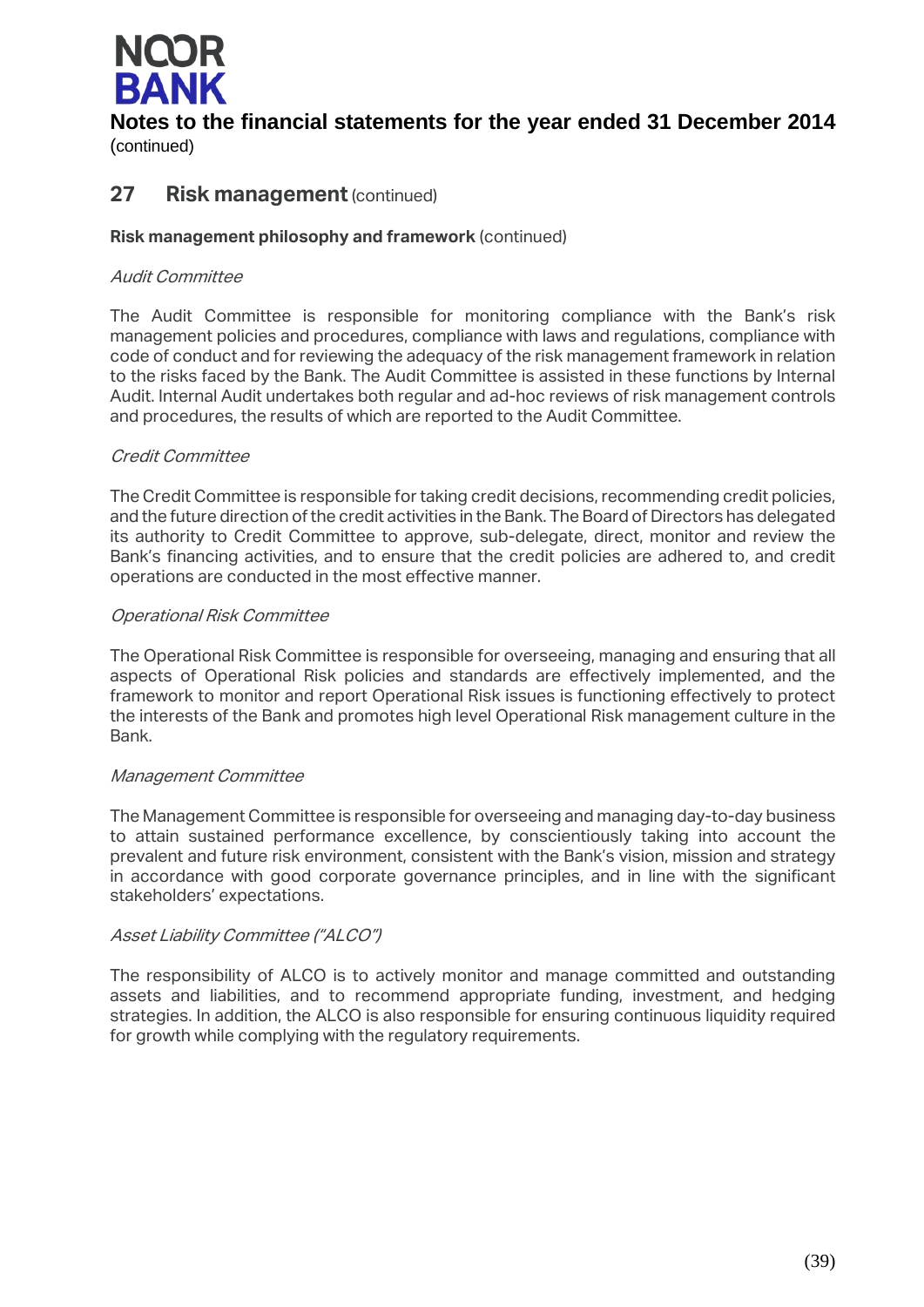

## **27 Risk management** (continued)

### **27.1 Credit risk**

Credit risk is the risk emanating when a counter party of the Bank does not fulfil its contractual obligation or the quality of an issuer deteriorates. It arises principally from financing, trade finance and treasury activities. The credit process is consistent for all forms of credit risk to a single obligor. Overall exposure is evaluated on an ongoing basis to ensure a broad diversification of credit risk. Potential concentrations by country, product, industry, and risk grade are regularly reviewed to avoid excessive exposure and ensure a broad diversification.

The Bank's total credit portfolio and therefore the maximum exposure to credit risk before collateral held or other credit enhancements is as follows:

|                                                                              | 2014       | 2013       |
|------------------------------------------------------------------------------|------------|------------|
|                                                                              | AED'000    | AED'000    |
| Credit risk exposures relating to on-balance sheet<br>assets are as follows: |            |            |
| Due from banks                                                               | 2,992,166  | 2,340,657  |
| Investments in Islamic financing instruments                                 | 18,036,859 | 14,345,215 |
| Investment in Islamic sukuk                                                  | 2,881,263  | 1,811,289  |
| Other assets (excluding prepayments & advances)                              | 215,220    | 173,779    |
|                                                                              |            |            |
|                                                                              | 24,125,508 | 18,670,940 |
|                                                                              |            |            |
| Credit risk exposures relating to off-balance sheet items<br>are as follows: |            |            |
| Contingencies and commitments                                                | 4,135,355  | 3,146,450  |

The above table excludes revocable commitments and represents a worst case scenario of credit risk exposure of the Bank at the reporting date without taking into account any collateral held or other credit enhancements attached. For on-balance-sheet assets, the exposures set out above are based on net carrying amounts as reported in the statement of financial position at the reporting date.

At 31 December 2014, 75% (2013: 77%) of the total maximum exposure arises from investments in Islamic financing instruments for which credit quality and risk concentration are disclosed in Note 6. Balances due from banks are held with reputable organisations within and outside UAE, where the risk of default is considered low.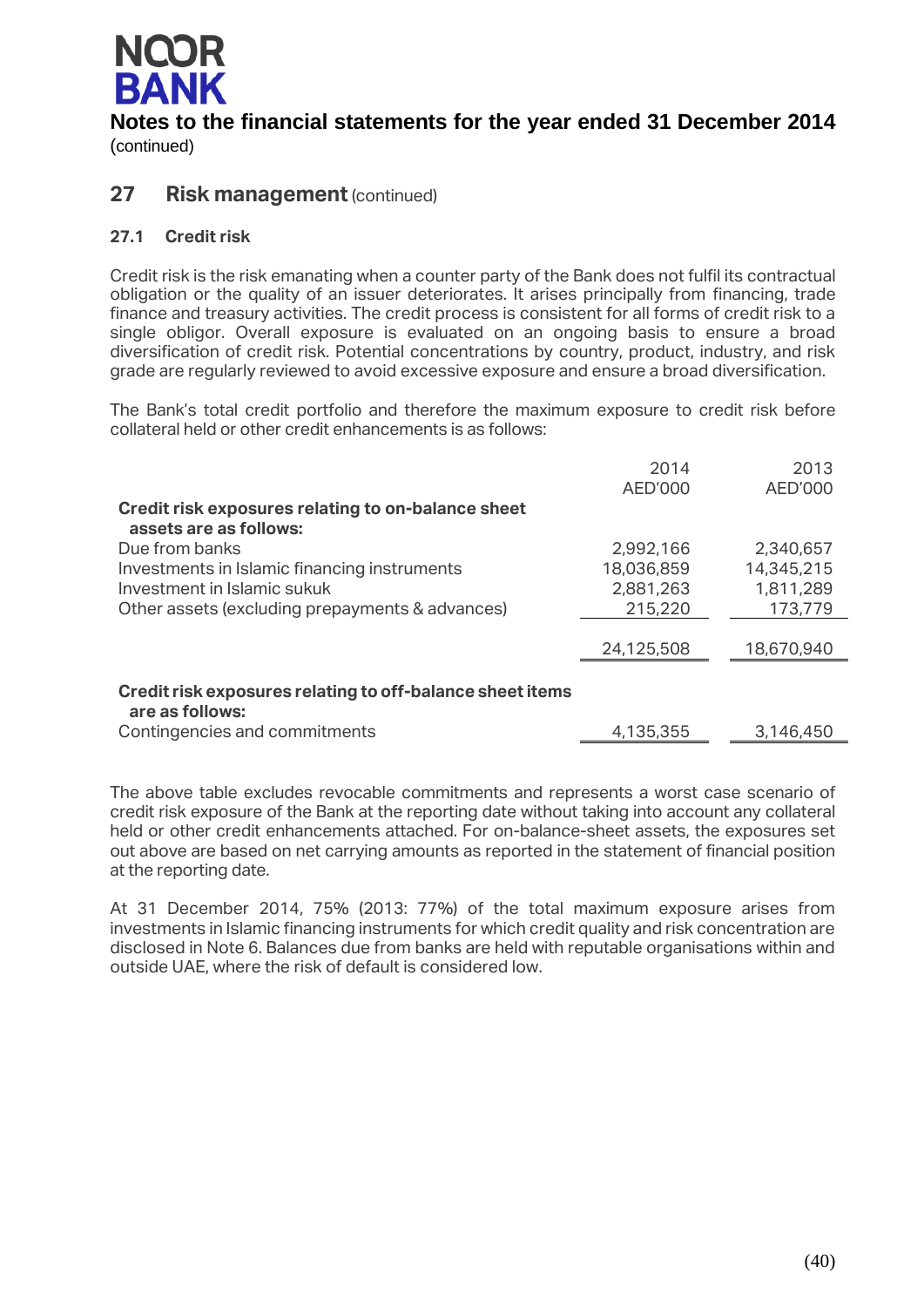

## **27 Risk management** (continued)

**27.1 Credit risk** (continued)

The table below presents an analysis of the investment in Islamic sukuk based on ratings obtained from external rating agencies:

|              | 2014      | 2013      |
|--------------|-----------|-----------|
|              | AED'000   | AED'000   |
| AAA to AA-   | 283,923   | 5.727     |
| A+ to BBB-   | 1,918,266 | 1,256,886 |
| BB+ & below  | 153,793   | 72,063    |
| Unrated      | 525,281   | 476,613   |
| <b>Total</b> | 2,881,263 | 1,811,289 |
|              |           |           |

The unrated investment in Islamic sukuk is mostly with the Government of Dubai and local reputed companies.

Following are the risk management policies adopted by the Bank to ensure credit quality and minimise the risk of concentration.

### (a) Credit rating and measurement

The risk rating system is the basis for determining the credit risk of the Bank's asset portfolio (except the consumer assets) and thus asset pricing, portfolio management, determining finance loss provisions and reserves and the basis for credit approval authority delegation. A standard numeric credit risk-grading system is being used by the Bank which is based on the Bank's internal estimate of probability of default, with customers or portfolios assessed against a range of quantitative and qualitative factors, including taking into account the counterparty's financial position, past experience and other factors.

Performing clients are rated on a scale of NRR1 to NRR7, each grade being associated with a Probability of Default ("PD"). Non-performing clients are rated NP-1, NP-2 and NP-3, corresponding to the Substandard, Doubtful and Loss classifications as per *Clarifications and* Guidelines Manual for Circular No. 28/2012 issued by the UAE Central bank. The Bank's internal credit grades have also been mapped to external agency ratings for better comparison (Refer Note 6).

### (b) Credit approval

Major credit exposures to individual counterparties, groups of connected counterparties and portfolios of retail exposures are reviewed and approved by the Bank's Credit Committee ("CC") within the authorities delegated by the Board of Directors.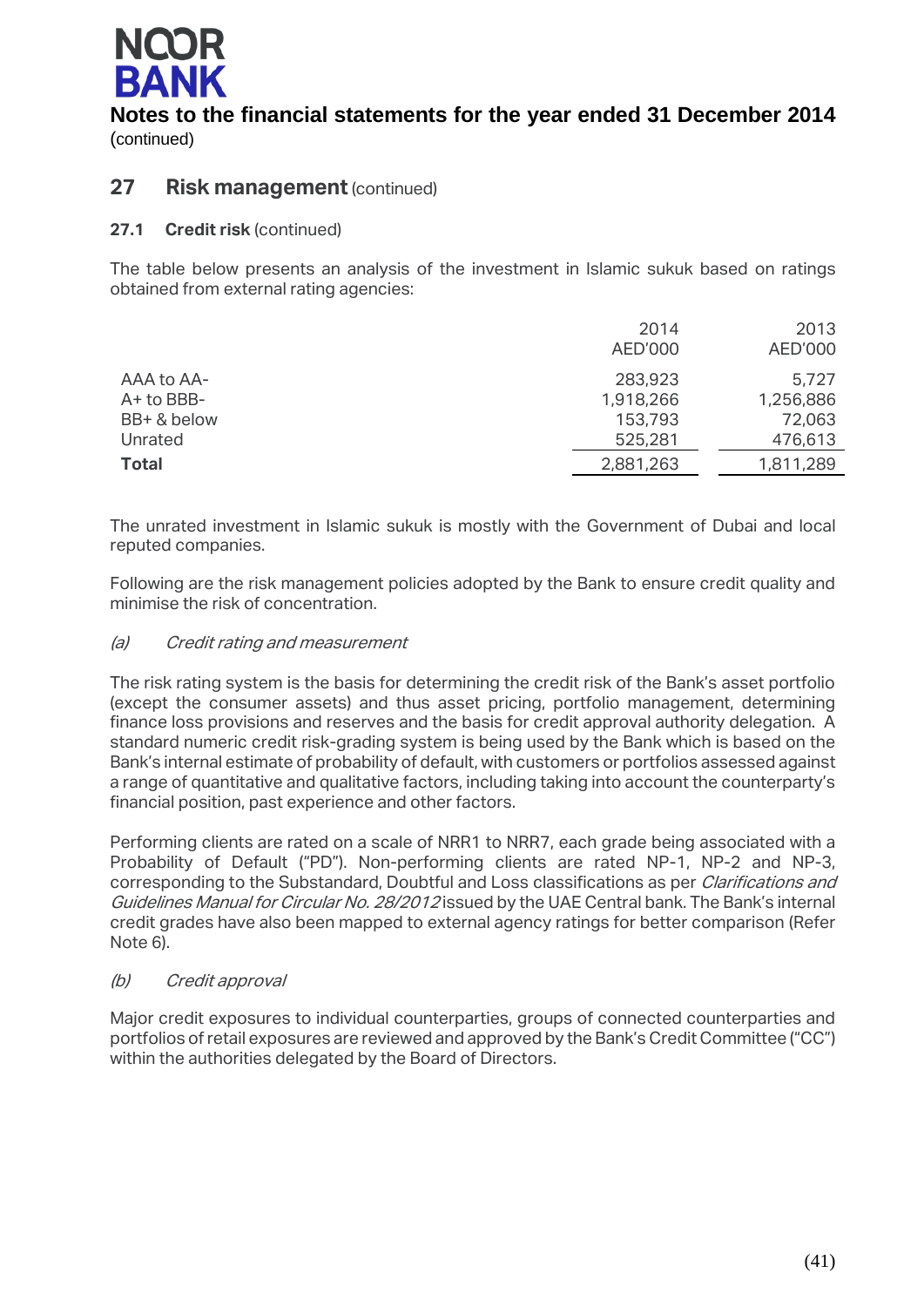

### **27 Risk management** (continued)

- **27.1 Credit risk** (continued)
- (c) Credit monitoring

The Bank regularly monitors credit exposures and external trends which may impact risk management outcomes. Internal risk management reports are presented to the Chief Risk Officer and Board Risk Committee, containing information on key variables; portfolio delinquency and financing impairment performance.

All Corporate exposures accounts are monitored carefully for performance and reviewed formally on an annual basis or earlier. Bank has robust policies for client visits and monitoring of accounts to make sure that any concerns on the quality of the accounts are addressed well in time. An exposure is categorised as watch list or non-performing as per UAE Central Bank guidelines.

All non-performing accounts are monitored closely by the Remedial Management Unit of the Bank directly reporting to the Chief Risk Officer. Such accounts are re-evaluated and remedial actions are agreed and monitored. Remedial actions include, but are not limited to, exposure reduction, security enhancement, exit of the account etc.

With respect to the Bank's consumer portfolio, asset quality is monitored closely with 30/60/90/ days past due accounts and delinquency trends are monitored continuously for each Consumer Product of the Bank. Individual customer behaviour is also tracked which forms an input for future financing decisions. Accounts which are past due are subject to collection process, managed independently by the risk function. Write-off and provisioning of the Consumer portfolio is done strictly as per the UAE Central Bank guidelines.

### (d) Credit mitigation

Potential credit losses from any given account, customer or portfolio are mitigated using a range of tools. Additional support in the form of collateral and guarantee is obtained where required. The reliance that can be placed on these credit mitigation resources is carefully assessed in light of issues such as legal enforceability, market value and counterparty risk of the guarantor. Collateral types which are eligible for risk mitigation include: cash; residential, commercial and industrial property; fixed assets such as motor vehicles, aircraft, plant and machinery; marketable securities; commodities; bank guarantees; and letters of credit etc. Risk mitigation policies control the approval of collateral types.

Collateral is valued in accordance with the Bank's risk mitigation policy, which prescribes the frequency of valuation for different collateral types. The valuation frequency is driven by the level of price volatility of each type of collateral and the nature of the underlying product or risk exposure. Collateral held against impaired financings is maintained at fair value.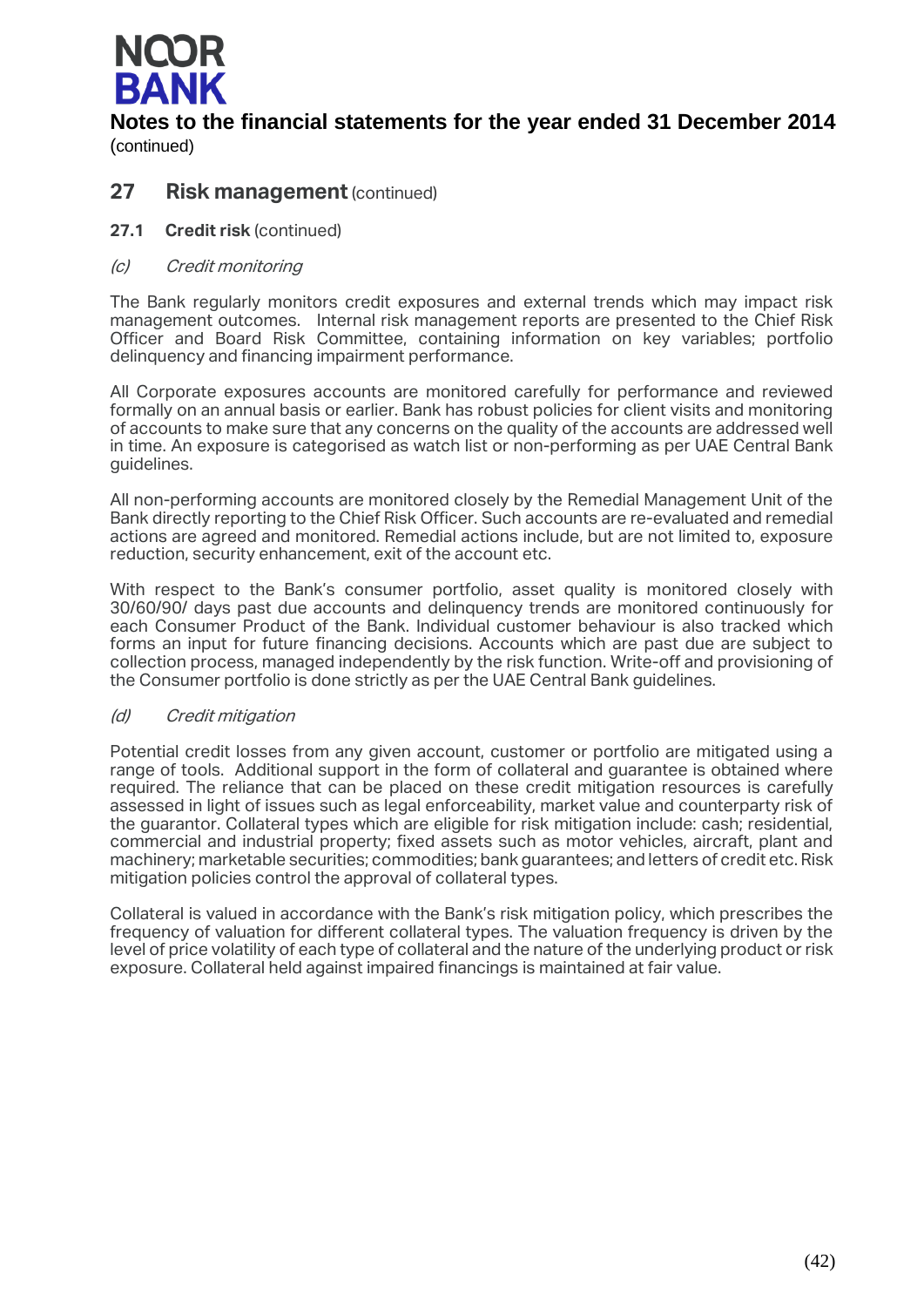

## **27 Risk management** (continued)

- **27.1 Credit risk** (continued)
- (d) Credit mitigation (continued)

### Collateral and other credit enhancements possessed or called upon

During the year, the Bank obtained assets by taking possession of collateral as follows:

|          |         | <b>31 December 2014</b> |         | <b>31 December 2013</b> |           |         |
|----------|---------|-------------------------|---------|-------------------------|-----------|---------|
|          |         | Corporate               |         |                         | Corporate |         |
|          | Retail  | and SME                 | Total   | Retail                  | and SME   | Total   |
|          | AED'000 | AED'000                 | AED'000 | AED'000                 | AED'000   | AED'000 |
| Property | 47,611  | ۰                       | 47,611  | 21,895                  | 124,910   | 146,805 |
| Vehicles | 719     | -                       | 719     | 1,270                   |           | 1,270   |
|          |         |                         |         |                         |           |         |
|          | 48,330  | -                       | 48,330  | 23,165                  | 124,910   | 148,075 |

Repossessed collateral is disposed of as per the Bank's approved policy.

### (e) Offsetting financial instruments

The Bank has not entered in significant master netting arrangement with counterparties which enable them to settle transactions on net basis. In absence of such agreements the financial asset and liabilities are settled on gross basis.

### **27.2 Liquidity risk**

Liquidity risk is the risk to the Bank's earnings or capital arising from its inability to meet its obligations as they fall due, without incurring significant costs or losses. A bank's ability to withstand either temporary or longer-term disruptions in its ability to fund some or all of its activities in a timely manner and at a reasonable cost depends on the adequacy of its liquidity contingency plans. The Bank's Asset Liability Committee ("ALCO") actively monitors and manages all committed and outstanding assets and liabilities, to recommend appropriate funding, investment and hedging strategies. In addition to that, ALCO ensures adequate liquidity exists to sustain the growth while complying with regulatory requirements.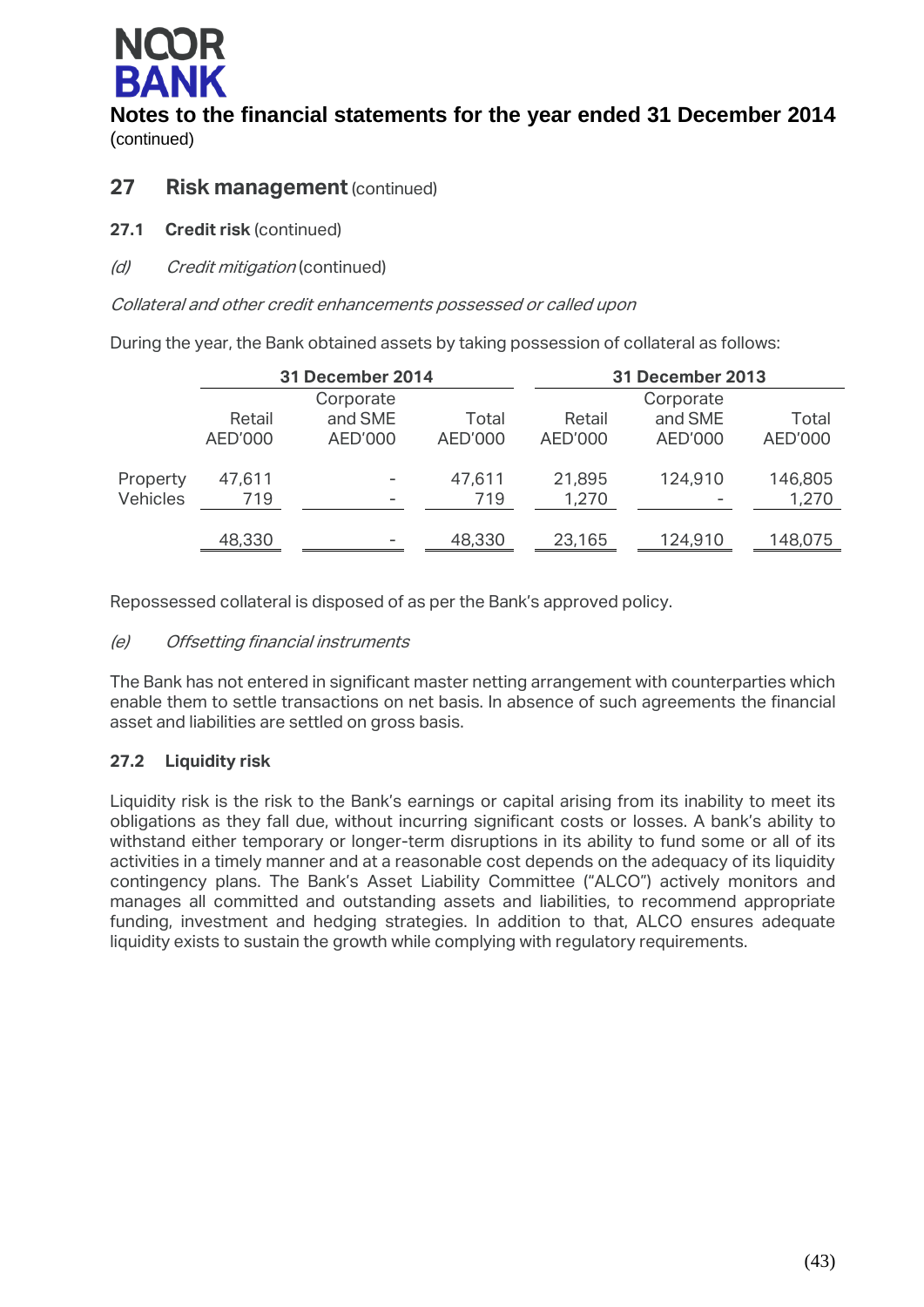# **NCOR BANK**

## **Notes to the financial statements for the year ended 31 December 2014** (continued)

## **27 Risk management** (continued)

### **27.2 Liquidity risk** (continued)

a) The following table presents the cash flow analysis of remaining contractual maturities of Bank's financial liabilities on an undiscounted basis, relating to both principal and profit payments:

| At 31 December 2014   | Carrying<br>amount<br>AED'000 | Up to<br>3 months<br>AED'000 | 3 months<br>to 1 year<br>AED'000 | I year to<br>5 years<br>AED'000 | More than<br>5 years<br>AED'000 | Total<br>AED'000 |
|-----------------------|-------------------------------|------------------------------|----------------------------------|---------------------------------|---------------------------------|------------------|
| Customer deposits     | 23,850,955                    | 13,958,179                   | 8,018,677                        | 2,020,858                       |                                 | 23,997,714       |
| Wakalah term deposits | 544,192                       |                              | 30,423                           | 121,692                         | 696,306                         | 848,421          |
| Due to banks          | 542,223                       | 485,332                      | 57,100                           |                                 |                                 | 542,432          |
| Other liabilities     | 763,485                       | 740,409                      |                                  |                                 | 23,076                          | 763,485          |
|                       | 25,700,855                    | 15,183,920                   | 8,106,200                        | 2,142,550                       | 719,382                         | 26,152,052       |
| At 31 December 2013   |                               |                              |                                  |                                 |                                 |                  |
| Customer deposits     | 18,663,581                    | 10,584,996                   | 7,963,250                        | 325,600                         |                                 | 18,873,846       |
| Wakalah term deposits | 770,921                       |                              |                                  | 811,394                         |                                 | 811,394          |
| Due to banks          | 853,218                       | 487,443                      |                                  | 378,484                         |                                 | 865,927          |
| Other liabilities     | 409,397                       | 391,785                      | -                                |                                 | 17,612                          | 409,397          |
|                       | 20,697,117                    | 11,464,224                   | 7,963,250                        | 1,515,478                       | 17,612                          | 20,960,564       |

At 31 December 2014, Customer deposits include an amount of AED 7.6 billion received from five customers (2013: AED 5.6 billion from five customers). At 31 December 2014 customer deposits due for maturity within 3 months include Escrow account balances of AED 1.76 billion and lien marked Qard-E-Hasan (demand) balances of AED 1.78 billion as at 31 December 2014. These deposits are expected to be drawn down after 1 year. Remaining Customer deposits, although contractually short term in nature, tend to be renewed on maturity and expected to remain with the Bank for a longer term.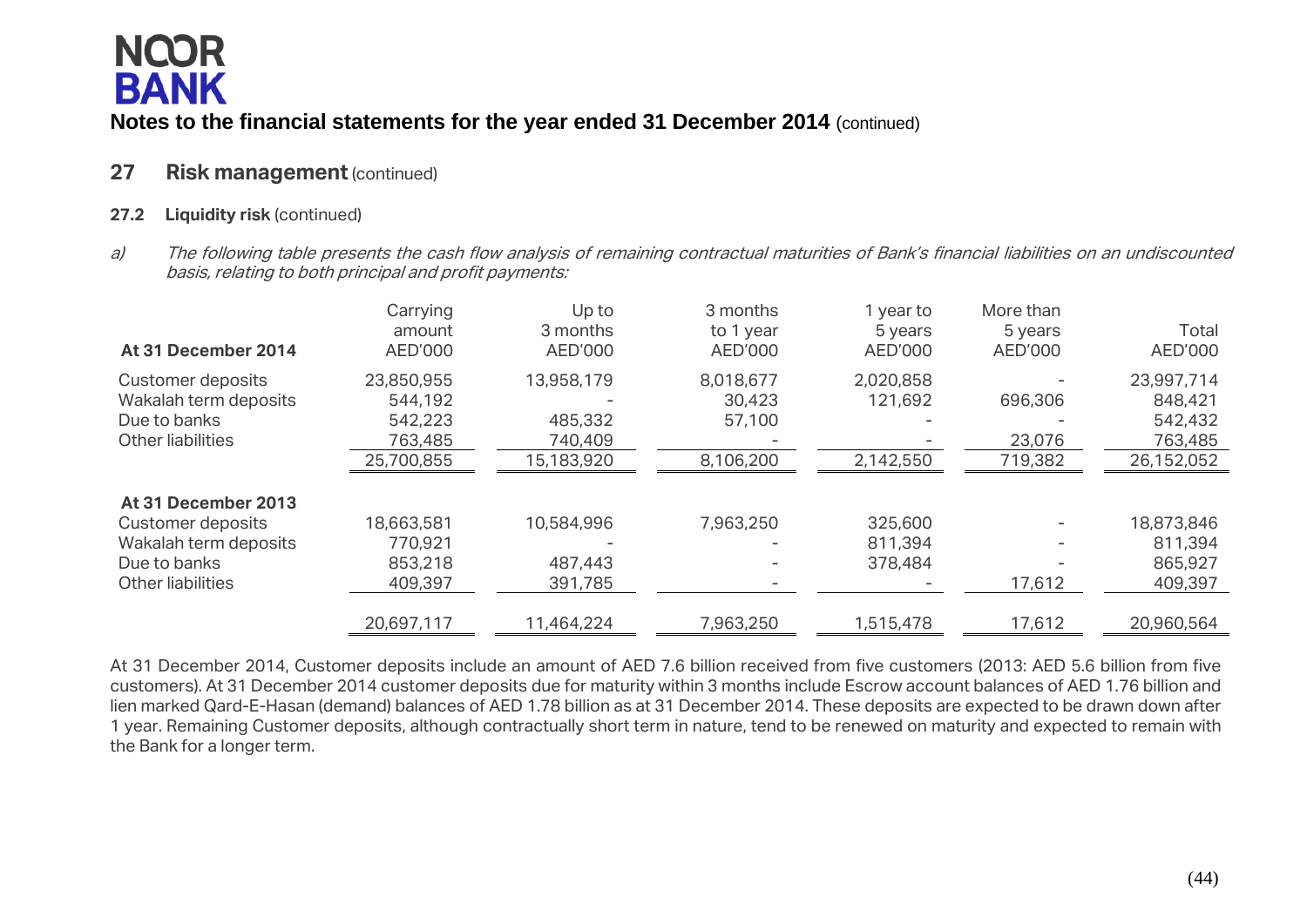

## **27** Risk management (continued)

### **27.2 Liquidity risk** (continued)

### b) Maturity profile of financial assets and financial liabilities

|                                              | Up to 3<br>months | $3 - 12$<br>months | $1 - 5$ years | More than 5<br>years | Total      |
|----------------------------------------------|-------------------|--------------------|---------------|----------------------|------------|
| At 31 December 2014                          | AED'000           | AED'000            | AED'000       | AED'000              | AED'000    |
| <b>Assets</b>                                |                   |                    |               |                      |            |
| Cash and balances with the UAE Central Bank  | 2,891,684         | 500,000            |               |                      | 3,391,684  |
| Due from banks                               | 2,196,139         | 743,377            | 52,650        |                      | 2,992,166  |
| Investments in Islamic financing instruments | 4,082,553         | 3,208,127          | 6,466,152     | 4,280,027            | 18,036,859 |
| Investments in Islamic sukuk                 | 308,738           | 614,865            | 1,311,130     | 646,530              | 2,881,263  |
| Other assets                                 | 186,690           |                    |               | 28,530               | 215,220    |
| Total                                        | 9,665,804         | 5,066,369          | 7,829,932     | 4,955,087            | 27,517,192 |
| <b>Liabilities</b>                           |                   |                    |               |                      |            |
| Customer deposits                            | 13,922,577        | 7,922,809          | 2,005,569     |                      | 23,850,955 |
| Wakalah term deposits                        |                   |                    |               | 544,192              | 544,192    |
| Due to banks                                 | 485,290           | 56,933             |               |                      | 542,223    |
| <b>Other liabilities</b>                     | 740,409           |                    |               | 23,076               | 763,485    |
| Total                                        | 15,148,276        | 7,979,742          | 2,005,569     | 567,268              | 25,700,855 |
| Net liquidity gap                            | (5,482,472)       | (2,913,373)        | 5,824,363     | 4,387,819            | 1,816,337  |
| Cumulative gap                               | (5,482,472)       | (8,395,845)        | (2,571,482)   | 1,816,337            |            |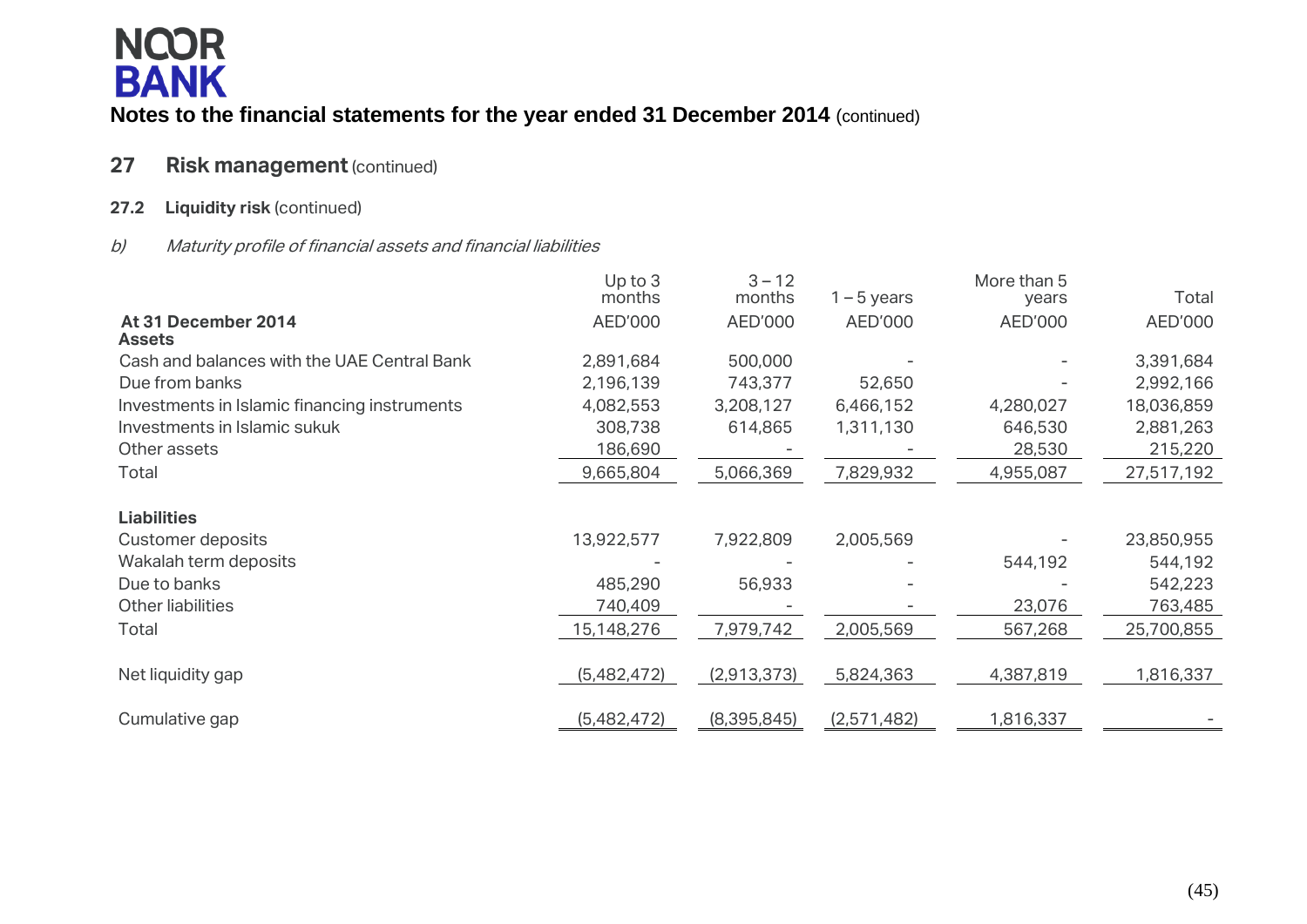

## **27 Risk management** (continued)

### **27.2 Liquidity risk** (continued)

### b) Maturity profile of financial assets and financial liabilities

|                                              | Up to 3<br>months | $3 - 12$<br>months | $1 - 5$ years | More than<br>5 years | Total      |
|----------------------------------------------|-------------------|--------------------|---------------|----------------------|------------|
| At 31 December 2013<br><b>Assets</b>         | AED'000           | AED'000            | AED'000       | AED'000              | AED'000    |
| Cash and balances with the UAE Central Bank  | 2,688,884         | 803,012            |               |                      | 3,491,896  |
| Due from banks                               | 2,014,369         | 326,288            |               |                      | 2,340,657  |
| Investments in Islamic financing instruments | 1,782,923         | 3,082,841          | 5,903,449     | 3,576,002            | 14,345,215 |
| Investments in Islamic sukuk                 | 1,484,185         | 146,376            | 180,728       |                      | 1,811,289  |
| Other assets                                 | 147,249           |                    |               | 26,530               | 173,779    |
| Total                                        | 8,117,610         | 4,358,517          | 6,084,177     | 3,602,532            | 22,162,836 |
| <b>Liabilities</b>                           |                   |                    |               |                      |            |
| <b>Customer deposits</b>                     | 10,508,636        | 7,051,348          | 1,103,597     | -                    | 18,663,581 |
| Wakalah term deposits                        |                   |                    | 770,921       |                      | 770,921    |
| Due to banks                                 | 485,918           |                    | 367,300       |                      | 853,218    |
| <b>Other liabilities</b>                     | 391,785           |                    |               | 17,612               | 409,397    |
| Total                                        | 11,386,339        | 7,051,348          | 2,241,818     | 17,612               | 20,697,117 |
| Net liquidity gap                            | (3, 268, 729)     | (2,692,831)        | 3,842,359     | 3,584,920            | 1,465,719  |
| Cumulative gap                               | (3, 268, 729)     | (5,961,560)        | (2, 119, 201) | 1,465,719            |            |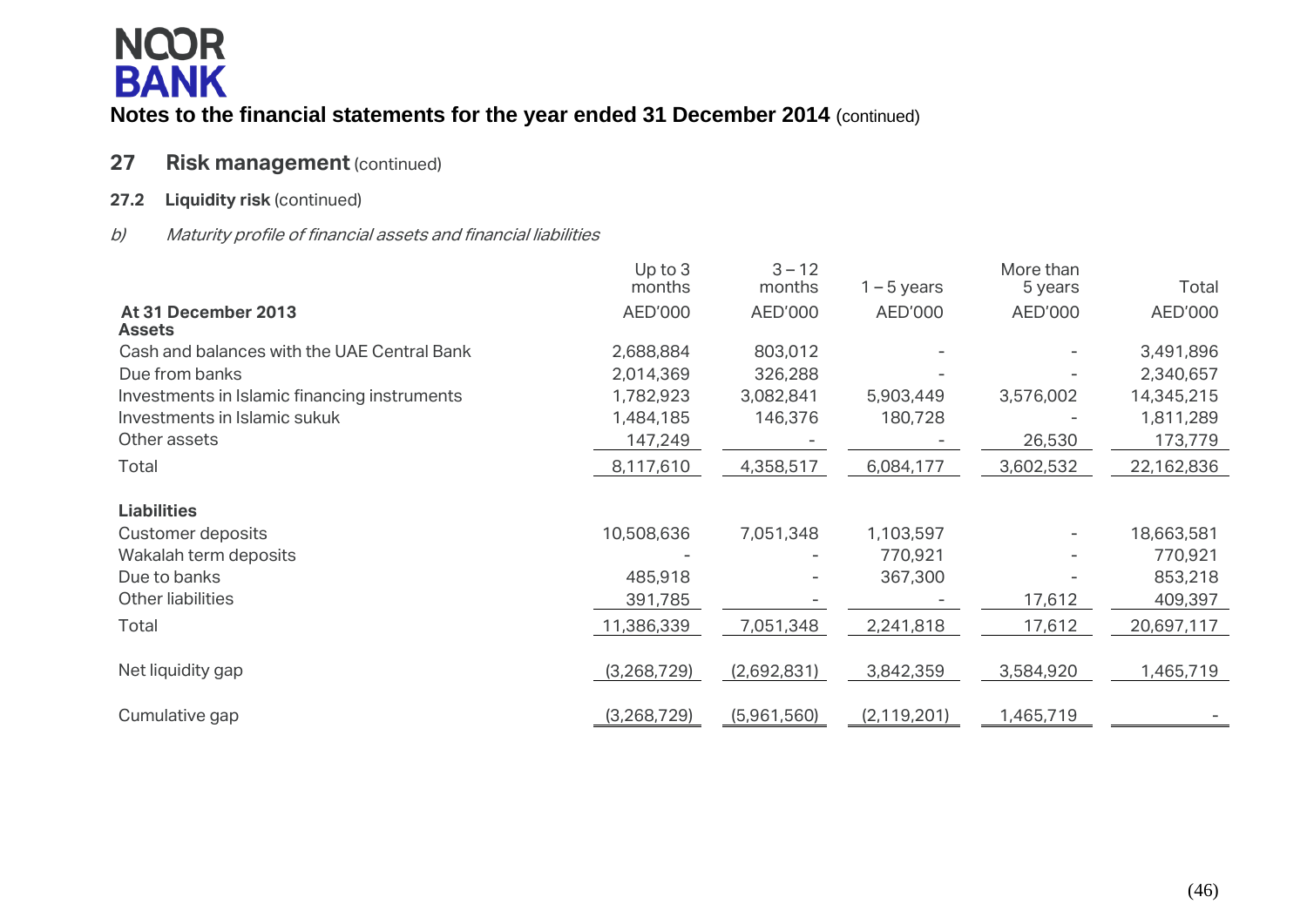# **NQOR BANK**

## **Notes to the financial statements for the year ended 31 December 2014** (continued)

## **27 Risk management** (continued)

### **27.3 Market risk**

Market risk is the potential impact of adverse price movements such as benchmark rates, foreign exchange prices and commodity prices on the earnings/economic value of an asset held by the Bank. The exposure to market risk occurs throughout the contract which may negatively affect the earnings and capital of the Bank. The market risk unit is responsible for monitoring and reporting this risk in the Bank.

### (a) Profit rate risk

The following table summarises the financial assets and liabilities of the Bank, which are subject to profit rate risk, at carrying amounts categorised by the earlier of contractual re-pricing or maturity dates. The Bank is exposed to profit rate risk as a result of mismatches or gaps in the amount of assets and liabilities that mature or re-price in a given period:

| At 31 December 2014                          | Up to $3$<br>months | 3 months to<br>1 year | year to<br>5 years | More than 5<br>years     | Non-profit<br>bearing    | Total      | Profit<br>rate |
|----------------------------------------------|---------------------|-----------------------|--------------------|--------------------------|--------------------------|------------|----------------|
| <b>Assets</b>                                | AED'000             | AED'000               | AED'000            | AED'000                  | AED'000                  | AED'000    | $\%$           |
| Cash and balances with the UAE Central Bank  | 550,000             | 500,000               |                    | $\overline{\phantom{a}}$ | 2,341,684                | 3,391,684  | 0.19           |
| Due from banks                               | 1,634,307           | 633,185               | 52,650             | $\overline{\phantom{a}}$ | 672,024                  | 2,992,166  | 1.87           |
| Investments in Islamic financing instruments | 9,915,833           | 5,707,315             | 2,194,932          | 218,779                  | $\overline{\phantom{0}}$ | 18,036,859 | 4.64           |
| Investments in Islamic sukuk                 | 418,916             | 621,432               | 1,213,114          | 627,801                  |                          | 2,881,263  | 3.94           |
|                                              | 12,519,056          | 7,461,932             | 3,460,696          | 846,580                  | 3,013,708                | 27,301,972 |                |
| <b>Liabilities</b>                           |                     |                       |                    |                          |                          |            |                |
| Customer deposits                            | 7,892,506           | 7,275,399             | 245,467            | $\overline{\phantom{a}}$ | 8,437,583                | 23,850,955 | 1.10           |
| Wakalah term deposits                        |                     |                       |                    | 544,192                  |                          | 544,192    | 5.51           |
| Due to banks                                 | 183,652             | 56,933                |                    | $\overline{\phantom{a}}$ | 301,638                  | 542,223    | 0.27           |
|                                              | 8,076,158           | 7,332,332             | 245,467            | 544,192                  | 8,739,221                | 24,937,370 |                |
| Net position on balance sheet                | 4,442,898           | 129,600               | 3,215,229          | 302,388                  | (5,725,513)              | 2,364,602  |                |

The impact of 1% change in profit rate's would impact AED 27 million (2013: AED 29 million) on the Bank's income statement for the year ended 31 December 2014. The analysis is based on the assumptions that all other variables will remain constant and income simulation for 1 year forecast.

Similarly, an impact of 1% change in profit rate's would impact AED 110 million (2013: AED 98 million) on the Banks equity for the year ended 31 Dec 2014. The analysis is based on the assumptions that all other variables will remain constant for full maturity horizon.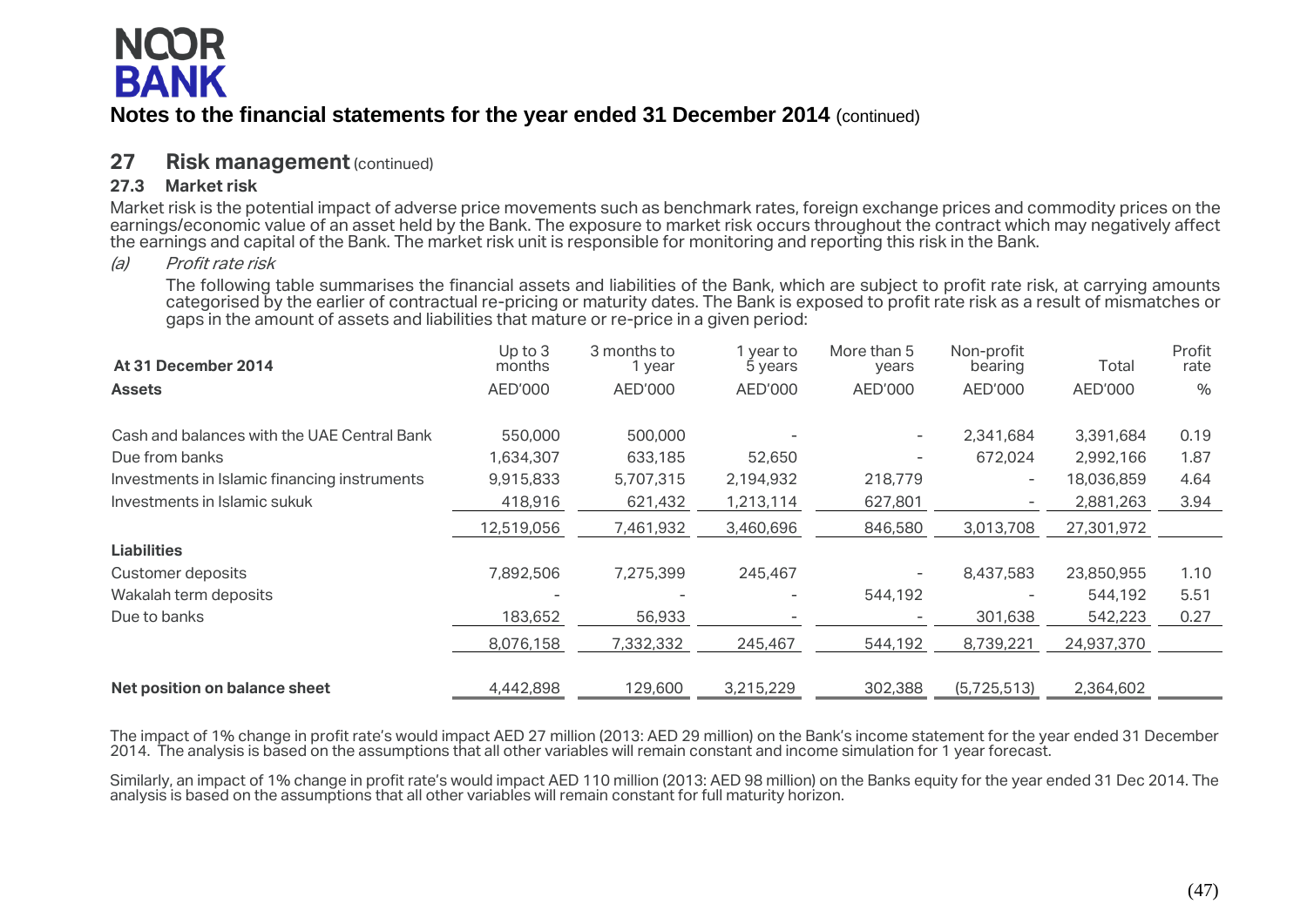

## **27 Risk management**(continued)

**27.3 Market risk** (continued)

### (a) Profit rate risk (continued)

| At 31 December 2013                          | Up to $3$<br>months | 3 months to<br>1 year | 1 year to<br>5 years | More than 5<br>years     | Non-profit<br>bearing | Total      | Profit<br>rate |
|----------------------------------------------|---------------------|-----------------------|----------------------|--------------------------|-----------------------|------------|----------------|
| <b>Assets</b>                                | AED'000             | AED'000               | AED'000              | AED'000                  | AED'000               | AED'000    | $\frac{0}{0}$  |
| Cash and balances with the UAE Central Bank  | 100,000             |                       |                      |                          | 3,391,896             | 3,491,896  | 0.08           |
| Due from banks                               | 1,843,179           | 326,288               |                      |                          | 171,190               | 2,340,657  | 1.83           |
| Investments in Islamic financing instruments | 7,353,088           | 4,243,867             | 1,287,793            | 1,460,467                | $-$                   | 14,345,215 | 4.53           |
| Investments in Islamic sukuk                 |                     | 234,175               | 1,506,077            | 71,037                   |                       | 1,811,289  | 2.88           |
|                                              |                     |                       |                      |                          |                       |            |                |
|                                              | 9,296,267           | 4,804,330             | 2,793,870            | 1,531,504                | 3,563,086             | 21,989,057 |                |
| <b>Liabilities</b>                           |                     |                       |                      |                          |                       |            |                |
| <b>Customer deposits</b>                     | 7,509,149           | 7,051,347             | 1,103,597            | $\overline{\phantom{a}}$ | 2,999,487             | 18,663,581 | 1.34           |
| Wakalah term deposits                        |                     | 770,921               |                      |                          |                       | 770,921    | 5.25           |
| Due to banks                                 | 296,424             |                       | 367,300              | $\overline{\phantom{a}}$ | 189,494               | 853,218    | 1.49           |
|                                              | 7,805,573           | 7,822,268             | 1,470,897            | $-$                      | 3,188,981             | 20,287,720 |                |
| <b>Net position</b>                          | 1,490,694           | (3,017,938)           | 1,322,973            | 1,531,504                | 374,105               | 1,701,337  |                |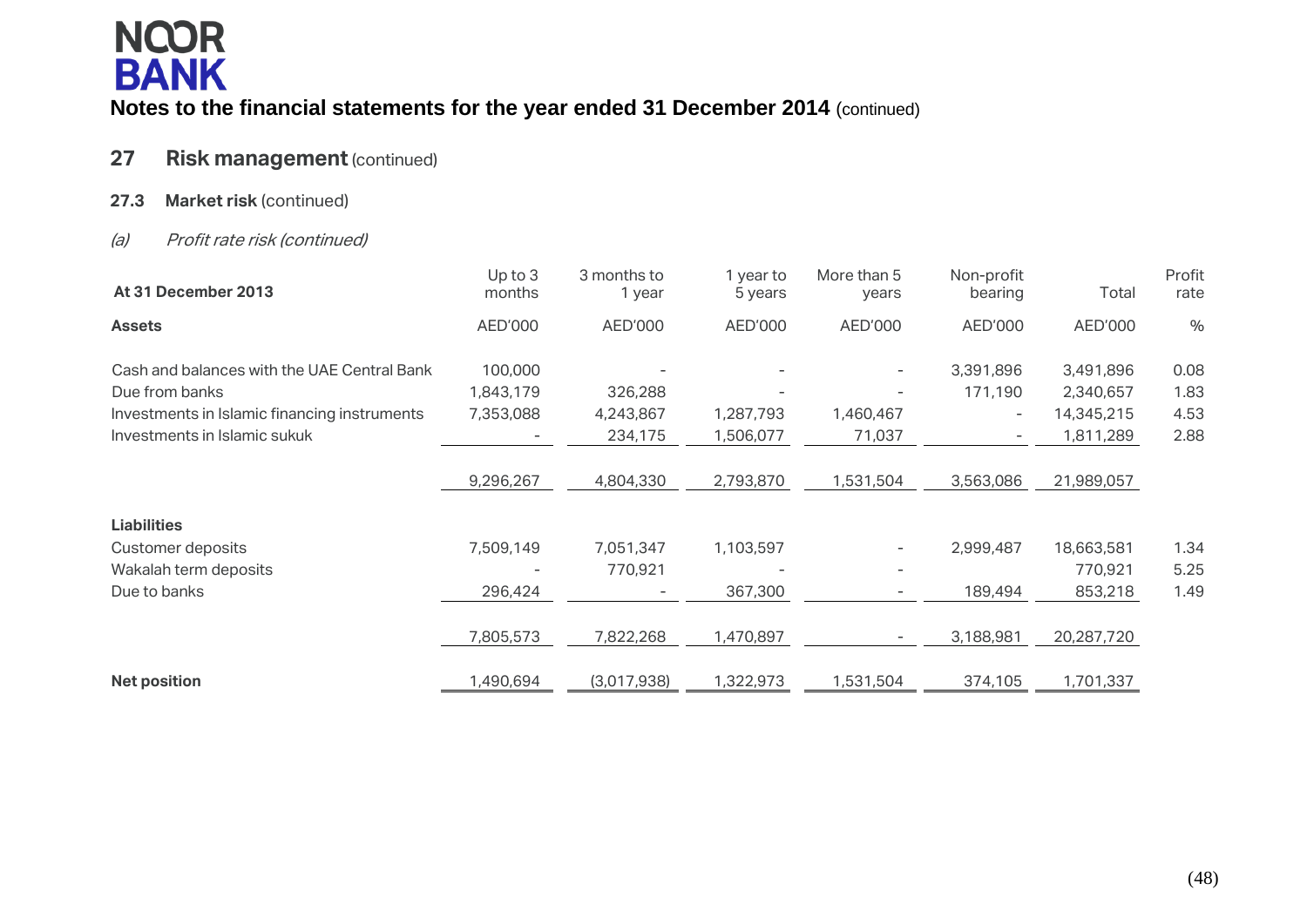

## **27 Risk management** (continued)

### **27.3 Market risk** (continued)

### (b) Foreign currency risk

Foreign currency risk represents the risk of change in the fair value of Islamic financing instruments due to changes in foreign exchange rates. The Bank manages exposure to the effects of fluctuations in prevailing foreign currency exchange rates on its financial position and cash flows through setting limits on the level of exposure by currency. At the end of the year, the Bank had the following significant net foreign currency exposures:

|                                                   |             | <b>Balances in Foreign Currency</b> |            | <b>Balances</b><br>in local |               |            |            |
|---------------------------------------------------|-------------|-------------------------------------|------------|-----------------------------|---------------|------------|------------|
|                                                   | US\$        | QAR<br>AED'00                       | <b>EUR</b> | <b>Others</b>               | Sub-total     | currency   | Total      |
| At 31 December 2014                               | AED'000     | 0                                   | AED'000    | AED'000                     | AED'000       | AED'000    | AED'000    |
| <b>Assets</b>                                     |             |                                     |            |                             |               |            |            |
| Cash and balances with the UAE Central Bank       | 275,236     |                                     |            |                             | 275,236       | 3,116,448  | 3,391,684  |
| Due from banks                                    | 1,322,094   | 467,183                             | 59,208     | 75,666                      | 1,924,151     | 1,068,015  | 2,992,166  |
| Investments in Islamic financing instruments      | 2,482,763   |                                     | 13,622     | 305,434                     | 2,801,819     | 15,235,040 | 18,036,859 |
| Investments in Islamic sukuk                      | 2,867,877   |                                     |            |                             | 2,867,877     | 13,386     | 2,881,263  |
| Other assets                                      | 50,655      | 255                                 | 687        | 6,072                       | 57,669        | 157,551    | 227,839    |
|                                                   | 6,998,625   | 467,438                             | 73,517     | 387,172                     | 7,926,752     | 19,590,440 | 27,529,811 |
| <b>Liabilities</b>                                |             |                                     |            |                             |               |            |            |
| Customer deposits                                 | 1,984,812   |                                     | 790,084    | 141,216                     | 2,916,112     | 20,934,843 | 23,850,955 |
| Wakalah term deposits                             | 110,192     |                                     |            |                             | 110,192       | 434,000    | 544,192    |
| Due to banks                                      | 245,409     |                                     |            |                             | 245,409       | 296,814    | 542,223    |
| Other liabilities                                 | 37,450      |                                     | 210        |                             | 37,660        | 725,825    | 763,485    |
|                                                   | 2,377,863   |                                     | 790,294    | 141,216                     | 3,309,373     | 22,391,482 | 25,700,855 |
| Net on-balance sheet foreign currency<br>exposure | 4,620,762   | 467,438                             | (716, 777) | 245,956                     | 4,617,379     |            |            |
| Net FX position on account of FX contracts        | (3,733,126) |                                     | 780,441    | (172,990)                   | (3, 125, 675) |            |            |
| Net FX open position                              | 887,636     | 467,438                             | 63,664     | 72,966                      | 1,491,704     |            |            |

The impact of an 1% increase/decrease in the foreign exchange rates of the Bank's net on-balance sheet items is AED 1.9 million on the Bank's income statement for the year ended 31 December 2014 (2013: AED 1.57 million). The analysis is based on the assumptions that all other factors will remain constant.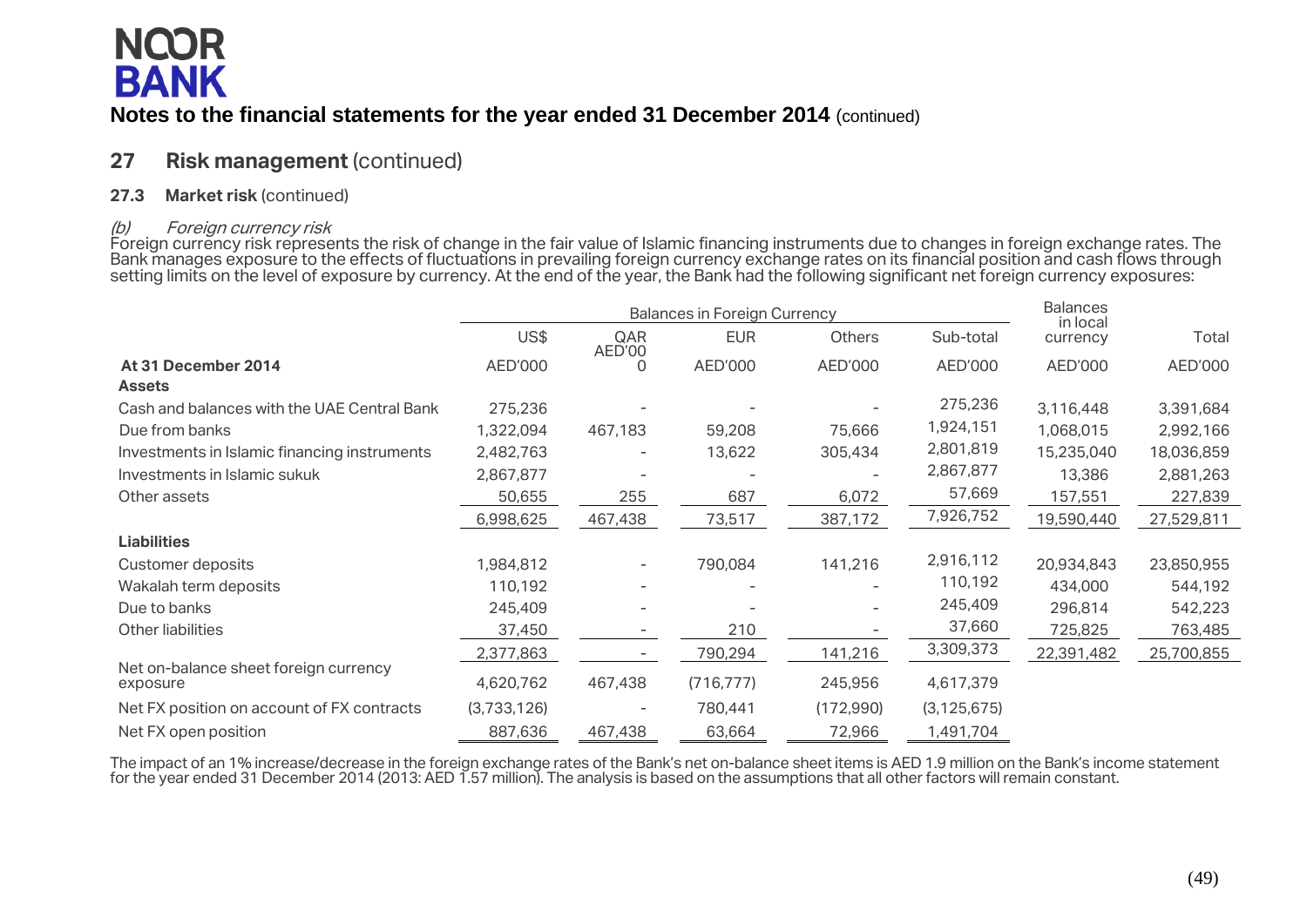## **27 Risk management** (continued)

### **27.3 Market risk** (continued)

## (b) Foreign currency risk (continued)

|                                              |             |                   | Balances in foreign currency |                          |             | <b>Balances</b><br>in local |            |
|----------------------------------------------|-------------|-------------------|------------------------------|--------------------------|-------------|-----------------------------|------------|
|                                              | US\$        | QAR               | <b>EUR</b><br>AED'00         | Others                   | Sub-total   | currency                    | Total      |
| At 31 December 2013                          | AED'000     | AED'000           | 0                            | AED'000                  | AED'000     | AED'000                     | AED'000    |
| <b>Assets</b>                                |             |                   |                              |                          |             |                             |            |
| Cash and balances with the UAE Central Bank  | 136,579     |                   |                              |                          | 136,579     | 3,355,317                   | 3,491,896  |
| Due from banks                               | 1,680,897   | 163,765           | 255,761                      | 25,468                   | 2,125,891   | 214,766                     | 2,340,657  |
| Investments in Islamic financing instruments | 1,445,795   |                   | 885                          | $\overline{\phantom{a}}$ | 1,446,680   | 12,898,535                  | 14,345,215 |
| Investments in Islamic sukuk                 | 1,783,360   |                   |                              | $\overline{\phantom{a}}$ | 1,783,360   | 27,929                      | 1,811,289  |
| Other assets                                 | 107,545     | 26                | 1,557                        |                          | 109,128     | 64,651                      | 173,779    |
|                                              | 5,154,176   | 163,791           | 258,203                      | 25,468                   | 5,601,638   | 16,561,198                  | 22,162,836 |
| <b>Liabilities</b>                           |             |                   |                              |                          |             |                             |            |
| Customer deposits                            | 1,420,464   | 2,017             | 311,570                      | 43,130                   | 1,777,181   | 16,886,400                  | 18,663,581 |
| Wakalah term deposits                        |             |                   |                              |                          |             | 770,921                     | 770,921    |
| Due to banks                                 | 663,353     |                   | 26                           |                          | 663,379     | 189,839                     | 853,218    |
| <b>Other liabilities</b>                     | 21,862      | $\qquad \qquad -$ | 49,116                       | 311                      | 71,289      | 338,108                     | 409,397    |
|                                              | 2,105,679   | 2,017             | 360,712                      | 43,441                   | 2,511,849   | 18,185,268                  | 20,697,117 |
| Net on-balance sheet foreign currency        |             |                   |                              |                          |             |                             |            |
| exposure                                     | 3,048,497   | 161,774           | (102, 509)                   | (17, 973)                | 3,089,789   |                             |            |
| Net FX position on account of FX contracts   | (3,067,998) | 201,740           | 103,552                      | 21,938                   | (2,740,768) |                             |            |
| Net FX open position                         | (19,501)    | 363,514           | 1,043                        | 3,965                    | 349,021     |                             |            |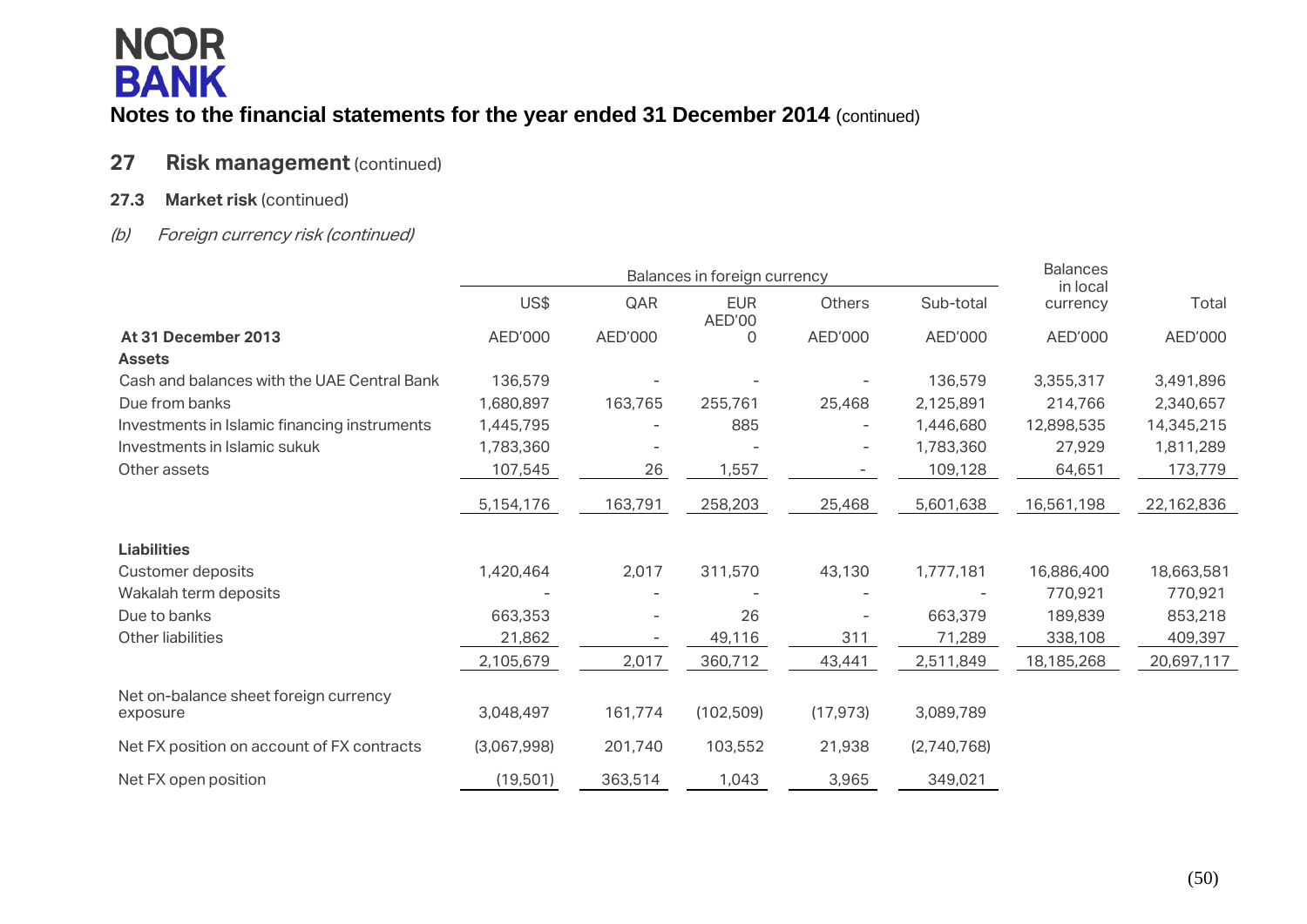

## **27 Risk management** (continued)

- **27.3 Market risk** (continued)
- (c) Price risk

The Bank is exposed to price risk arising from publicly traded investments in Islamic sukuk.

A present value one basis point (PVBP) increase/decrease in the prices will have an impact of AED 0.95 million on the Bank's investment portfolio for the year ended 31 December 2014 (2013: AED 0.5 million). The analysis is based on the assumptions that all other variables will remain constant.

### **27.4 Fair value hierarchy**

IFRS 7 specifies a hierarchy of valuation techniques based on whether the inputs to those valuation techniques are observable or unobservable. Observable inputs reflect market data obtained from independent sources; unobservable inputs reflect the Bank's market assumptions. These two types of inputs have created the following fair value hierarchy:

- Level 1 Quoted prices (unadjusted) in an active market for identical financial instruments.
- Level 2 Valuation techniques based on observable inputs, either directly (i.e. as prices) or indirectly (i.e. derived from prices). This category includes instruments valued using: quoted market prices in active markets for similar instruments; quoted prices for identical or similar instruments in markets that are considered less than active; or other valuation techniques where all significant inputs are directly or indirectly observable from market data.
- Level 3 Valuation techniques using significant unobservable inputs. This category includes all instruments where the valuation technique includes inputs not based on observable data and the unobservable inputs have a significant effect on the instrument's valuation. This category includes instruments that are valued based on quoted prices for similar instruments where significant unobservable adjustments or assumptions are required to reflect differences between the instruments.

Fair values of financial assets and financial liabilities that are traded in active markets are based on quoted market prices or dealer price quotations. For all other financial instruments the Bank determines fair values using valuation techniques.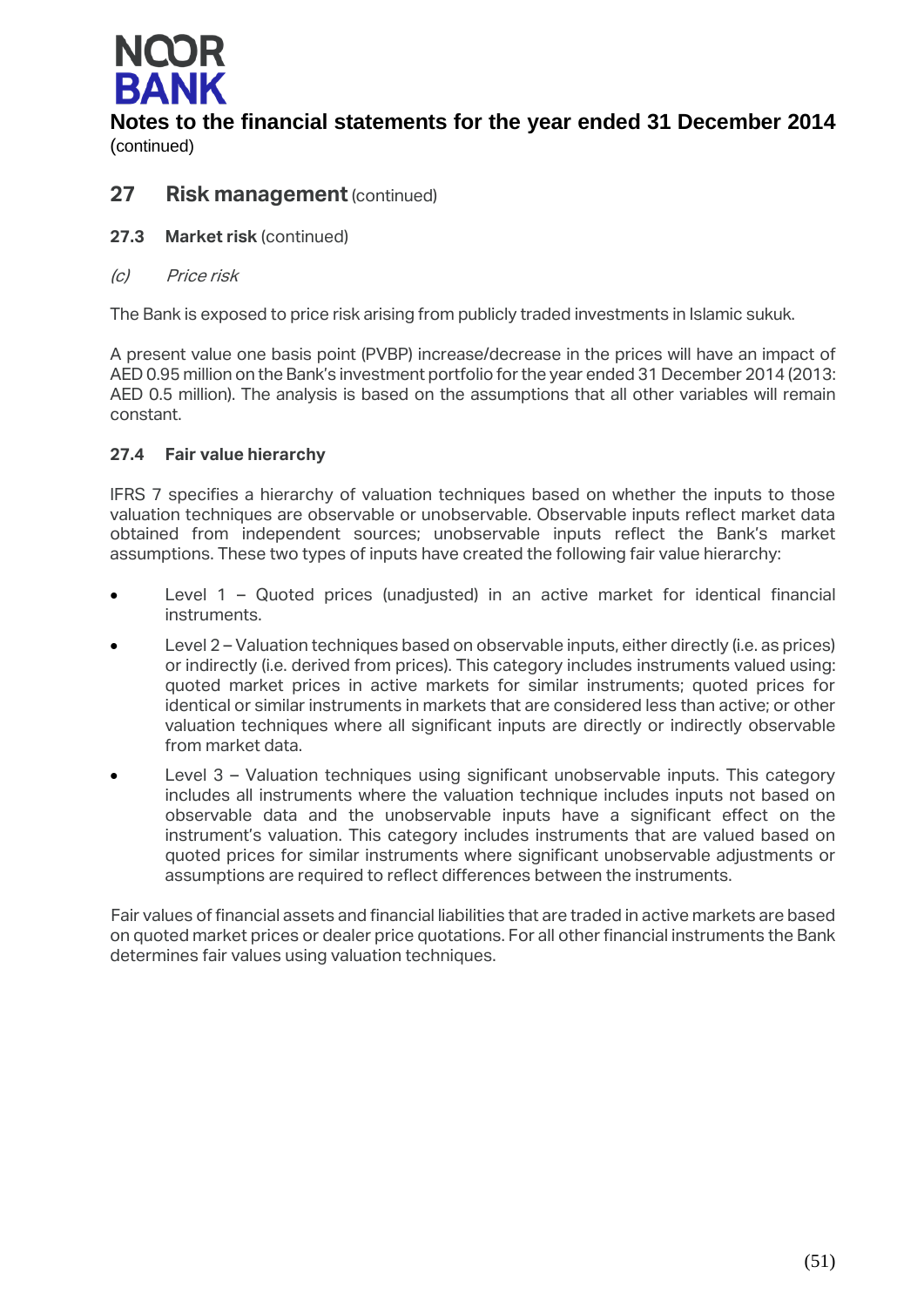

## **27** Risk management (continued)

### **27.4 Fair value hierarchy** (continued)

The financial instruments and non-financial assets measured at fair value as per the hierarchy are disclosed in the table below:

|                                                                 | Level 1<br>AED'000 | Level 2<br>AED'000   | Level 3<br>AED'000 |
|-----------------------------------------------------------------|--------------------|----------------------|--------------------|
| As at 31 December 2014                                          |                    |                      |                    |
| <b>Financial assets at fair value</b>                           |                    |                      |                    |
| Investments in Islamic sukuk                                    |                    |                      |                    |
| - Classified as AFS                                             | 1,853,507          |                      |                    |
| - Classified as Held for Trading                                | 292,807            |                      |                    |
|                                                                 | 2,146,314          |                      |                    |
| <b>Financial liabilities</b>                                    |                    |                      |                    |
| Promise to buy or sell currency                                 |                    | 11,987               |                    |
|                                                                 |                    |                      |                    |
|                                                                 |                    |                      |                    |
| As at 31 December 2013<br><b>Financial assets at fair value</b> |                    |                      |                    |
| Investments in Islamic sukuk                                    |                    |                      |                    |
| - Classified as AFS                                             | 1,270,574          |                      |                    |
| - Classified as Held for Trading                                | 213,611            |                      |                    |
|                                                                 | 1,484,185          |                      |                    |
|                                                                 |                    |                      |                    |
| <b>Financial liabilities</b>                                    |                    |                      |                    |
| Promise to buy or sell currency                                 |                    | 641                  |                    |
|                                                                 |                    |                      |                    |
|                                                                 | Level 1            | Level <sub>2</sub>   | Level 3            |
|                                                                 | AED'000            | AED'000              | AED'000            |
| As at 31 December 2014                                          |                    |                      |                    |
| Non-financial assets at fair value                              |                    |                      |                    |
| Investment properties<br><b>Buildings</b>                       |                    | 1,266,567<br>149,939 |                    |
|                                                                 |                    | 1,416,506            |                    |
|                                                                 |                    |                      |                    |
| As at 31 December 2013                                          |                    |                      |                    |
| Non-financial assets at fair value                              |                    |                      |                    |
| Investment properties                                           |                    | 213,800              |                    |
| Land and buildings                                              |                    | 721,474              |                    |
|                                                                 |                    | 935,274              |                    |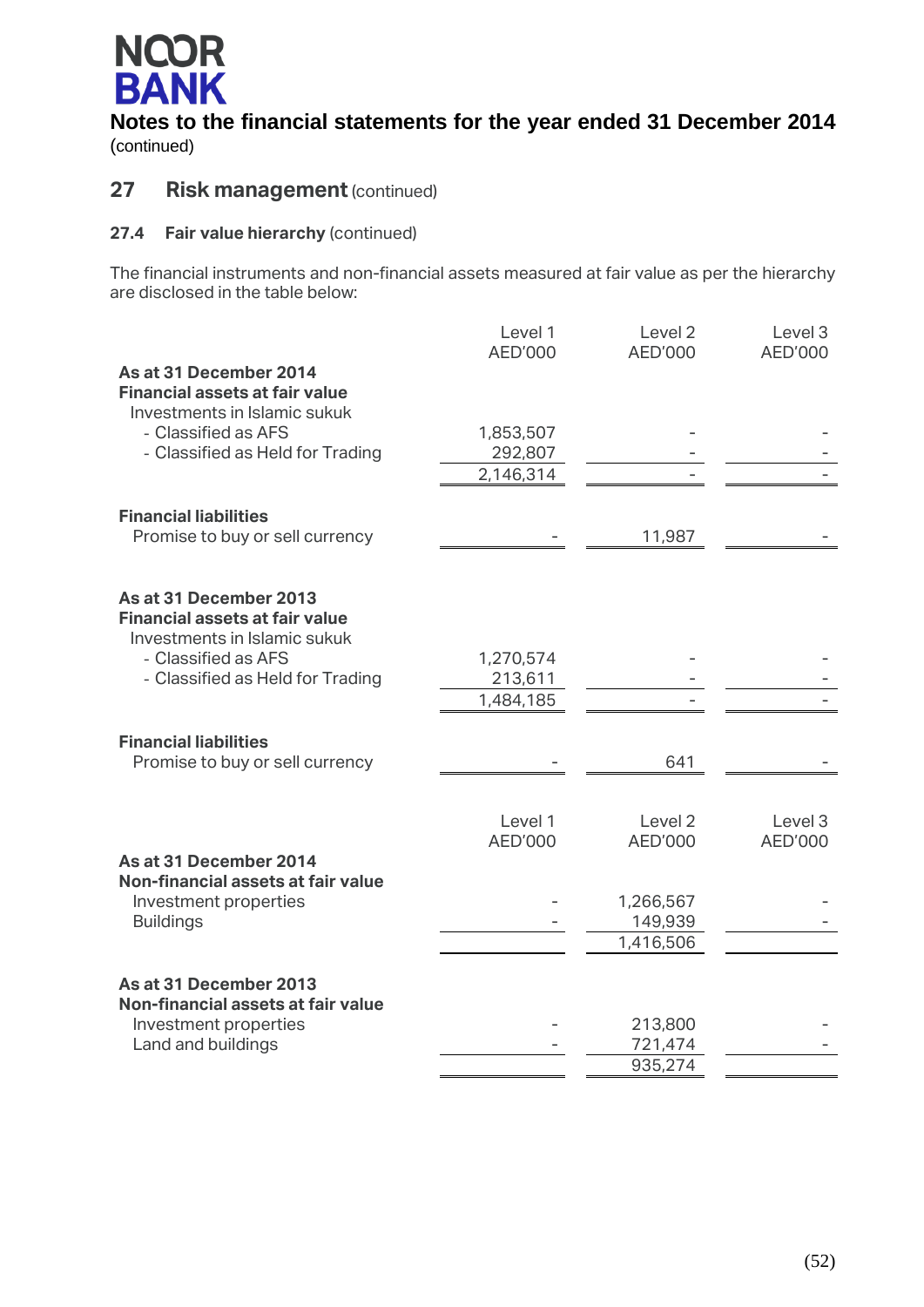

## **27 Risk management** (continued)

### **27.4 Fair value hierarchy** (continued)

The different levels for fair values of non-financial assets have been defined as follows:

- Quoted prices (unadjusted) in active markets for identical assets or liabilities (Level 1).
	- Inputs other than quoted prices included within level 1 that are observable for the asset or liability, either directly (that is, as prices) or indirectly (that is, derived from prices). For investment properties and land and buildings, the fair values have been derived using the sales comparison approach. Sales prices of comparable properties in close proximity are adjusted for differences in key attributes such as property size. The most significant input into this valuation approach is price per square foot. (Level 2).
- **Inputs for the asset or liability that are not based on observable market data (that is,** unobservable inputs) (Level 3).

At 31 December 2014, the carrying value of the Bank's other assets and liabilities measured at amortised cost, approximate their fair values. There have been no transfers of financial assets and non-financial assets between level 1 and Level 2 during the years ended 31 December 2014 or 31 December 2013.

### **27.5 Operational risk**

Operational risk is the risk of direct or indirect loss arising from inadequate or failed processes, technology and infrastructure within the Bank, and from external factors other than credit, market and liquidity risks such as those arising from legal and regulatory compliance requirements and generally accepted standards of corporate behaviour.

The Bank's objective is to manage operational risk so as to balance the avoidance of financial losses and damage to the Bank's reputation, assets and personnel with overall cost effectiveness.

The primary responsibility for the development and implementation of controls to address operational risk is assigned to senior management within each business unit. This responsibility is supported by the development of overall standards for the management of operational risk in the following areas:

- requirements for appropriate segregation of duties, including the independent authorisation of transactions;
- requirements for the reconciliation and monitoring of transactions;
- compliance with regulatory and other legal requirements;
- documentation of controls and procedures;
- requirements for the periodic assessment of operational risks faced, and the adequacy of controls and procedures to address the risks identified;
- requirements for the reporting of operational losses and proposed remedial action;
- development of contingency plans;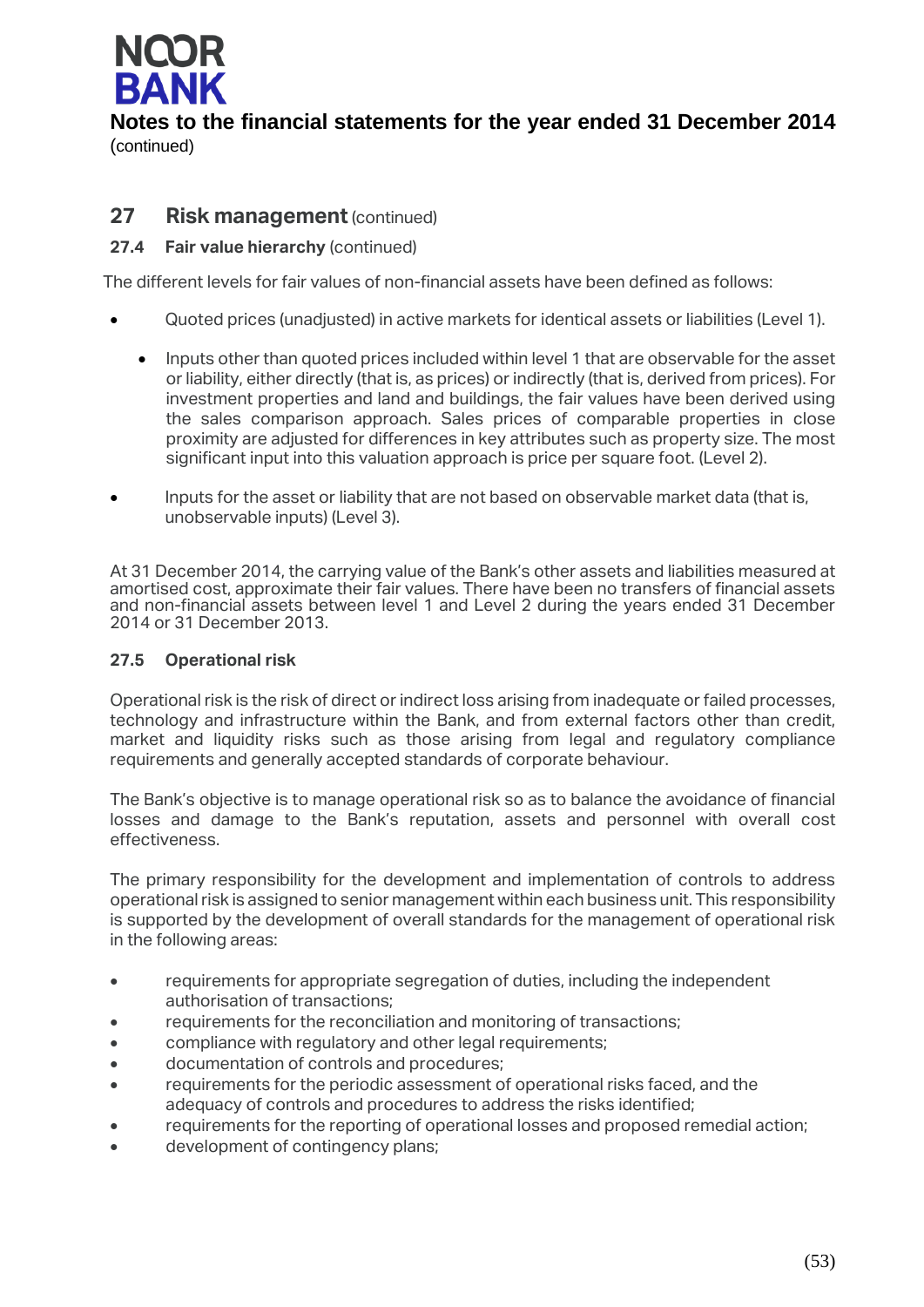

## **27 Risk management** (continued)

### **27.5 Operational risk** (continued)

- training and professional development of employees for operational risk awareness;
- ethical and business standards; and
- risk mitigation, including insurance where this is effective.

Compliance with Bank's operational risk standards is supported by a programme of periodic reviews undertaken by Internal Audit and a dedicated Operational Risk Team. The results of their reviews are discussed with the management of the business unit to which they relate and senior management of the Bank.

### **27.6 Capital management and capital adequacy as per Basel II requirement**

The Bank manages its capital considering both regulatory and economic capital. The Bank calculates its risk asset ratio in accordance with requirements and guidelines established by the UAE Central Bank prescribing the ratio of total capital to total risk-weighted assets which is currently set at a minimum of 12 % (2013: 12%). This is in line with the assessment and reporting of capital adequacy ratio in accordance with the Basel II Accord as follows:

|                                                                                                                            | 2014<br><b>AED'000</b>                         | 2013<br>AED'000                   |
|----------------------------------------------------------------------------------------------------------------------------|------------------------------------------------|-----------------------------------|
| <b>Tier I Capital</b><br>Share capital<br>Legal reserves<br><b>Accumulated losses</b><br>Less: Other equity investments    | 3,307,895<br>156,917<br>(349, 535)<br>(12,500) | 3,307,895<br>63,566<br>(934, 270) |
| <b>Tier II Capital</b>                                                                                                     | 3,102,777                                      | 2,437,191                         |
| Subordinated term investment (Note 12)<br>General provision<br>Asset revaluation reserve<br>Less: Other equity investments | 544,192<br>245,334<br>(19, 984)<br>(12,500)    | 462,553<br>206,428<br>(1,525)     |
|                                                                                                                            | 757,042                                        | 667,456                           |
| <b>Deductions from Tier I &amp; Tier II Capital</b><br>Investment in other equity investments (Note 9)                     |                                                | (25,000)                          |
| <b>Total regulatory capital</b>                                                                                            | 3,859,819                                      | 3,079,647                         |
| <b>Risk weighted assets</b><br>Credit risk<br>Market risk<br>Operational risk                                              | 19,672,421<br>277,666<br>1,373,236             | 16,514,205<br>85,143<br>932,890   |
| <b>Risk weighted assets</b>                                                                                                | 21,323,323                                     | 17,532,238                        |
| Capital adequacy ratio on regulatory capital<br>Risk asset ratio on Tier I capital                                         | 18.10%<br>14.55%                               | 17.57%<br>13.90%                  |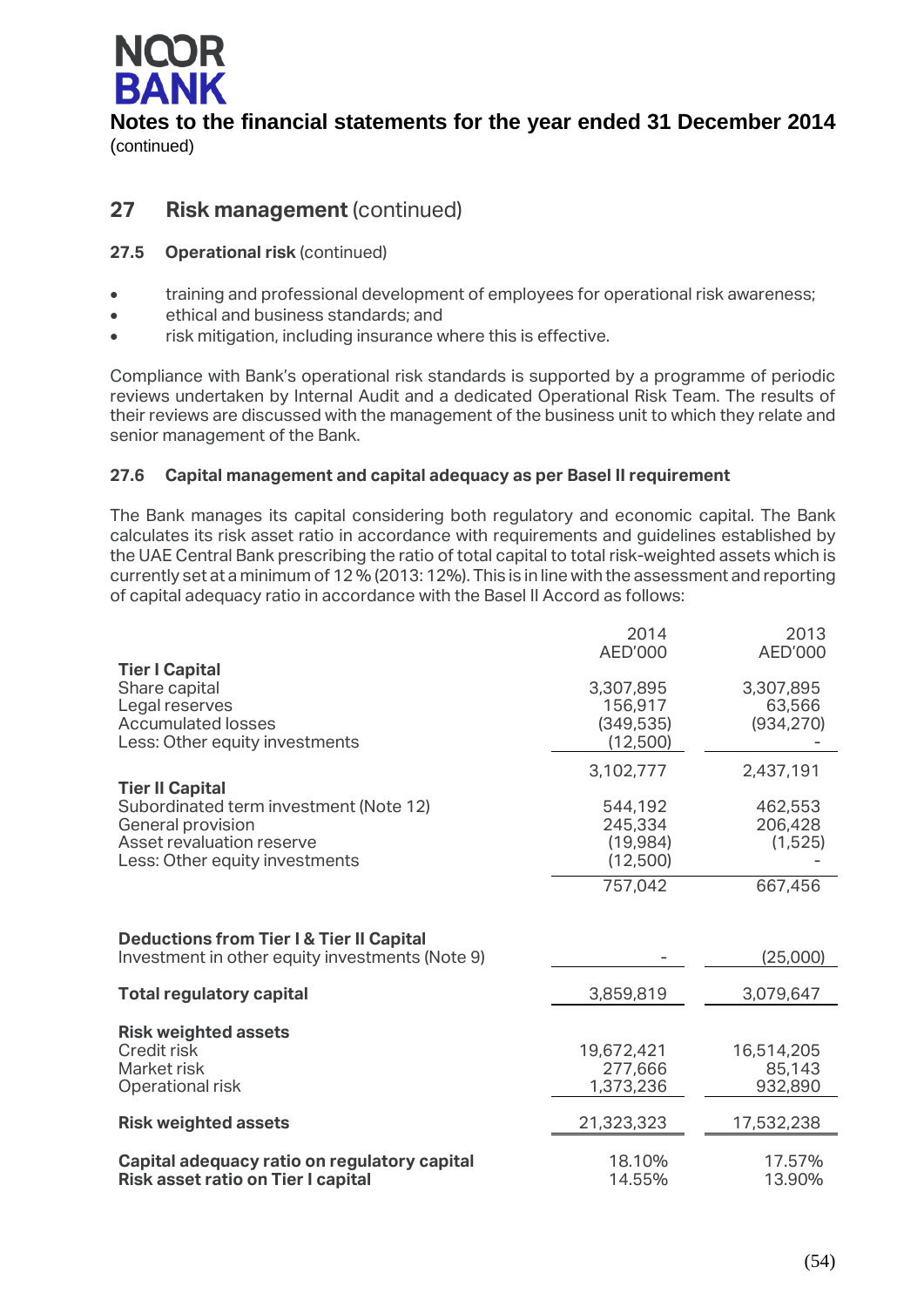## **27** Risk management (continued)

## **27.6 Capital management and capital adequacy as per Basel II requirement** (continued)

| Asset classes in 2014                                                                           | Off balance sheet                                |                                                                        | Credit risk mitigation (CRM)      |                          |                        |                                              |  |
|-------------------------------------------------------------------------------------------------|--------------------------------------------------|------------------------------------------------------------------------|-----------------------------------|--------------------------|------------------------|----------------------------------------------|--|
|                                                                                                 | On balance sheet<br>gross outstanding<br>AED'000 | net exposure<br>after credit<br>conversion<br>factors (CCF)<br>AED'000 | Exposure<br>before CRM<br>AED'000 | <b>CRM</b><br>AED'000    | After CRM<br>AED'000   | <b>Risk</b><br>weighted<br>assets<br>AED'000 |  |
| Claims on sovereigns                                                                            | 4,218,086                                        |                                                                        | 4,218,086                         |                          | 4,218,086              | 389,375                                      |  |
| Claims on non-central government public<br>sector entities<br>Claims on banks                   | 77,734                                           |                                                                        | 77,734                            |                          | 77.734                 | 855                                          |  |
| Claims on securities firms                                                                      | 4,124,664                                        | 214,981                                                                | 4,339,645                         | (123, 429)               | 4,216,215              | 1,615,716                                    |  |
| Claims on corporates                                                                            | 13,188,019                                       | 3,919,563                                                              | 17,107,582                        | (2,990,755)              | 14,116,827             | 12,323,934                                   |  |
| Claims included in the regulatory retail<br>portfolio<br>Claims secured by residential property | 2,653,969<br>2,529,909                           | 110,211                                                                | 2,653,969<br>2,640,120            | (223, 544)               | 2,430,425<br>2,640,121 | 1,869,835<br>1,154,437                       |  |
| Claims secured by commercial real estate                                                        | 319,449                                          |                                                                        | 319,449                           |                          | 319,449                | 319,449                                      |  |
| Past due financing                                                                              | 1,479,476                                        | 19,853                                                                 | 1,499,329                         | $\overline{\phantom{a}}$ | 1,499,329              | 362,917                                      |  |
| Other assets                                                                                    | 2,201,278                                        |                                                                        | 2,201,278                         | $\overline{\phantom{a}}$ | 2,201,278              | 1,635,903                                    |  |
|                                                                                                 | 30,792,584                                       | 4,264,608                                                              | 35,057,192                        | (3,337,728)              | 31,719,464             | 19,672,421                                   |  |

The total collateral held by the Bank as CRM includes AED 3.1 billion as cash collateral (2013: AED 1.4 billion as cash collateral). The Bank has rearranged its asset classes during 2013 in accordance with the UAE Central Bank circular no: 3823/2012. Therefore, at 31 December 2014, certain figures have been regrouped or reclassified to conform to the new circular requirements.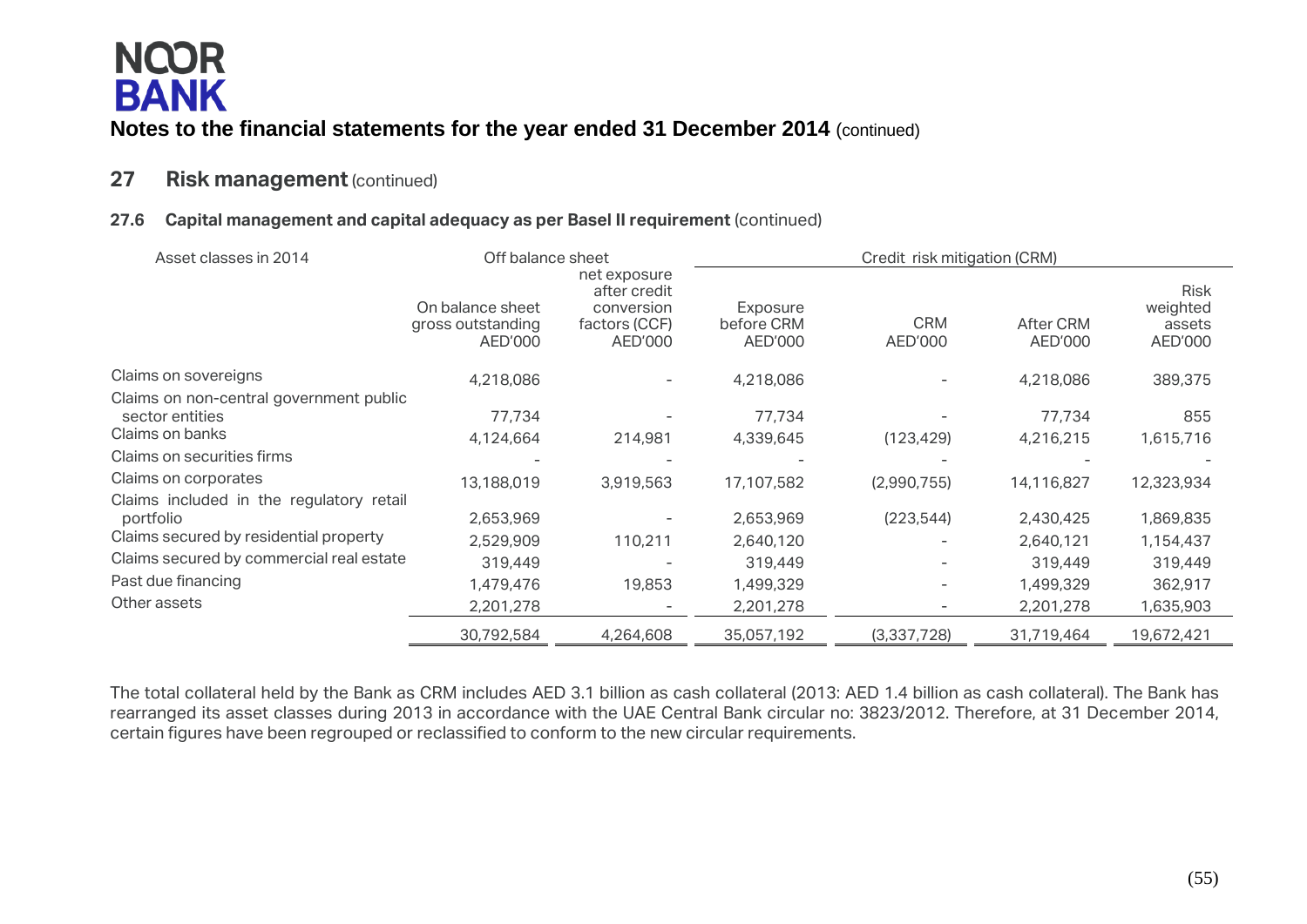## **27 Risk management**(continued)

## **27.6 Capital management and capital adequacy as per Basel II requirement** (continued)

| Asset classes in 2013                    | Off balance sheet                                   |                                                                        |                                          | Credit risk mitigation (CRM) |                      |                                    |  |
|------------------------------------------|-----------------------------------------------------|------------------------------------------------------------------------|------------------------------------------|------------------------------|----------------------|------------------------------------|--|
|                                          | On balance<br>sheet gross<br>outstanding<br>AED'000 | net exposure<br>after credit<br>conversion<br>factors (CCF)<br>AED'000 | Exposure before<br><b>CRM</b><br>AED'000 | <b>CRM</b><br>AED'000        | After CRM<br>AED'000 | Risk weighted<br>assets<br>AED'000 |  |
| Claims on sovereigns                     | 3,976,912                                           | $\overline{\phantom{a}}$                                               | 3,976,912                                | $\overline{\phantom{0}}$     | 3,976,912            | 229,794                            |  |
| Claims on non-central<br>government      |                                                     |                                                                        |                                          |                              |                      |                                    |  |
| public sector entities                   | 5,583,976                                           |                                                                        | 5,583,976                                |                              | 4,850,220            | 4,727,047                          |  |
| Claims on banks                          | 3,020,459                                           | 125,845                                                                | 3,146,304                                | (18,502)                     | 3,127,802            | 1,824,660                          |  |
| Claims on securities firms               |                                                     |                                                                        |                                          |                              |                      |                                    |  |
| Claims on corporates                     | 5,749,317                                           | 1,553,206                                                              | 7,302,523                                | (1,504,395)                  | 5,798,128            | 5,705,342                          |  |
| Claims included in the regulatory retail |                                                     |                                                                        |                                          |                              |                      |                                    |  |
| portfolio                                | 1,345,833                                           |                                                                        | 1,345,833                                |                              | 1,345,833            | 1,010,417                          |  |
| Claims secured by residential property   | 1,590,413                                           | 7,003                                                                  | 1,597,416                                | $\overline{\phantom{0}}$     | 1,597,416            | 823,588                            |  |
| Claims secured by commercial real        |                                                     |                                                                        |                                          |                              |                      |                                    |  |
| estate                                   | 494,001                                             |                                                                        | 494,001                                  |                              | 494,001              | 494,001                            |  |
| Past due financing                       | 1,527,705                                           | $\overline{\phantom{a}}$                                               | 1,527,705                                | -                            | 1,527,705            | 432,233                            |  |
| Other assets                             | 1,562,920                                           |                                                                        | 1,562,920                                | $\overline{\phantom{0}}$     | 1,562,920            | 1,267,123                          |  |
|                                          | 24,851,536                                          | 1,686,054                                                              | 26,537,590                               | (1,522,897)                  | 25,014,693           | 16,514,205                         |  |